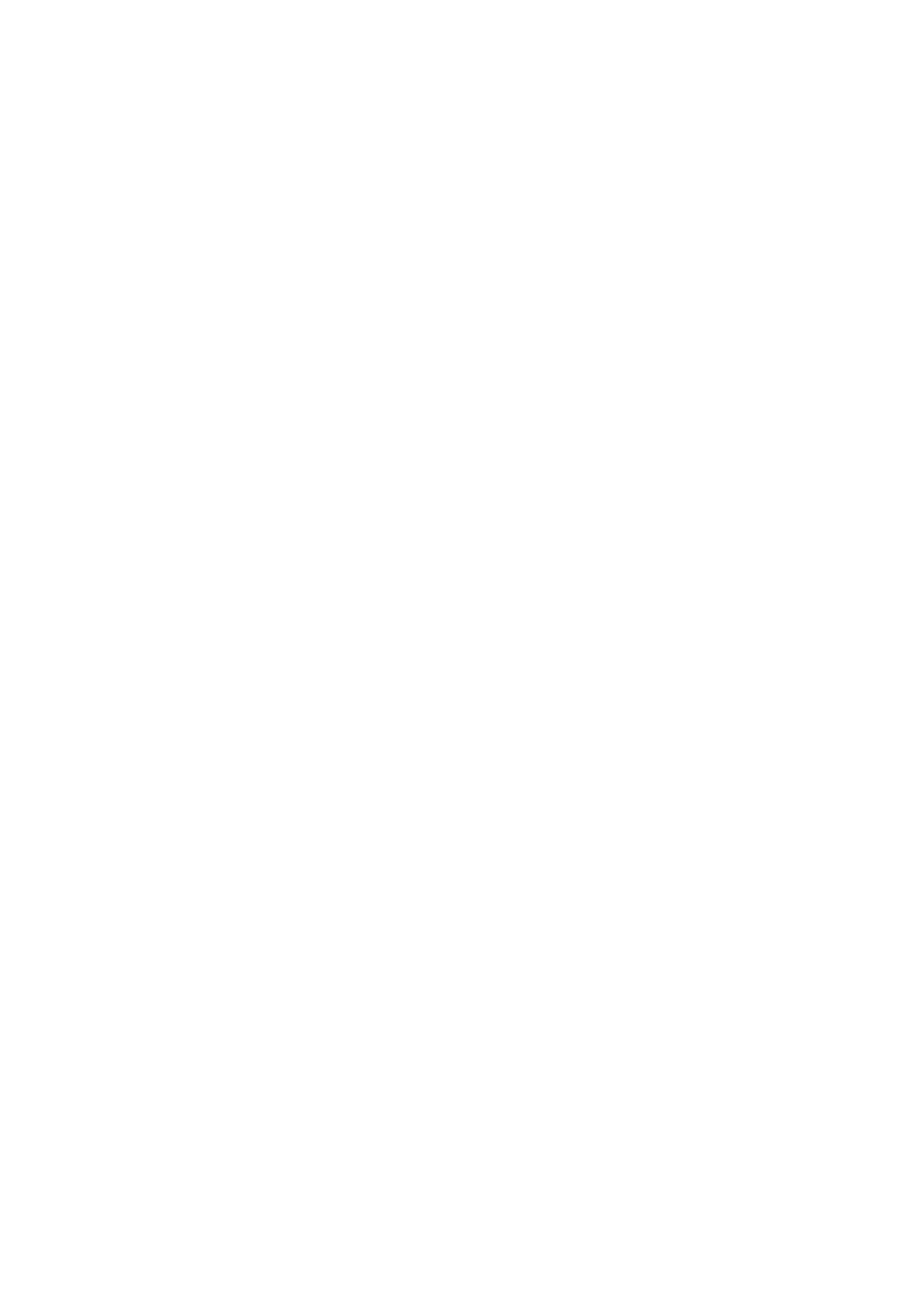# **Impact assessment of a substantive amendment to the Proposal for a regulation on ship recycling**

# **Financing the environmentally sound recycling and treatment of ships**

## **Abstract**

An amendment to create a levy on ships calling at EU ports and a fund to support ship recycling would meet three general objectives: finance safe and environmentally sound recycling; counterbalance perverse incentives for end-of-life vessels to be sent to substandard recycling facilities; and counterbalance the risk of transfer of ships to non-EU flags. The report also reviews alternative instruments against the three general objectives as well as specific criteria set for the study. It furthermore estimates the potential size of the fund and the corresponding levy.

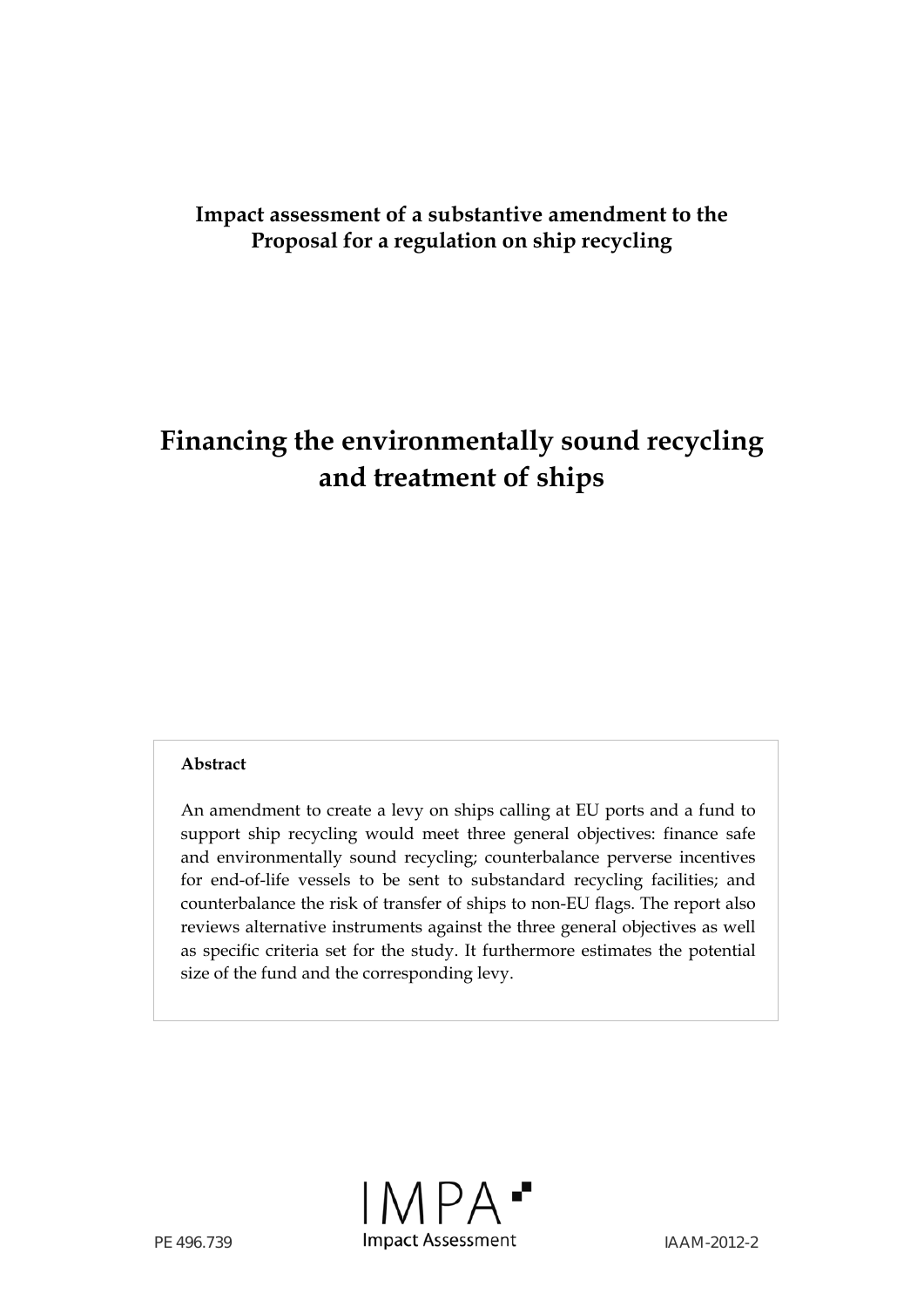This document was requested by the European Parliament's Committee on Environment, Public Health and Food Safety.

#### **AUTHORS**

Guillermo Hernández, Jennifer McGuinn and Tony Zamparutti Milieu Ltd Brussels

#### **RESPONSIBLE ADMINISTRATOR**

Alexia MANIAKI-GRIVA Impact Assessment Unit Directorate for Impact Assessment and European Added Value European Parliament B-1047 Brussels E-mail: impa-secretariat@europarl.europa.eu

**LINGUISTIC VERSIONS** 

Original: EN

#### **ABOUT THE EDITOR**

This document is available on the Internet at: <http://www.europarl.europa.eu/committees/en/studies.html>

To contact the Impact Assessment Unit, please e-mail: [impa-secretariat@ep.europa.eu](mailto:impa-secretariat@ep.europa.eu)

Manuscript completed in February 2013. © European Union, Brussels, 2013

#### **DISCLAIMER**

The opinions expressed in this document are the sole responsibility of the author and do not necessarily represent the official position of the European Parliament.

Reproduction and translation for non-commercial purposes are authorised, provided the source is acknowledged and the publisher is given prior notice and sent a copy.

ISBN: 978-92-823-4128-5 DOI: 10.2861/11446 CAT: BA-31-13-532-EN-C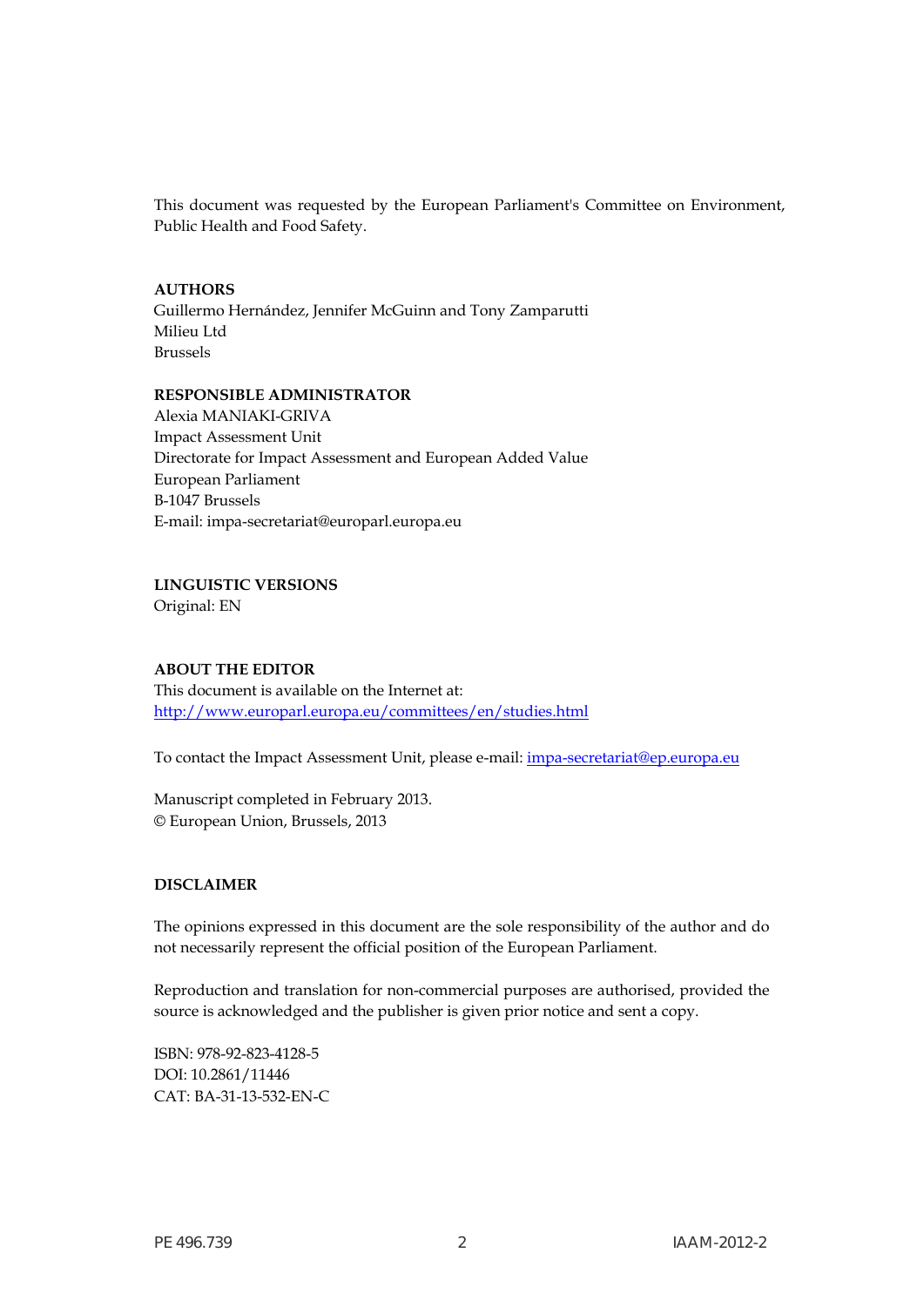# **Contents**

|      | List of abbreviations                                                                                | 4  |
|------|------------------------------------------------------------------------------------------------------|----|
|      | List of tables                                                                                       | 5  |
|      | <b>Executive Summary</b>                                                                             | 7  |
|      | <b>General information</b>                                                                           | 9  |
|      | Policy context                                                                                       | 9  |
|      | Ship recycling                                                                                       | 9  |
|      | EU-flagged vessels                                                                                   | 10 |
|      | Roadmap to the report                                                                                | 11 |
|      | 1. Overview of possible economic instruments                                                         | 13 |
| 1.1. | Identification of instruments                                                                        | 13 |
| 1.2. | Levy and fund to finance environmentally sound recycling                                             | 13 |
| 1.3. | Financial guarantee                                                                                  | 15 |
| 1.4. | Ship recycling account plus transitional fund                                                        | 16 |
| 1.5. | Ship recycling insurance                                                                             | 16 |
| 1.6. | Overview of the options                                                                              | 18 |
|      | 2. Assessment of options against the specific criteria and the overall objectives                    | 21 |
| 2.1. | Assessment steps                                                                                     | 21 |
| 2.2. | Assessment against the specific criteria                                                             | 22 |
| 2.3. | Assessment related to the general objectives                                                         | 34 |
|      | 3. Assessment of the design of the economic instrument proposed by Mr Schlyter                       | 38 |
| 3.1. | Level of the levy and minimum premium                                                                | 39 |
| 3.2. | Level of the levy and minimum premium if recycling has to be carried out in<br><b>OECD</b> countries | 47 |
| 3.3. | Implementation modalities for the ship recycling fund                                                | 49 |
| 3.4. | Assessment of potential adverse effects                                                              | 51 |
|      | 4. Conclusions                                                                                       | 58 |
|      | Annex: a note on possible issues under international law                                             | 60 |
|      | References                                                                                           | 62 |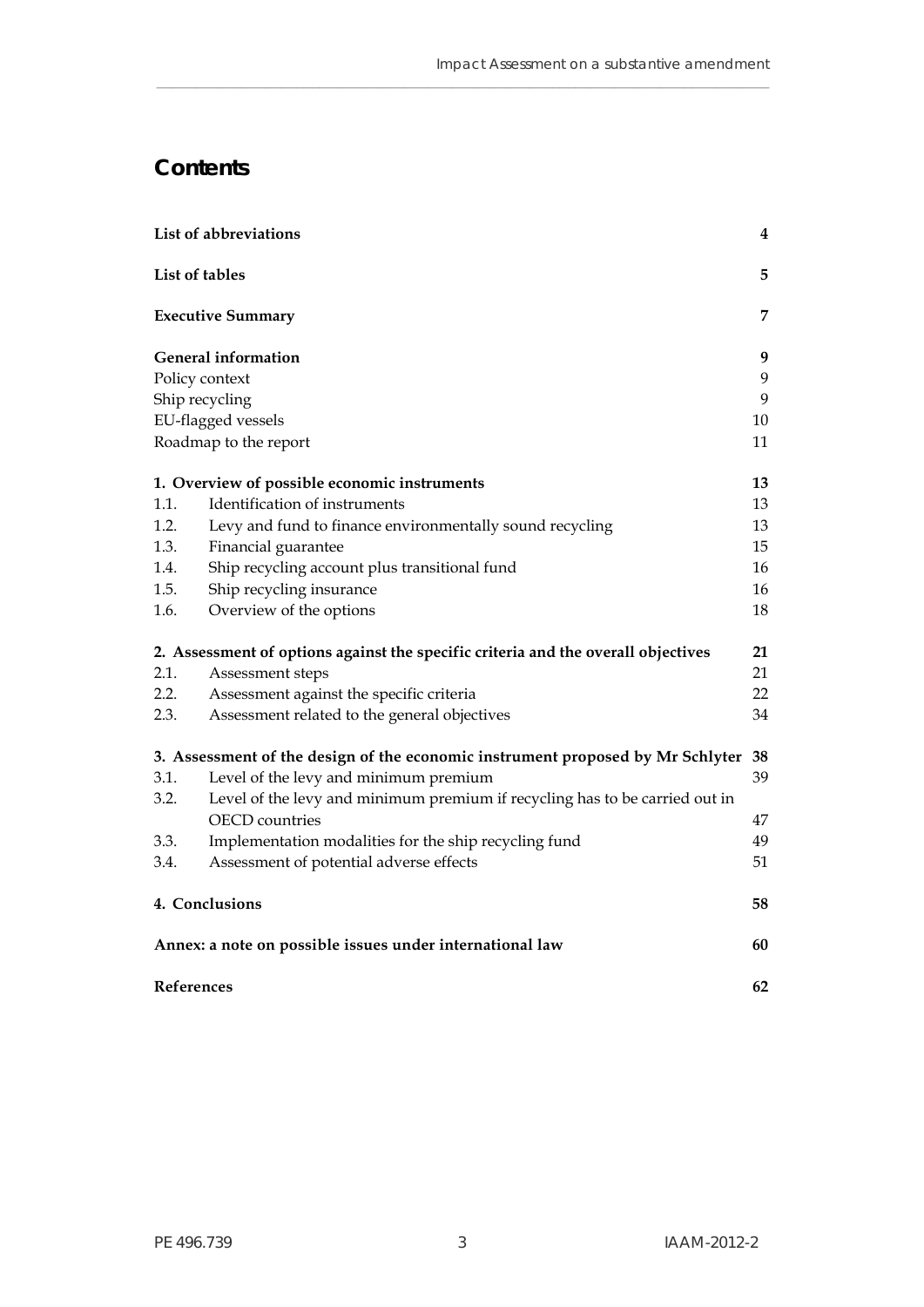# <span id="page-5-0"></span>**List of abbreviations**

| <b>ESPO</b>   | European Seaports Organisation                        |
|---------------|-------------------------------------------------------|
| <b>ETS</b>    | <b>EU Emissions Trading Systems</b>                   |
| <b>GATS</b>   | General Agreement on Trade in Services                |
| <b>GATT</b>   | General Agreement on Tariffs and Trade                |
| GT            | Gross tonne                                           |
| IA            | Impact assessment                                     |
| <b>LDT</b>    | Light displacement tonne                              |
| <b>MS</b>     | Member State(s)                                       |
| <b>NGO</b>    | Non-governmental organisation                         |
| <b>OECD</b>   | Organisation for Economic Cooperation and Development |
| <b>RoRo</b>   | Roll-on roll-off ship                                 |
| <b>SRA</b>    | <b>Ship Recycling Account</b>                         |
| <b>UNCLOS</b> | United Nations Convention on the Law of the Sea       |
| <b>WTO</b>    | World Trade Organization                              |
| <b>ITF</b>    | <b>International Transport Forum</b>                  |
| <b>TEU</b>    | Twenty-foot-equivalent                                |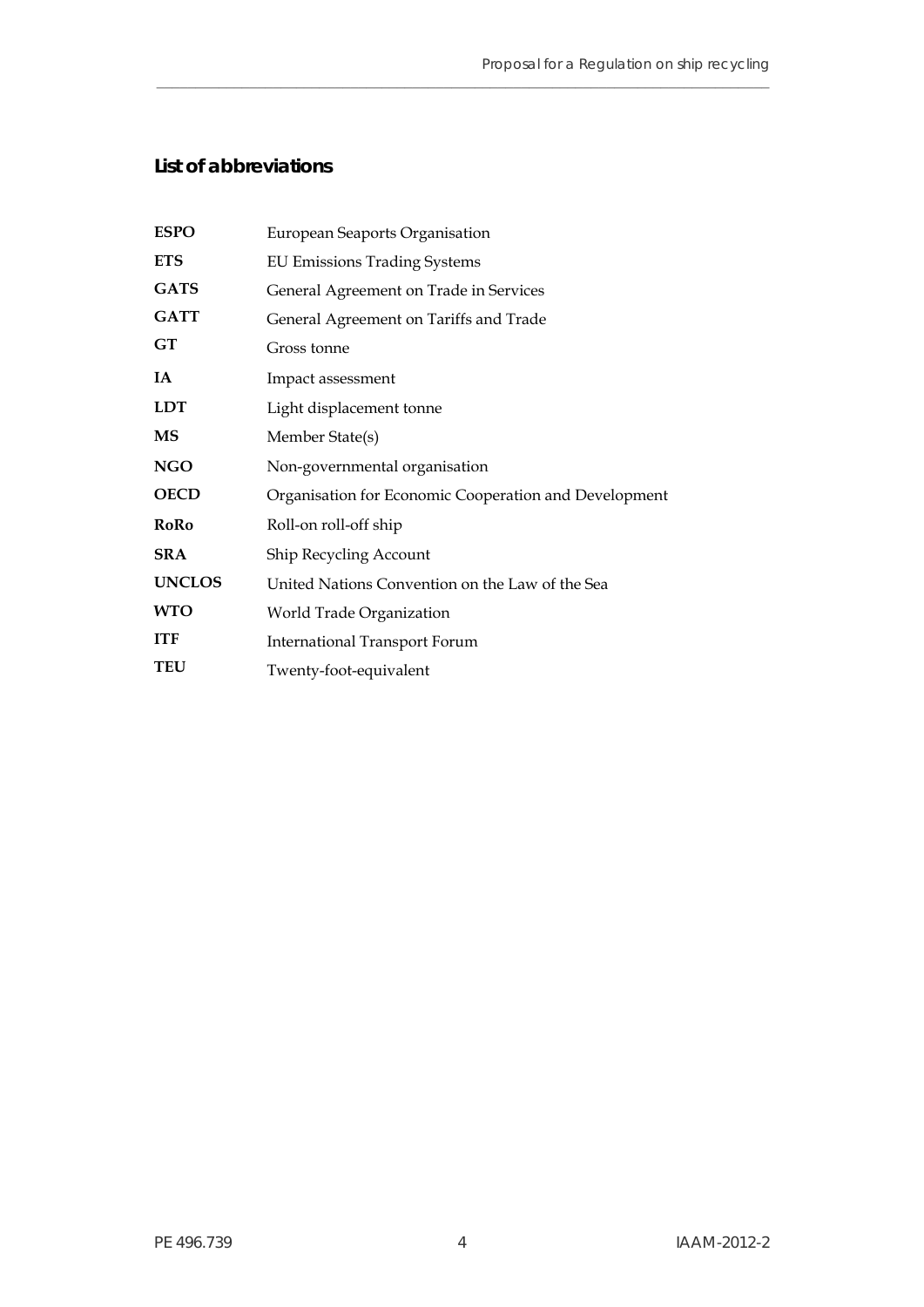# <span id="page-6-0"></span>**List of tables**

| Table 1: Global and EU-flagged merchant fleet (ships > 500 GT)                                                                   | 10 |
|----------------------------------------------------------------------------------------------------------------------------------|----|
| Table 2: Share of calls in EEA ports by EEA-flagged ships, for selected ship types                                               | 11 |
| Table 3: Overview of the roles of key players in each option                                                                     | 18 |
| Table 4: Detailed assessment of the instruments                                                                                  | 23 |
| Table 5: Average number of yearly calls to EEA ports (EU, Iceland and Norway), by type<br>of vessels                             | 32 |
| Table 6: Alternatives for the treatment of ships calling frequently at EU ports                                                  | 33 |
| Table 7: Prices paid to shipowners for end-of-life vessels in key recycling countries, in<br>EUR per LDT                         | 42 |
| Table 8: Estimates for price differentials at dismantling facilities to be offset by the ship<br>recycling fund, in EUR per LDT  | 43 |
| Table 9: Financial endowment required for the ship recycling fund (in EUR million per<br>year)                                   | 44 |
| Table 10: Ship recycling levy for central port call scenario (7bn GT p.a.), in EUR cent per<br>GТ                                | 46 |
| Table 11: Ship recycling levy for low port call scenario (5.5bn GT p.a.), in EUR cent per<br>GТ                                  | 46 |
| Table 12: Estimates for price differentials at dismantling facilities to be offset by the ship<br>recycling fund, in EUR per LDT | 48 |
| Table 13: Financial endowment required for the ship recycling fund in any given year (in<br>EUR million p.a.).                   | 48 |
| Table 14: Ship recycling levy for central port call scenario (7bn GT p.a.), in EUR cent per<br>GТ                                | 49 |
| Table 15: Ship recycling levy for low port call scenario (5.5bn GT p.a.), in EUR cent per<br>GT                                  | 49 |
| Table 16: Overview of GT, maximum TEU capacity and calculated TEU/GT ratios for<br>selected container vessels                    | 52 |
| Table 17: Estimates for value of cargo per GT for container vessels, in EUR per GT,<br>figures rounded.                          | 53 |
|                                                                                                                                  |    |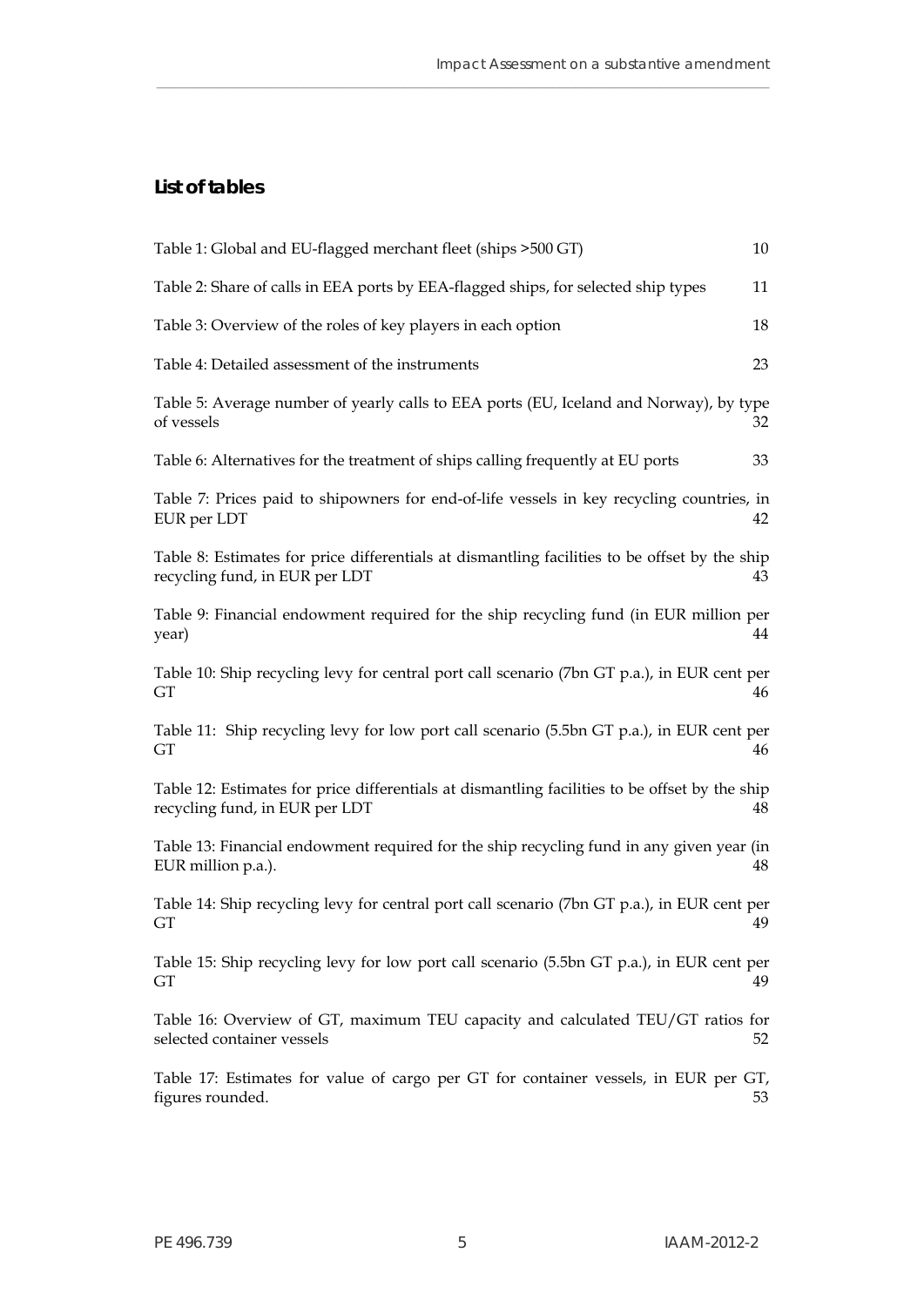| Table 18: Estimates for changes induced by the ship recycling levy (at each call) in the<br>price of transported goods (container vessels only), in percentage increase. | 53 |
|--------------------------------------------------------------------------------------------------------------------------------------------------------------------------|----|
| Table 19: Fees in selected EU ports and estimates of levy-induced fee increases                                                                                          | 55 |
| Table 20: Operating costs estimates for selected vessel types, daily rates in EUR (2011) 56                                                                              |    |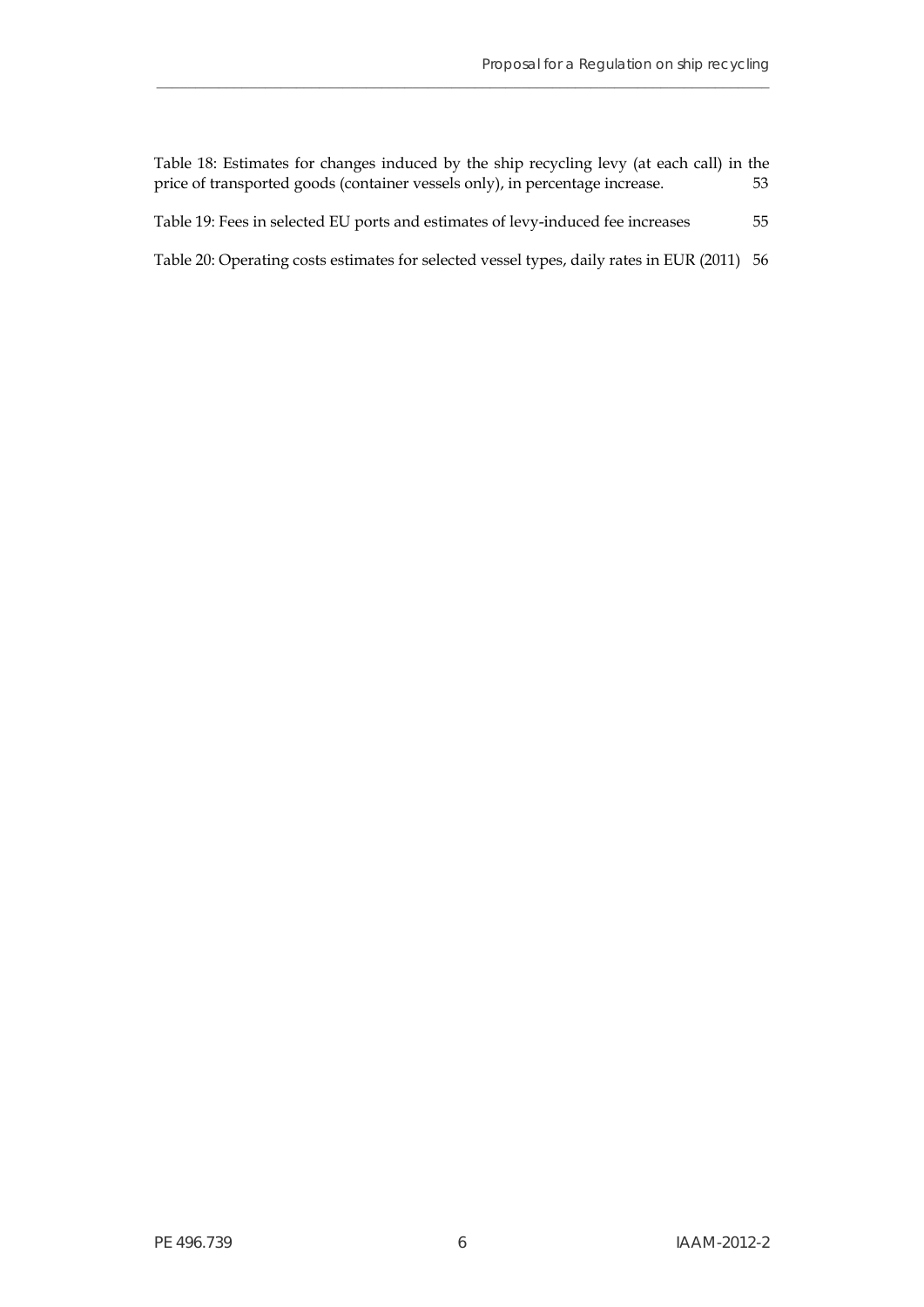## <span id="page-8-0"></span>**Executive Summary**

The Hong Kong International Convention for the Safe and Environmentally Sound Recycling of Ships, adopted in May 2009, is not expected to come into force until 2020 or later. In March 2012, the European Commission presented a proposal for an EU Regulation for early implementation of the requirements of the Hong Kong Convention in the EU, in particular for EU-flagged ships. This study reviews several instruments to finance environmentally sound recycling of ships. The main focus is on a levy and fund system as per an amendment by Mr Carl Schlyter, MEP, to the Commission's proposal.

\_\_\_\_\_\_\_\_\_\_\_\_\_\_\_\_\_\_\_\_\_\_\_\_\_\_\_\_\_\_\_\_\_\_\_\_\_\_\_\_\_\_\_\_\_\_\_\_\_\_\_\_\_\_\_\_\_\_\_\_\_\_\_\_\_\_\_\_\_\_\_\_\_\_\_\_\_\_\_

The assessment indicates that a levy on all ships calling at EU ports and a fund to support safe and environmentally sound ship recycling of EU-flagged ships has the potential to meet the three general objectives considered: contribute to finance environmentally sound ship recycling, counterbalance perverse incentives for the last shipowner to go to facilities with the lowest standards, and counterbalance the risk of out-flagging.

This study considers several alternative instruments. A guarantee scheme might provide a useful complement to the levy and fund. A system of ship recycling accounts and a transitional fund also appears to meet the three general objectives. The stand-alone guarantee is not expected to meet all three general objectives. For the insurance mechanism, effectiveness in terms of the general objectives is not fully clear and further study concerning its design elements may be necessary.

The size of the levy and fund payments was analysed. To fully offset higher prices for ships paid by recycling facilities that do not meet the criteria proposed in the EU Regulation, it is estimated in central scenarios that a fund would need to pay between EUR 20 and EUR 50 per light displacement tonne (LDT). The levy on ships calling at EU ports to support such a fund would need to be in a range of EUR 0.01 to EUR 0.025 per gross tonne (GT) in central scenarios. While this is below the value set out in Mr Schlyter's proposal, EUR 0.03 per GT, there are significant uncertainties, including the volume of ships going to recycling in coming years and the prices that facilities across the world would pay for them. Extreme scenarios indicate a levy of up to EUR 0.04. If the recycling of EU ships were only allowed in OECD facilities, costs would be higher, and a levy between EUR 0.05 and EUR 0.14 per GT would be required in central scenarios.

The levy would appear to have a very limited impact on the price of goods transported by ship, as it is quite small compared to other freight costs, which are in turn a minor factor in the final prices of most imported goods. Further research would however be required regarding potential asymmetric effects in terms of specific sectors or supply chains. Traffic diversion risks also appear limited in the short term. From a long-term perspective, however, a more detailed assessment may be warranted, particularly regarding the transhipment of container traffic.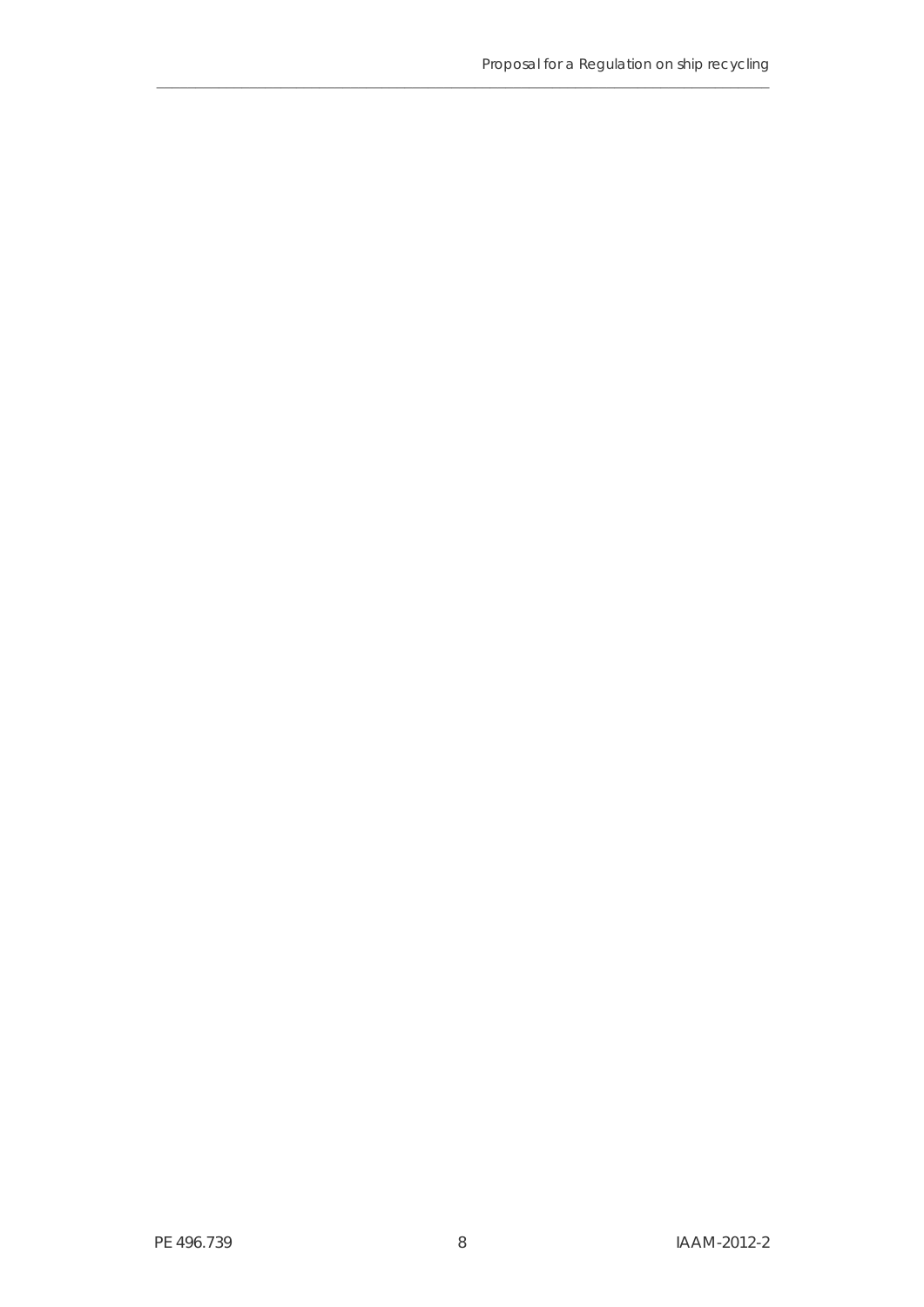## <span id="page-10-0"></span>**General information**

#### <span id="page-10-1"></span>**Policy context**

In March 2012, the European Commission presented a proposal for an EU Regulation on ship recycling. The proposal 'seeks to address environmentally unsound and unsafe practices for dismantling ships' at the end of their operating lives, by bringing into force 'an early implementation of the requirements of the Hong Kong Convention' (The Hong Kong International Convention for the Safe and Environmentally Sound Recycling of Ships, adopted in May  $2009$ ).<sup>[1](#page-10-3)</sup> There is considerable uncertainty whether the conditions for entry into force of the Hong Kong Convention can be met in a foreseeable future<sup>[2](#page-10-4)</sup>: as a result, the new international regime may not be in effect before 2020, and possibly later[.3](#page-10-5)

\_\_\_\_\_\_\_\_\_\_\_\_\_\_\_\_\_\_\_\_\_\_\_\_\_\_\_\_\_\_\_\_\_\_\_\_\_\_\_\_\_\_\_\_\_\_\_\_\_\_\_\_\_\_\_\_\_\_\_\_\_\_\_\_\_\_\_\_\_\_\_\_\_\_\_\_\_\_\_

The Commission's proposed regulation will establish a series of requirements on all ships flying EU (i.e. Member State) flags of 500 gross tonnes  $(GT)<sup>4</sup>$  $(GT)<sup>4</sup>$  $(GT)<sup>4</sup>$  or more. The proposed regulation exempts several categories of ships, in particular warships and other ships owned by Member States for non-commercial purposes as well as ships operating exclusively in the waters of their EU flag state (Art. 3).

The requirements for ships within the scope of the proposed regulation include, inter alia, the establishment of an inventory of hazardous materials for each ship (Art. 5) and the preparation of a ship recycling plan prior to recycling (Art. 7). Moreover, ships subject to the regulation should only be recycled at facilities on a 'European list': such facilities must meet a set of requirements (Title III, in particular Art. 12). The requirements for facilities are based on those set out in the Hong Kong Convention (Paragraph 5 of the Preamble). The proposed regulation excludes ships within its scope from Regulation 1013/2006 on shipments of waste: under this existing legislation, ships essentially should only be recycled in OECD countries.[5](#page-10-7)

## <span id="page-10-2"></span>**Ship recycling**

The European Commission's impact assessment  $(IA)^6$  $(IA)^6$  for its proposal reports that:

 At present, 'most large commercial seagoing vessels are being dismantled in facilities using methods with significant environmental and health impacts'; and

<span id="page-10-3"></span><sup>1</sup> European Commission (2012a)

<span id="page-10-4"></span><sup>2</sup> Ormond (2012), p. 56.

<sup>3</sup> European Commission (2012a)

<span id="page-10-6"></span><span id="page-10-5"></span><sup>&</sup>lt;sup>4</sup> According to the International Convention on Tonnage Measurement of Ships, 'gross tonnage forms the basis for manning regulations, safety rules and registration fees. Both gross and net tonnages are used to calculate port dues. The gross tonnage is a function of the moulded volume of all enclosed spaces of the ship. The net tonnage is produced by a formula which is a function of the moulded volume of all cargo spaces of the ship.' IMO (2013).

<span id="page-10-7"></span><sup>5</sup> European Commission (2012a)

<span id="page-10-8"></span><sup>6</sup> European Commission (2012b)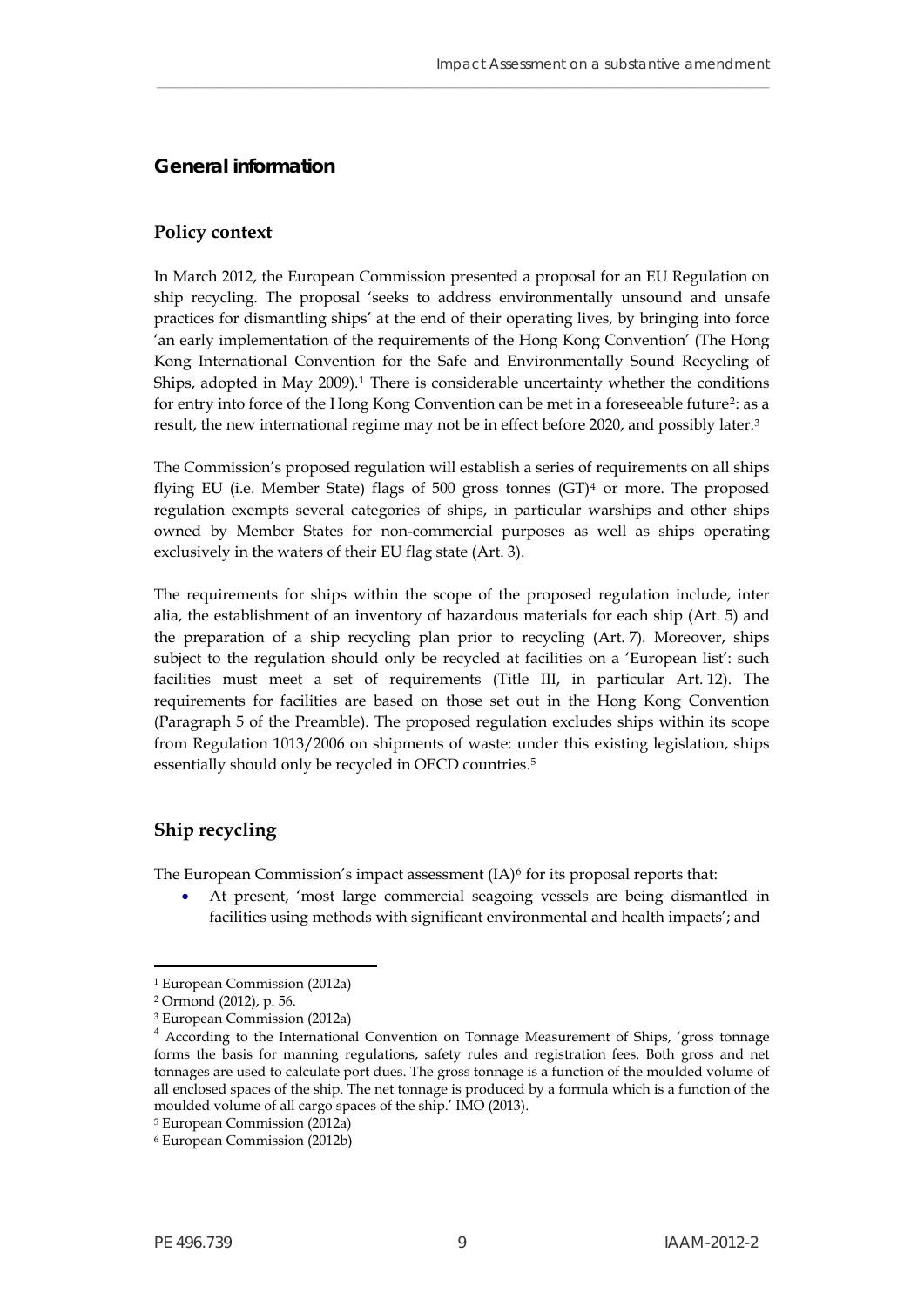'Large numbers of ships are expected to be sent for dismantling in the coming years as a result of an overcapacity of the world fleet which is estimated to remain for at least 5 to 10 years'.

**\_\_\_\_\_\_\_\_\_\_\_\_\_\_\_\_\_\_\_\_\_\_\_\_\_\_\_\_\_\_\_\_\_\_\_\_\_\_\_\_\_\_\_\_\_\_\_\_\_\_\_\_\_\_\_\_\_\_\_\_\_\_\_\_\_\_\_\_\_\_\_\_\_\_\_\_\_\_\_**

While some capacity for ship recycling is found within the EU and additional capacity in OECD countries outside of the EU, including Turkey, a high share of global ship recycling capacity is found in Asia, in particular in Bangladesh, China, India and Pakistan. Facilities located in the EU and OECD, as well as those in China and possibly some in India, are expected to meet the requirements in the Hong Kong Convention by 2015.

Sending an end-of-life ship for recycling generates net revenue for the shipowner: the recycling facility pays for ships, typically on a per light displacement tonne (LDT)[7](#page-11-2) basis, and then sells the vessel's steel, other metals and components. All other things equal, sub-standard facilities run on lower costs and can offer higher prices for end-of-life vessels than those of their counterparts that comply with environmental and labour standards, such as those set out in the Commission's proposal. In this context, as highlighted in the Commission's IA, there is a 'strong economic incentive for ship owners who are not willing to act responsibly to choose recycling facilities with a particularly poor social and environmental standard'. The options for amendment of the Commission proposal seek to address this negative impact.

# <span id="page-11-0"></span>**EU-flagged vessels**

As noted above, the Commission's proposed regulation applies to ship flying the flags of EU Member States. As noted in Table 1 below, this presents, at present, 17% of international merchant fleet tonnage (it can also be noted that about 37% of the fleet belongs to EU owners).

<span id="page-11-1"></span>

|        | No. of vessels                                  |        | <b>Gross Tonnage (GT)</b>                          |
|--------|-------------------------------------------------|--------|----------------------------------------------------|
| Global | EU                                              | Global | EU                                                 |
| 54 310 | 7 1 2 8<br>$(13\% \text{ of global})$<br>fleet) |        | 165 million<br>$(17% \text{ of global})$<br>fleet) |

**Table 1: Global and EU-flagged merchant fleet (ships >500 GT)** 

**Source:** European Commission, Impact Assessment, 2012

<span id="page-11-2"></span>Light displacement tonnage corresponds to 'the weight of a ship's hull, machinery, equipment and spares. This is often the basis on which ships are paid for when purchased for scrapping.' Maritime and Shipping Dictionary 2012 (2013).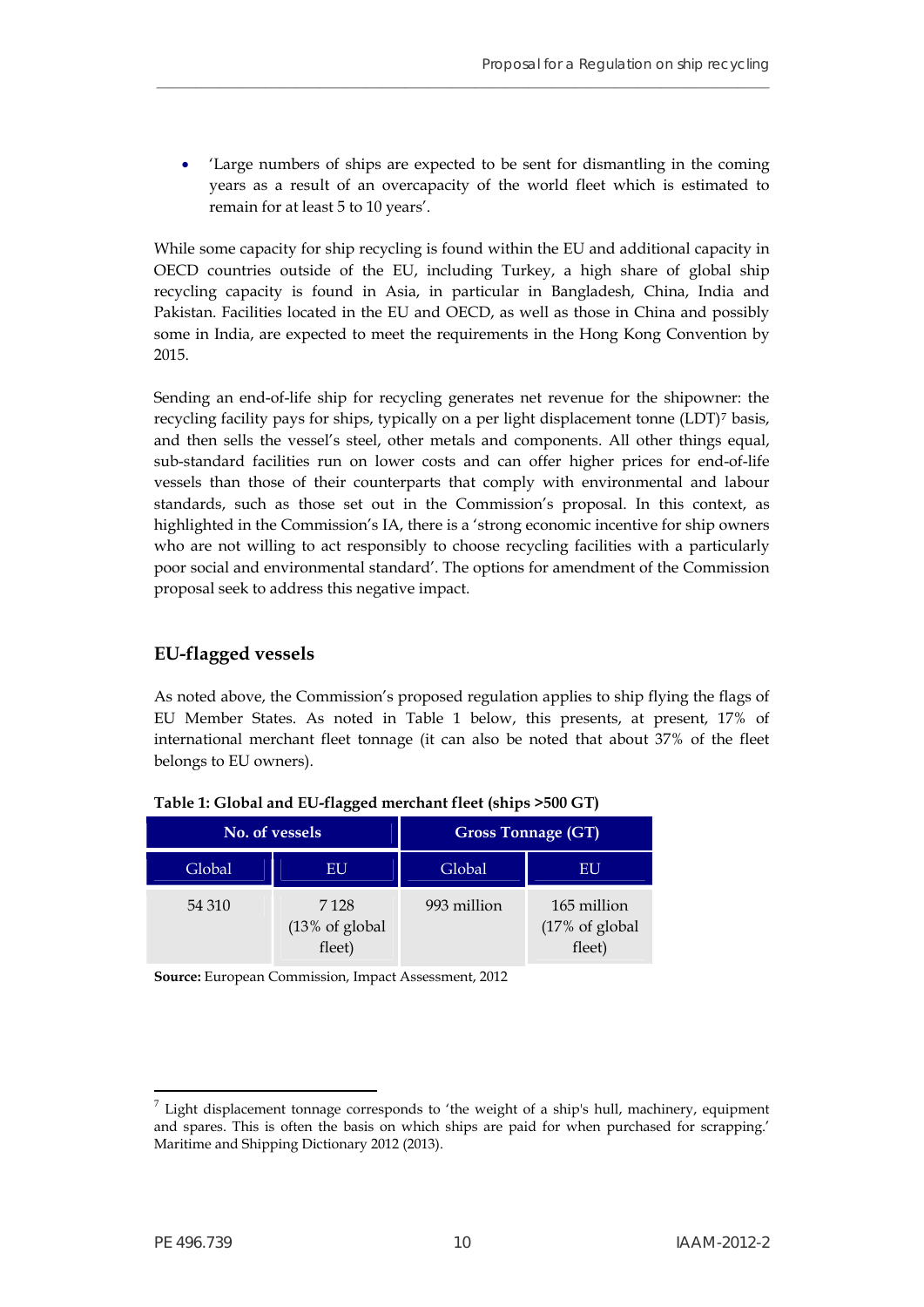In terms of port calls, ships flying the flags of EEA countries<sup>[8](#page-12-2)</sup> represent 77% of all calls at EEA ports (see Table 2 below). Ferries, almost all of which are flagged to EEA countries, account for 52% of the calls at EEA ports.[9](#page-12-3) EEA-flagged nonetheless represent an important share of the port calls for other key ship categories.

\_\_\_\_\_\_\_\_\_\_\_\_\_\_\_\_\_\_\_\_\_\_\_\_\_\_\_\_\_\_\_\_\_\_\_\_\_\_\_\_\_\_\_\_\_\_\_\_\_\_\_\_\_\_\_\_\_\_\_\_\_\_\_\_\_\_\_\_\_\_\_\_\_\_\_\_\_\_\_

| Table 2: Share of calls in EEA ports by EEA-flagged ships, for selected ship types |  |
|------------------------------------------------------------------------------------|--|
|                                                                                    |  |

<span id="page-12-1"></span>

| Oil tankers | LPG tankers | General cargo | Container | <b>Ferries</b> |
|-------------|-------------|---------------|-----------|----------------|
| 63%         | 41%         | 46%           | 46%       | 94%            |

**Source:** IHS Fairplay (2011)

## <span id="page-12-0"></span>**Roadmap to the report**

This report is in response to a request from the European Parliament for an impact assessment for an amendment proposed by Mr Carl Schlyter, MEP, to the Commission's proposed regulation. This amendment would create a mechanism for 'financing the environmentally sound recycling and treatment of ships'. Section 1 provides an overview of this amendment as well as 'viable alternatives' also considered in the assessment.

The European Parliament's specifications identify specific criteria as well as overall objectives for the impact assessment: these are to be used for the assessment of the amendment as well the 'viable alternatives'. This part of the assessment was agreed at project inception to focus on a qualitative analysis. The results are presented in Section 2 of this report.

The specifications also identify specific questions to be assessed only for the amendment proposed by Mr Schlyter. These focus on quantitative issues related to the amendment. The results for these specific questions are presented in Section 3.

Section 4 provides conclusions.

This report builds on the data and analysis provided in the Commission's IA for the proposed regulation. In addition, it uses recently published studies, and supplements these with information gathered from experts and stakeholders, as well as some further research and expert judgement. A list of references and interviews is provided at the end of this report.

<span id="page-12-2"></span>8 The European Economic Area refers to EU Member States plus Iceland, Norway and Switzerland; only Norway has a significant fleet.

<span id="page-12-3"></span><sup>9</sup> IHS Fairplay (2011)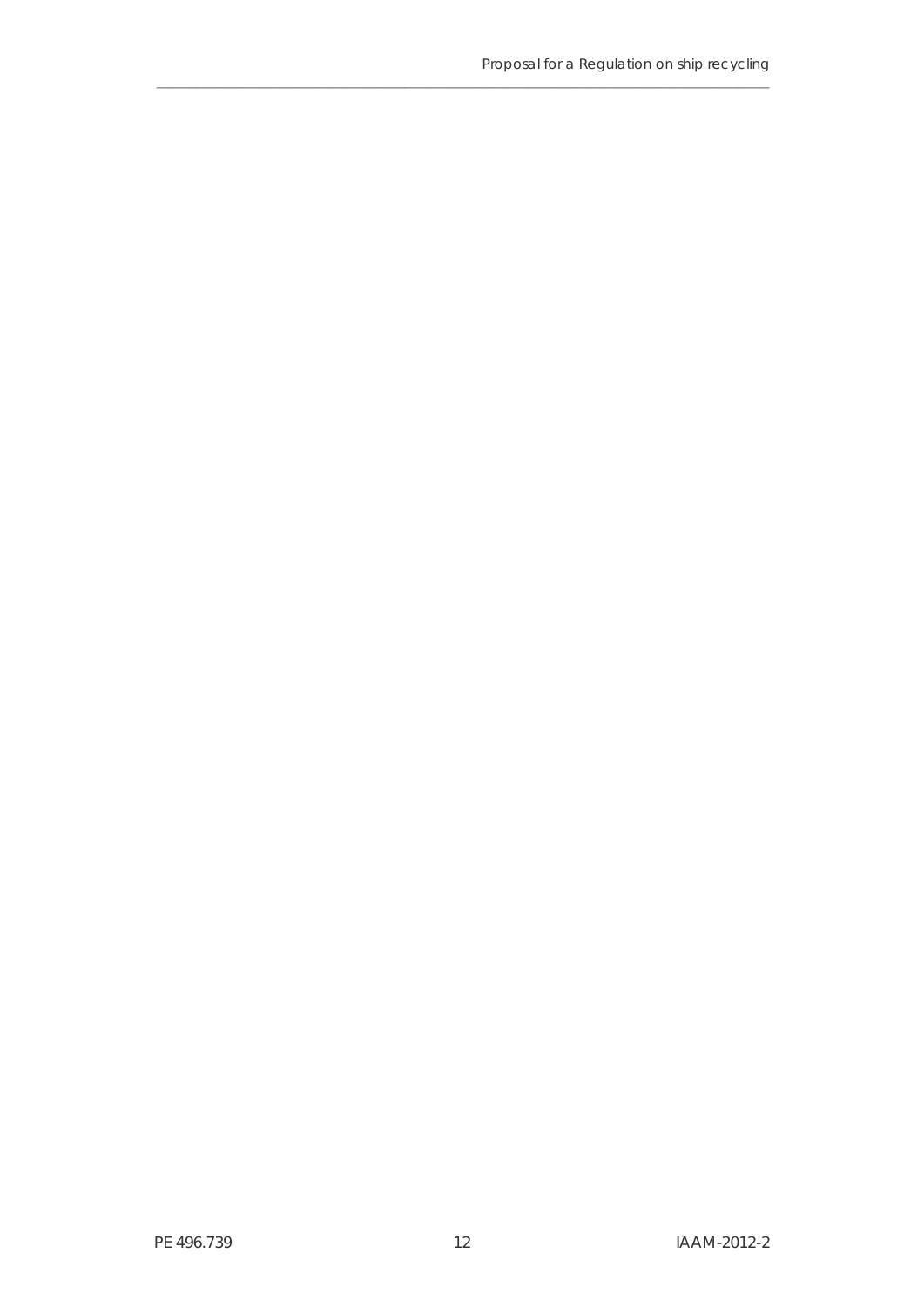# <span id="page-14-0"></span>**1. Overview of possible economic instruments**

## **Key findings**

\_\_\_\_\_\_\_\_\_\_\_\_\_\_\_\_\_\_\_\_\_\_\_\_\_\_\_\_\_\_\_\_\_\_\_\_\_\_\_\_\_\_\_\_\_\_\_\_\_\_\_\_\_\_\_\_\_\_\_\_\_\_\_\_\_\_\_\_\_\_\_\_\_\_\_\_\_\_\_

- This study reviews the amendment for a port levy and an EU fund to support environmentally sound recycling.
- Four alternative instruments are also considered: a financial guarantee system (either alongside the levy and fund or as a stand-alone mechanism); ship recycling accounts together with an EU fund; and an insurance mechanism.

# <span id="page-14-1"></span>**1.1. Identification of instruments**

The specifications call for this impact assessment to consider the amendment presented by Mr Schlyter and also other possible economic instruments. This section briefly describes that amendment as well as the others considered: a guarantee system and an insurance requirement, both proposed as amendments to the Commission's proposal; as well as a mechanism put forward by a European NGO.

None of these instruments would change the scope of the Commission's proposal: notably, they would all be relevant for ships of 500 GT or greater, and would not affect warships, other non-commercial ships owned or operated by Member States or ships operating only in the waters of a single Member State.

# <span id="page-14-2"></span>**1.2. Levy and fund to finance environmentally sound recycling**

This economic instrument is presented in amendment 44 in the draft report by Mr Schlyter: the full text is provided in the box below. Briefly, the amendment sets a levy on all ships calling on EU ports: the money generated is transferred by Member States to an EU level Recycling Fund created by the European Commission. Fund resources are then spent to provide a premium for the recycling of EU-flagged ships at facilities on the European list (i.e. the list of facilities meeting certain environmental and safety standards, to be set up under the Commission's proposed regulation).

This amendment will require ships to pay the levy (i.e. a fee), to be collected by ports. Member State governments are involved only in the transfer, while the fund would be set up and operated at EU level.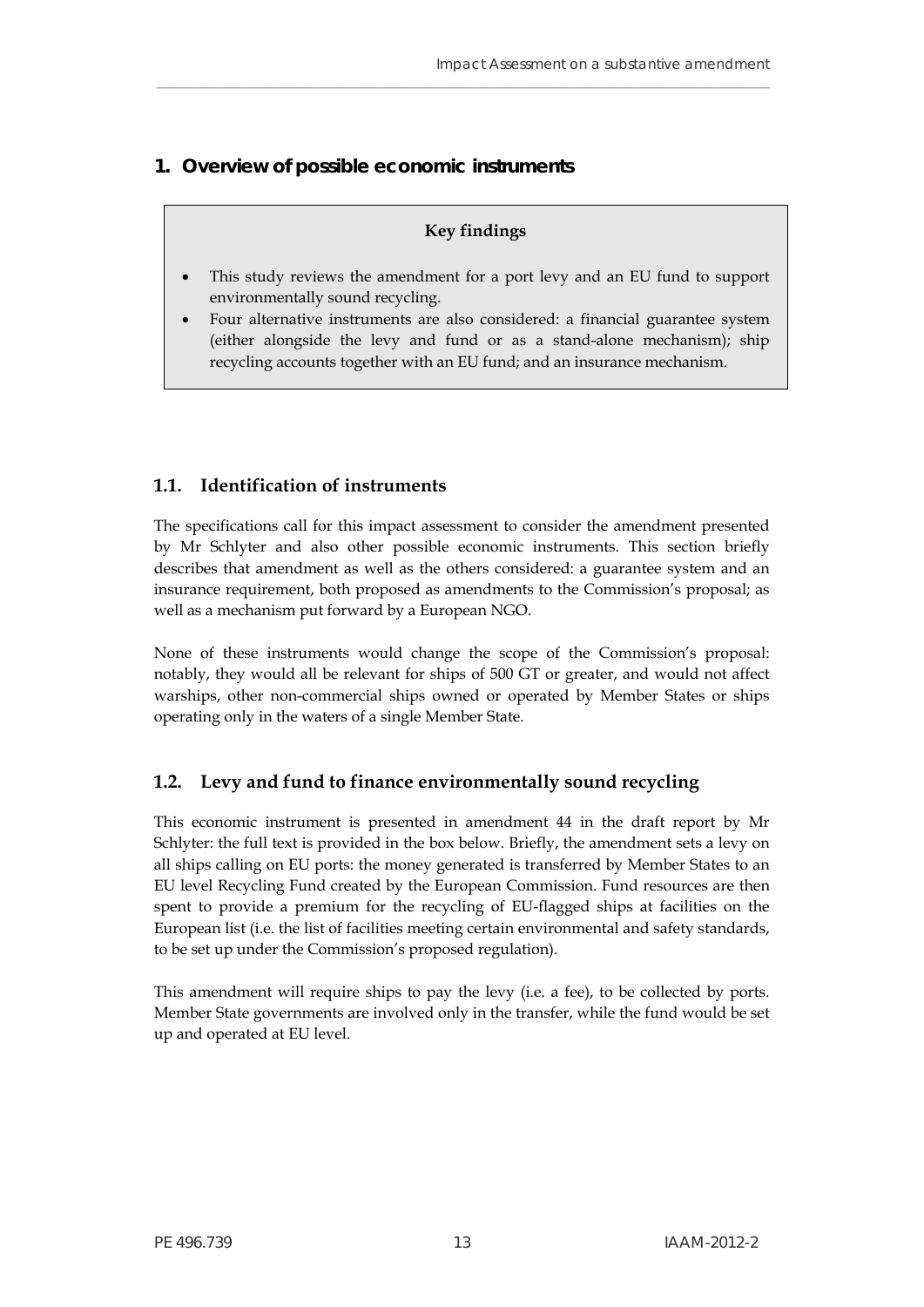**Article 5a**. Financing the environmentally sound recycling and treatment of ships

1. Member States shall ensure that ports collect an additional recycling levy from EU ships and non-EU ships calling at a port or anchorage within their territory from ...\*.

**\_\_\_\_\_\_\_\_\_\_\_\_\_\_\_\_\_\_\_\_\_\_\_\_\_\_\_\_\_\_\_\_\_\_\_\_\_\_\_\_\_\_\_\_\_\_\_\_\_\_\_\_\_\_\_\_\_\_\_\_\_\_\_\_\_\_\_\_\_\_\_\_\_\_\_\_\_\_\_**

- 2. The recycling levy shall be set at  $\epsilon$ 0.03 per gross tonne. For ships such as ferries that regularly and frequently call at the same port, Member States shall ensure that ports apply the same reductions for the recycling levy as they apply for the general port fee.
- 3. Member States shall recover the recycling levy from port administrations, preferably as part of their general system for collecting taxes and other charges from port administrations, and transfer it entirely to a Recycling Fund set up by the European Commission no later than two months after recovery of the recycling levy. The Recycling Fund shall be managed in a riskaverse manner, and apart from the costs for its administration, shall be entirely used to disburse the premiums referred to in paragraph 4.
- 4. The objective of the Recycling Fund is to contribute to making ship recycling which complies with this Regulation economically viable. The Recycling Fund shall provide a premium for ship recycling facilities on the European list for the recycling of EU ships that have been flying the flag of a Member State for at least two years prior to the approval of the ship recycling plan. Recycling facilities may apply to the premium in relation to contracts signed after ...\*\*.
- 5. The premium shall be set at a minimum of €30 per light displacement tonne. The premium shall be payable by the Recycling Fund within two months of receiving the report of completion of the ship recycling in accordance with the form laid down in Annex III, as well as the inventory of the ship, the report documenting the quantities of waste treated, and the corresponding treatment processes, as laid down in point (ca) of Article 13(5).
- 6. Every year, the Commission shall publicly report on the income of the Recycling Fund, the recipients of the premiums disbursed and the amounts of those premiums.
- 7. The Commission shall be empowered to adopt delegated acts in accordance with Article 26 to adapt the level of the recycling levy where necessary to achieve the objective of the Recycling Fund.
- 8. The Commission shall assess no later than ...\*\*\* the benefits and costs of differentiating the recycling fee based on the information in the inventory of hazardous materials. If the benefits outweigh the costs, the Commission shall be empowered to adopt delegated acts in accordance with Article 26 concerning the differentiation of the recycling levy based on the information in the inventory of hazardous materials, while safeguarding sufficient funding of the Recycling Fund.

\* January 1 of the year that follows one year after entry into force of this Regulation

\*\* January 1of the second year that follows one year after entry into force of this Regulation \*\*\* Five years after the entry into force of this Regulation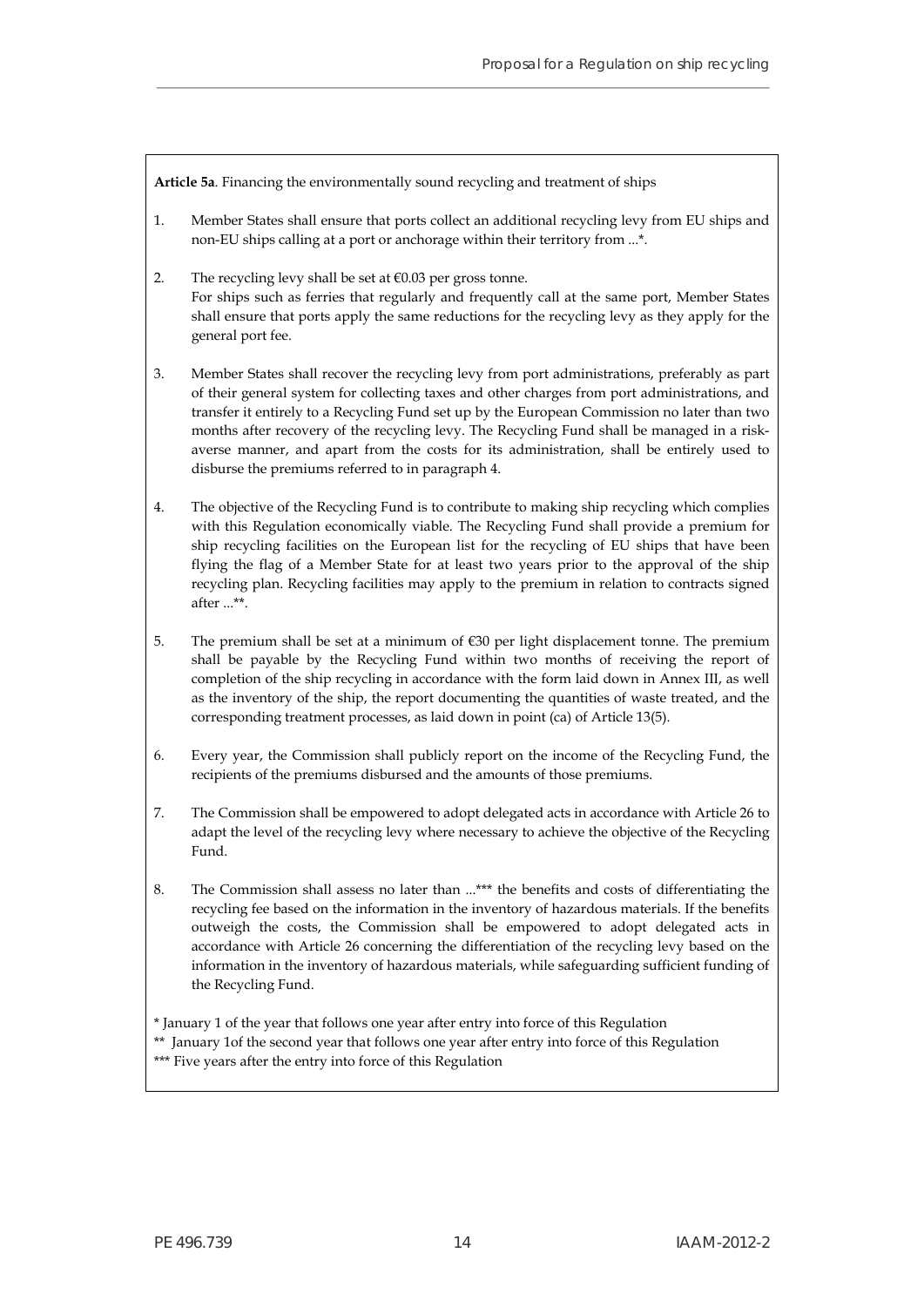## <span id="page-16-0"></span>**1.3. Financial guarantee**

An amendment by Mr Chris Davies, MEP, proposes the inclusion of a financial guarantee as an alternative to the payment of the port levy (see the box below). The amendment is presented as a complement to the recycling levy and fund: a ship holding such a guarantee would not pay the levy. The guarantee would be released when the ship is recycled at a facility on the EU list.

\_\_\_\_\_\_\_\_\_\_\_\_\_\_\_\_\_\_\_\_\_\_\_\_\_\_\_\_\_\_\_\_\_\_\_\_\_\_\_\_\_\_\_\_\_\_\_\_\_\_\_\_\_\_\_\_\_\_\_\_\_\_\_\_\_\_\_\_\_\_\_\_\_\_\_\_\_\_\_

Under the amendment proposed, all ships arriving at EU ports that can demonstrate they hold a guarantee are exempt from paying the levy. The amendment refers to the role of Member States in approving guarantees and in releasing them. This implies that all ships calling at EU ports could request a guarantee, but the guarantees will only be available at EU financial institutions. Member States would need to establish specific rules for the guarantees in their financial institutions.

This instrument could also be envisioned on a stand-alone basis, i.e. without a levy and fund. Both the guarantee as proposed in the amendment by Mr Davies and a stand-alone version are assessed in section 2 of this report.

#### **Article 2**.

1. (20a) 'financial guarantee' means a deposit of funds, a mortgage on a shipowner's property, or another notarised commitment to payment of funds as required by a Member State competent authority to a sufficient amount to cover the costs incurred for compliance with the end-of-life recycling provisions in this Regulation.

**Article 5b**. Financial guarantee

- 1. By way of derogation from Article 5a, all Union and non-Union flagged vessels calling at a port or anchorage within a Member States' territory shall be exempted from payment of the ship recycling fee if they are in possession of a financial guarantee covering the costs incurred for complying with the end-of-life recycling provisions in this Regulation.
- 2. The financial guarantee can be a deposit of sufficient funds or a mortgage on the ship owner's property.
- 3. Payment of the financial guarantee may be required by the Member State competent authority in cases where the ship is not recycled in conformity with this Regulation. This includes cases:
	- (a) where the ship recycling process cannot be completed as intended; and
	- (b) where the ship recycling process does not take place in a European list designated facility.
- 3. The financial guarantee shall be established by the ship owner or by another natural or legal person on his behalf within one year of the coming into force of this Regulation.
- 4. The flagged vessel's competent authority shall approve the financial guarantee, including the form, wording and amount of the cover.
- 5. The financial guarantee shall be released when the competent authority concerned has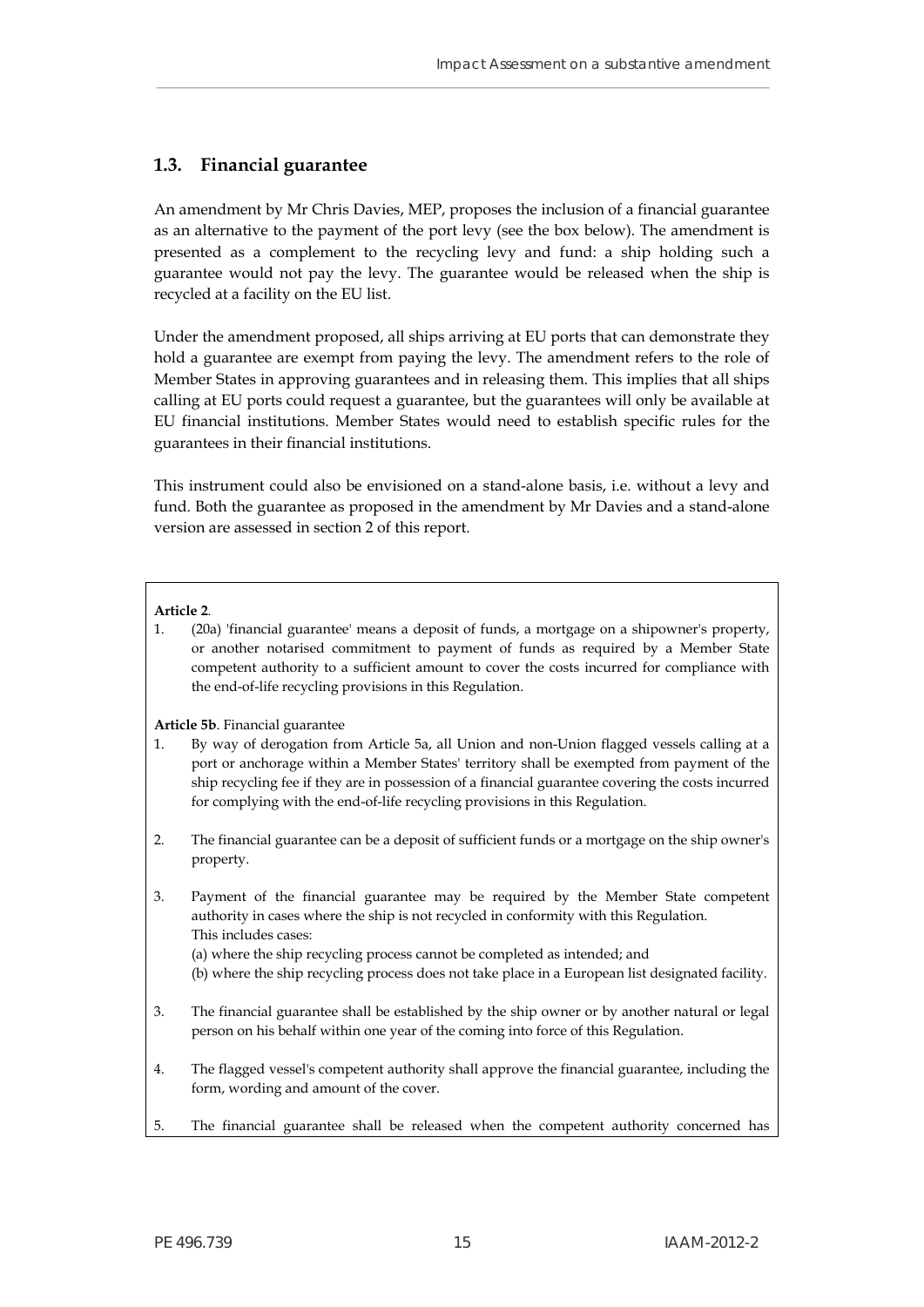received a certificate attesting to the ship's having been successfully recycled in a European list designated facility.

6. The competent authority within the Community which has approved the financial guarantee shall have access thereto and shall make use of the funding, including for the purpose of payments to the maintenance of ship recycling facilities on the European list within its jurisdiction.

**\_\_\_\_\_\_\_\_\_\_\_\_\_\_\_\_\_\_\_\_\_\_\_\_\_\_\_\_\_\_\_\_\_\_\_\_\_\_\_\_\_\_\_\_\_\_\_\_\_\_\_\_\_\_\_\_\_\_\_\_\_\_\_\_\_\_\_\_\_\_\_\_\_\_\_\_\_\_\_**

- 7. The collected penalty fees shall be added to the European recycling fee fund.
- 8. Member States shall inform the Commission of provisions of national law adopted pursuant to this Article.

# <span id="page-17-0"></span>**1.4. Ship recycling account plus transitional fund**

A study for the Ship Breaking Platform, an NGO, proposes a mechanism requiring a savings account for each ship calling at an EU port.[10](#page-17-2) Each Ship Recycling Account (SRA) would finance the incremental costs of responsible recycling. Yearly payments would be made into each SRA until it is 'fully funded' to cover the incremental costs of responsible recycling for the ship covered. These payments would be estimated based on the 'incremental cost of responsible recycling': the proposal suggests that ship classification societies could calculate the amounts based on an EU-wide method. When the ship is recycled at an approved facility, the value of the account is paid to its last owner.

The proposal also states that a surcharge would be made on the SRA deposits of all ships and transferred to a Transitional Fund: the fund would support the recycling of older ships, supplementing the resources of the SRA. The proposal indicates that the Fund could take a loan against its future resources to further support the recycling of older ships in the first years of its operations. The Fund could be managed by a financial institution, according to the proposal; it is not specified whether this would be a public body (e.g. the European Investment Bank) or a private bank.

Fund resources would be available to all ships calling at EU ports, and a minimum number of EU port calls would be needed for eligibility. It appears from the proposal that the accounts (SRAs) could only be held at EU financial institutions.

# <span id="page-17-1"></span>**1.5. Ship recycling insurance**

Under this mechanism, presented in amendments to the Commission proposal by Mr Vittorio Prodi, MEP, all EU-flagged ships as well as all ships calling at EU ports, would need to carry insurance against damages from unsound recycling, and this coverage should be part of the insurance for maritime claims under Directive 2009/20/EC. Under

<span id="page-17-2"></span><sup>10</sup> Profundo (2013)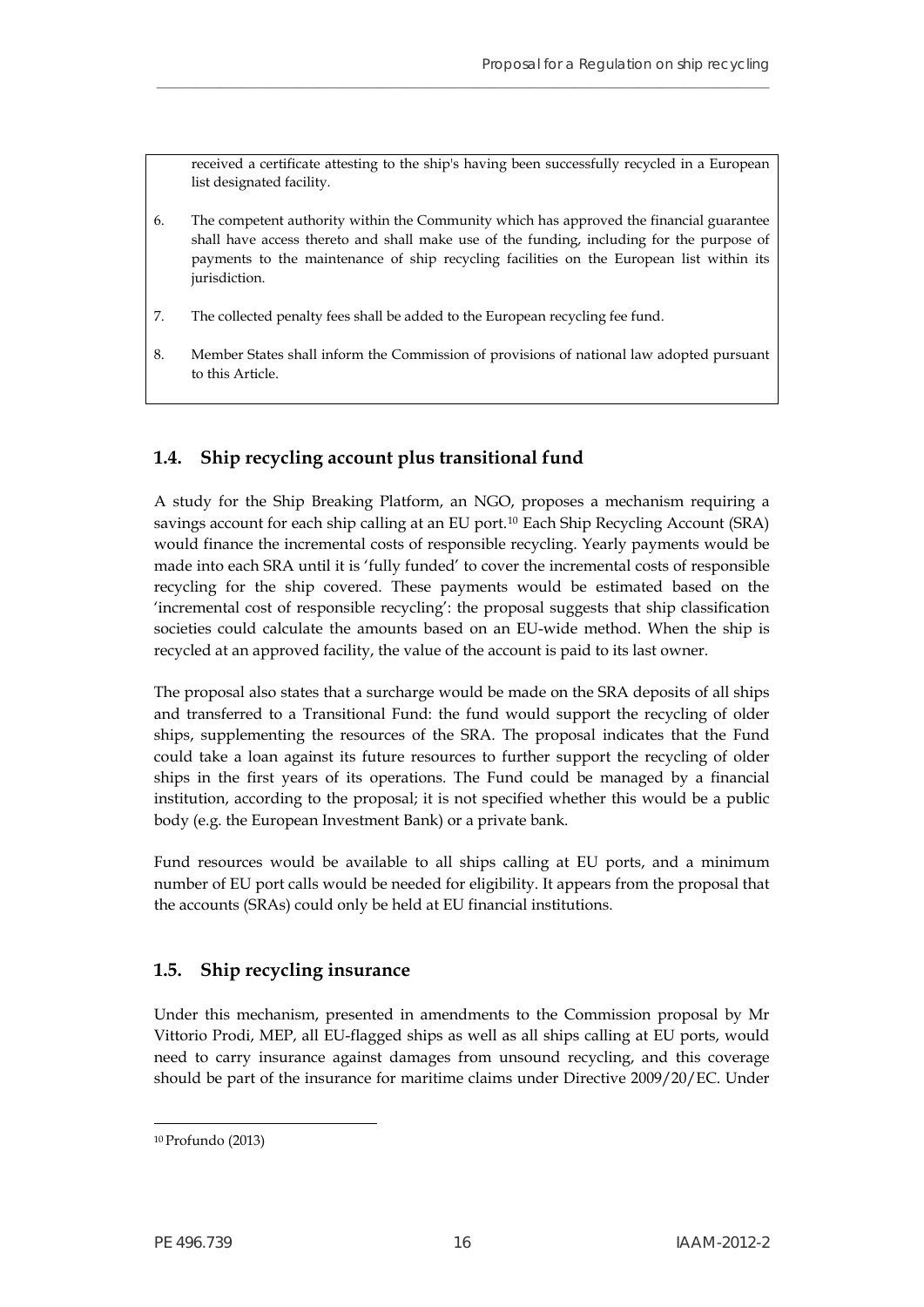the proposal, upon completion of the ship's recycling at a facility on the European list, the holder of the insurance would be reimbursed by the insurance company.

\_\_\_\_\_\_\_\_\_\_\_\_\_\_\_\_\_\_\_\_\_\_\_\_\_\_\_\_\_\_\_\_\_\_\_\_\_\_\_\_\_\_\_\_\_\_\_\_\_\_\_\_\_\_\_\_\_\_\_\_\_\_\_\_\_\_\_\_\_\_\_\_\_\_\_\_\_\_\_

The amendment refers to Directive 2009/20/EC on the insurance of shipowners for maritime claims. That Directive calls for insurance to cover maritime claims up to the maximum limits set by the 1976 Convention on Limitation of Liability for Maritime Claims and its 1996 Protocol. It should be noted that the 1976 Convention and its subsequent Protocol focus on loss of life or personal injury and property claims, and do not refer to claims related to damage to the environment or to ship recycling, for example in its Art. 2. The amendment moreover does not specify whether Member States or the EU would be competent in terms of oversight and the possible development of detailed rules for implementation.

A different insurance scheme is analysed in the report for the Ship Breaking Platform: this would follow a 'life insurance' pattern, with a payout available at the end of a ship's life, rather than a liability approach. While the 'life insurance' scheme is not a focus here, section 2 provides some notes on this alternative approach.

#### **Article 1.**

1. *The purpose of this Regulation is to prevent, reduce or eliminate adverse effects on human health and the environment caused by the recycling, operation and maintenance of ships flying the flag of a Member State* while implementing the measures laid down in Directive 2009/20/EC.

#### **Article 2(1)**

<span id="page-18-0"></span>1. (20a) 'insurance' means insurance against damages to the environment or to people resulting from unsound recycling;

#### **Article 4**

1. Member States shall ensure that existing EU ships keep onboard an inventory of hazardous materials as required by Article 5, along with a recycling plan, that shall be part of the insurance certificate already foreseen by Directive 2009/20/EC, as foreseen by Article 7.

#### **Article 6**

1. Shipowners shall ensure that ships:

(ea) hold a valid insurance certificate against damages to the environment or to people resulting from unsound recycling, stating the facility chosen for the recycling operation.

#### **Article 7**

- 1. *A ship-specific ship recycling plan shall be* drawn up at the same time as the issuing of an insurance certificate, required by the Directive 2009/20/EC together with a ship recycling facility which is legally entitled to receive EU end of life ships no later than 36 months after entry into force of this Regulation.
- 2a. In the case of transfer of ownership it will be the duty of the new owner to establish the recycling plan together with the new mandatory insurance certificate. The ship owner will transmit to the national authorities a copy of the recycling plan included in the insurance contract.

#### **Article 10**

1. *After completion of an initial or renewal survey or of an additional survey conducted at the request of*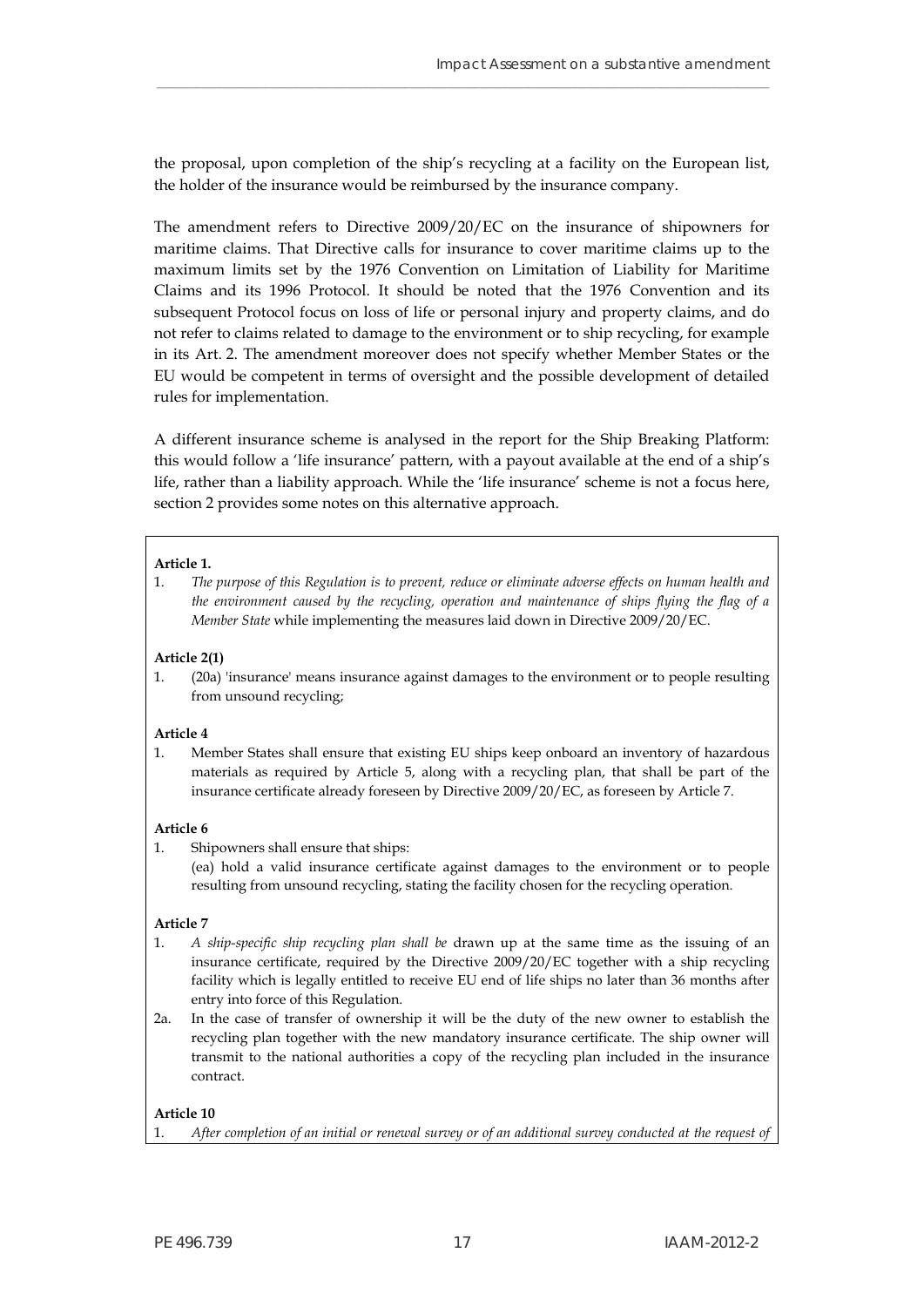*the shipowner, a Member State shall issue an inventory certificate in accordance with the form laid down in Annex IV. This certificate shall be supplemented by Part I of the inventory of hazardous materials* and also be transmitted to the insurance company indicated by the ship owner.

2. *After successful completion of a final survey in accordance with Article 8(6), the administration shall issue a ready for recycling certificate in accordance with the form laid down in Annex V. This certificate shall be supplemented by the inventory of hazardous materials, the ship recycling plan* and the insurance certificate.

**\_\_\_\_\_\_\_\_\_\_\_\_\_\_\_\_\_\_\_\_\_\_\_\_\_\_\_\_\_\_\_\_\_\_\_\_\_\_\_\_\_\_\_\_\_\_\_\_\_\_\_\_\_\_\_\_\_\_\_\_\_\_\_\_\_\_\_\_\_\_\_\_\_\_\_\_\_\_\_**

#### **Article 21**

*(c) transmit to the administration and the relevant insurance company the report of the completion of the ship recycling established by the ship recycling facility as required by Article 9(4)(f)* in order to be entitled to the erogation of the relevant reimbursement, foreseen by the insurance contract.

#### **Article 23(1)**

(d) *do not have on board an inventory of hazardous materials* and an insurance contract, *as required by Articles 5 and 28;* 

Note: text in the Commission's proposal is in *italics*.

## <span id="page-19-0"></span>**1.6. Overview of the options**

The table below summarises the key public and private actors that would be involved under each instrument. The roles of these players are further reviewed in the qualitative assessment provided in section 2.

| <b>Sector</b>                        | Recycling levy +<br>fund                     | <b>Financial guarantees</b><br>(alongside levy + fund<br>or stand-alone)                    | <b>Ship Recycling</b><br>Account +<br><b>Transitional Fund</b> | <b>Ship recycling</b><br>insurance                           |
|--------------------------------------|----------------------------------------------|---------------------------------------------------------------------------------------------|----------------------------------------------------------------|--------------------------------------------------------------|
| Public<br>sector:<br><b>EU</b> level | Set up and<br>operate fund                   |                                                                                             | Accredit banks<br>offering the<br>accounts                     |                                                              |
| Public<br><b>Sector: MS</b><br>level | Transfer levy<br>proceeds to EU              | Approve financial<br>guarantees; oversight,<br>including agreement to<br>release guarantees |                                                                |                                                              |
| Port<br>Inspectors                   |                                              | Check that ships hold<br>guarantees*                                                        | Check that ships<br>have recycling<br>accounts                 | Check that ships'<br>maritime insurance<br>covers recycling* |
| <b>Ports</b>                         | Collect levy                                 |                                                                                             |                                                                |                                                              |
| Ship<br>owners                       | Obtain and pay for<br>Pay levy<br>guarantees |                                                                                             | Contribute to<br>accounts                                      | Purchase insurance                                           |

#### **Table 3: Overview of the roles of key players in each option**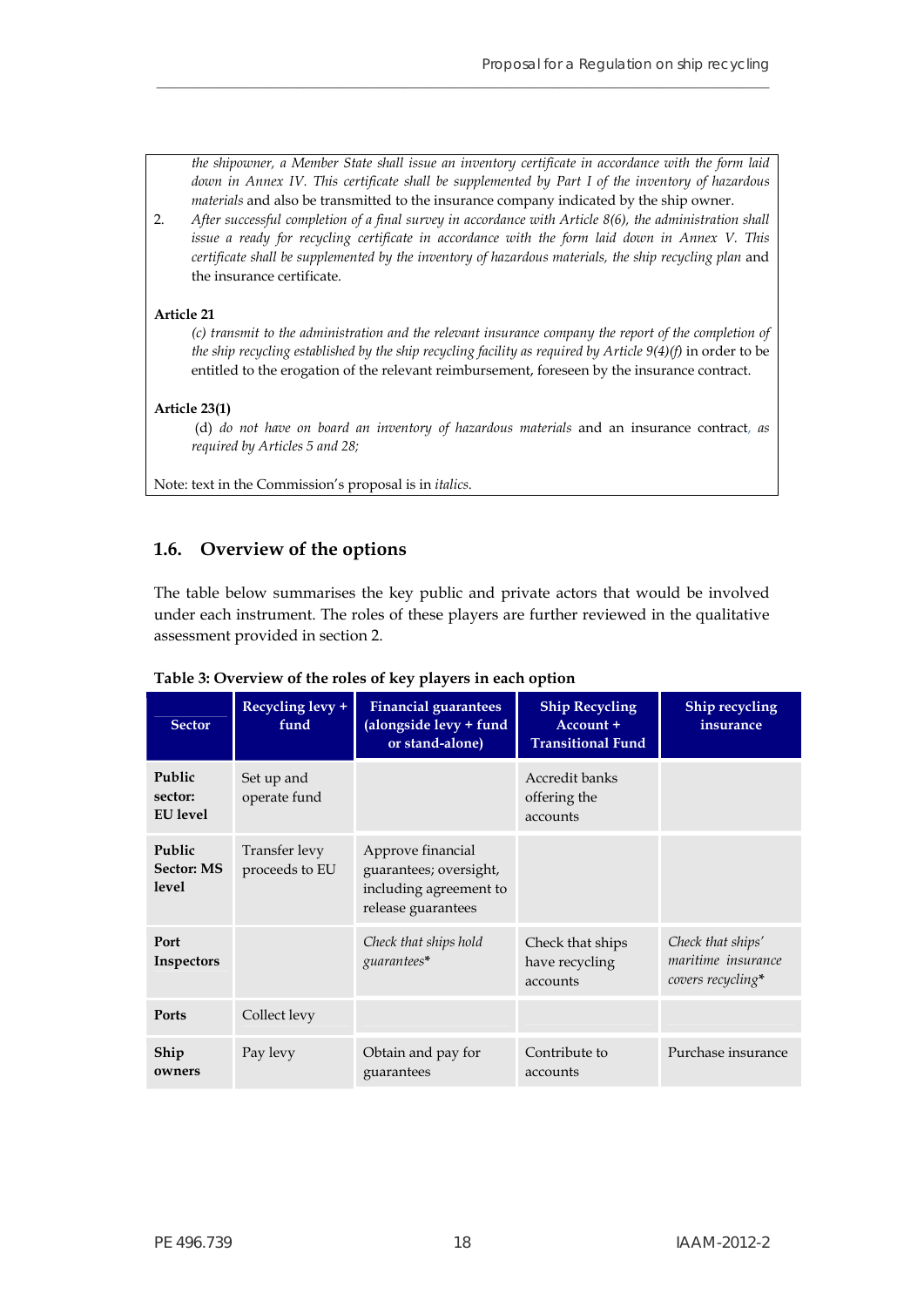| <b>Sector</b>                  | Recycling levy +<br>fund               | <b>Financial guarantees</b><br>(alongside levy + fund<br>or stand-alone) | <b>Ship Recycling</b><br>Account +<br><b>Transitional Fund</b>                           | Ship recycling<br>insurance     |
|--------------------------------|----------------------------------------|--------------------------------------------------------------------------|------------------------------------------------------------------------------------------|---------------------------------|
| Financial<br>sector            |                                        | Establish guarantee<br>system                                            | Establish and<br>manage accounts;<br>A financial<br>institution could<br>manage the fund |                                 |
| <b>Insurance</b><br>sector     |                                        |                                                                          |                                                                                          | Establish insurance<br>policies |
| Recycling<br>facilities<br>*** | Apply for<br>premium from<br>fund $**$ |                                                                          |                                                                                          |                                 |
| Other                          |                                        |                                                                          | Independent bodies<br>could estimate<br>incremental cost                                 |                                 |

\_\_\_\_\_\_\_\_\_\_\_\_\_\_\_\_\_\_\_\_\_\_\_\_\_\_\_\_\_\_\_\_\_\_\_\_\_\_\_\_\_\_\_\_\_\_\_\_\_\_\_\_\_\_\_\_\_\_\_\_\_\_\_\_\_\_\_\_\_\_\_\_\_\_\_\_\_\_\_

\* These inspection requirements are presumed, as they are not specified in the amendments

\*\* Section 3.3 below also considers the option whereby the premium is paid to ship owners \*\*\* Under the Commission's proposal, ship recycling facilities must already undertake certain tasks, such as providing a Statement of completion of ship recycling (Annex III). Here as elsewhere in the table, only tasks additional to those specified in the Commission's proposal are listed.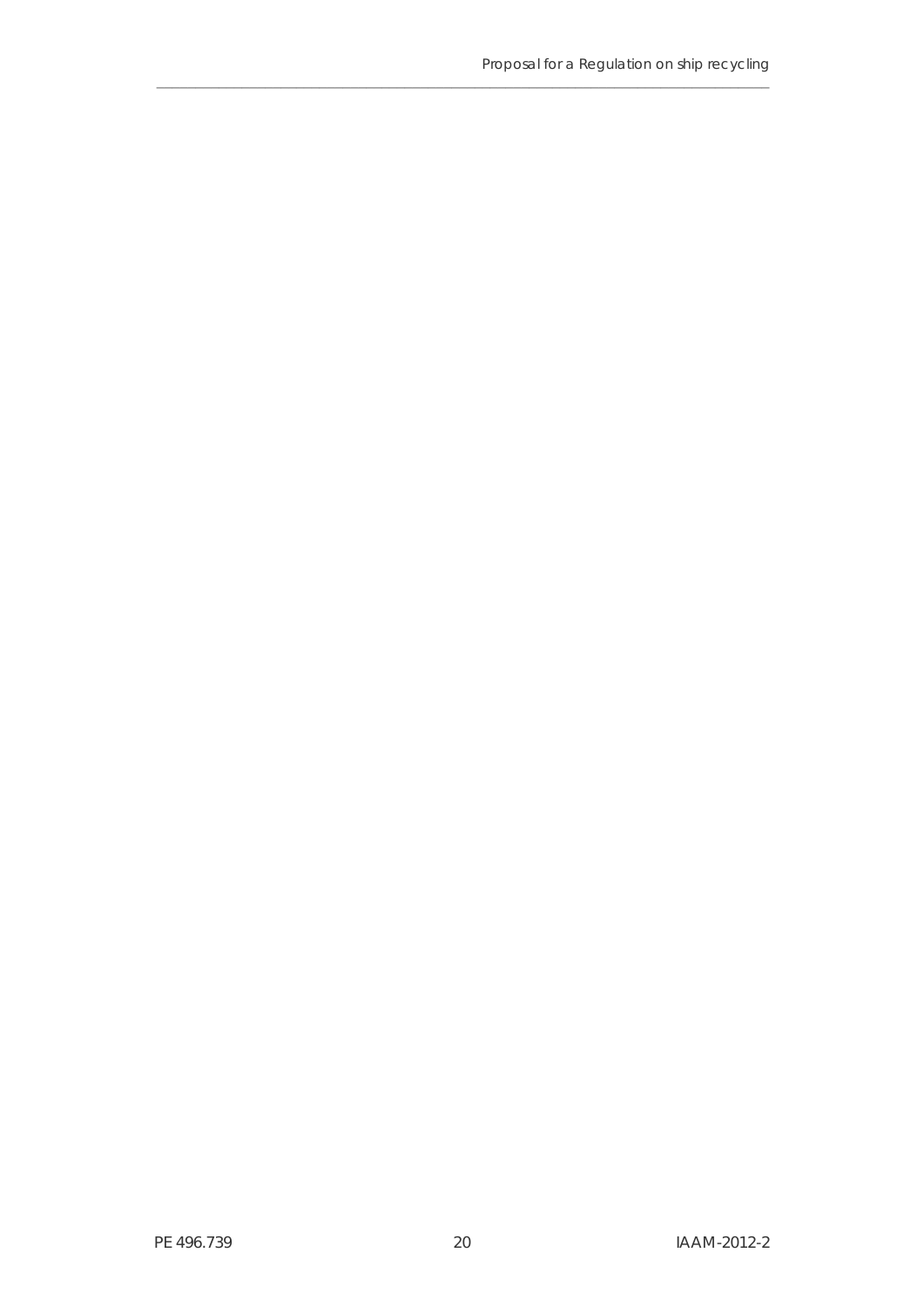# <span id="page-22-0"></span>**2. Assessment of options against the specific criteria and the overall objectives**

\_\_\_\_\_\_\_\_\_\_\_\_\_\_\_\_\_\_\_\_\_\_\_\_\_\_\_\_\_\_\_\_\_\_\_\_\_\_\_\_\_\_\_\_\_\_\_\_\_\_\_\_\_\_\_\_\_\_\_\_\_\_\_\_\_\_\_\_\_\_\_\_\_\_\_\_\_\_\_

# **Key findings**

- All of the instruments would involve some setup time as well as public sector costs. Those options where Member States play a key role in setting up detailed rules – the guarantee and possibly the ship recycling account and insurance options – could result in national governments moving at different speeds.
- Both the levy and fund instrument and the ship recycling accounts and transitional fund mechanism would address older ships going to recycling in the near future. A stand-alone guarantee mechanism and possibly the insurance instrument are expected to be less effective in this regard.
- The administrative costs for enterprises appear to be lowest under the levy and fund.
- Each of the instruments would create some distortions among different types of ships. The levy would create a higher burden for ships calling frequently at EU ports unless this issue is addressed in its design.
- The levy and fund instrument has the potential to meet the three general objectives considered: contribute to finance environmentally sound ship recycling, counterbalance perverse incentives for the last shipowner to go to facilities with the lowest standards and counterbalance the risk of out-flagging. Mandatory ship recycling accounts may also meet the three general objectives.
- A guarantee scheme alongside the levy and fund may provide a useful complement, for example for ships that call frequently at EU ports.
- A stand-alone guarantee would not provide additional finance for recycling or counter-balance the risks of out-flagging.
- The effectiveness of the insurance scheme in terms of the general objectives is not fully clear, and further study may be needed into its design.

# <span id="page-22-1"></span>**2.1. Assessment steps**

In this section, Mr Schlyter's amendment and the other options identified in section 1 are assessed first against the specific criteria for economic instruments set out in the EP's specifications, and then in terms of the overall objectives identified. This approach reverses the order set out in the specification: in the analysis, it was found that the results for the specific criteria provide information regarding the overall objectives.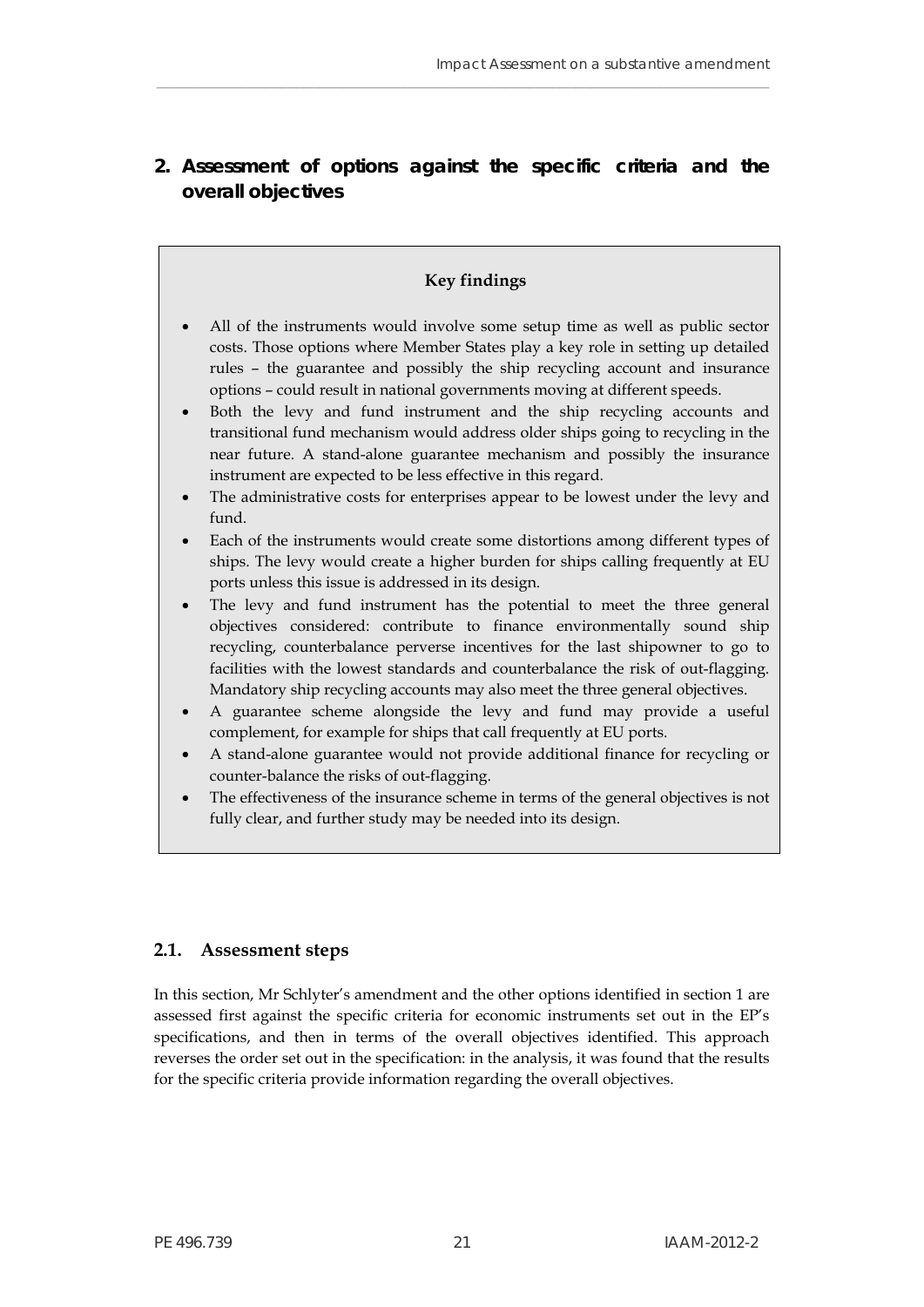The **specific criteria** are:

- Be effective as quickly as possible
- Require as little administrative burden as possible
- Avoid distortion in competition between EU and non-EU ships
- Be adaptable to fluctuating market conditions

Although not set out in the specifications, the analysis also briefly considers implications related to international law: this brief section does not provide in-depth results but rather highlights possible areas for further analysis.

**\_\_\_\_\_\_\_\_\_\_\_\_\_\_\_\_\_\_\_\_\_\_\_\_\_\_\_\_\_\_\_\_\_\_\_\_\_\_\_\_\_\_\_\_\_\_\_\_\_\_\_\_\_\_\_\_\_\_\_\_\_\_\_\_\_\_\_\_\_\_\_\_\_\_\_\_\_\_\_**

The three **overall objectives** for analysis are to:

- Counterbalance the current perverse incentive for the last ship owner to go to (the recycling facility with the) lowest standards
- Counterbalance the risk of out-flagging by EU ships to escape the regulation
- Contribute to finance environmentally sound ship recycling

## <span id="page-23-0"></span>**2.2. Assessment against the specific criteria**

An overview of the analysis is presented in the table on the following pages. As can be seen, further specification has been developed for three criteria:

- *Effective as fast as possible* is addressed in terms of two areas: setup of policy mechanisms; and the coverage of the large numbers of ships expected to go to recycling in the near-term future (these are expected for the most part to be older ships).
- *Administrative burden* is assessed separately in terms of administrative costs for the public sector and the burden on enterprises.
- In addition to possible *distortions of competition* between owners of EU and non-EU-flagged ships, the analysis also considers possible distortions among categories of ship-owners within the EU.

The baseline for the assessment is the Commission's proposal without amendment. In particular for the assessment of *effectiveness as soon as possible* and *administrative burden*, the options propose new mechanisms in an area not directly addressed in the original proposal.

For each criterion and sub-criterion, key issues related to an option are scored on scale of (+), positive; (+/-), uncertain or neutral; and (-), negative. These scores are indicative, and are intended only to assist in understanding the results of the analysis. The scores are not intended, for example, for a multi-criteria analysis that could sum the scores for each option.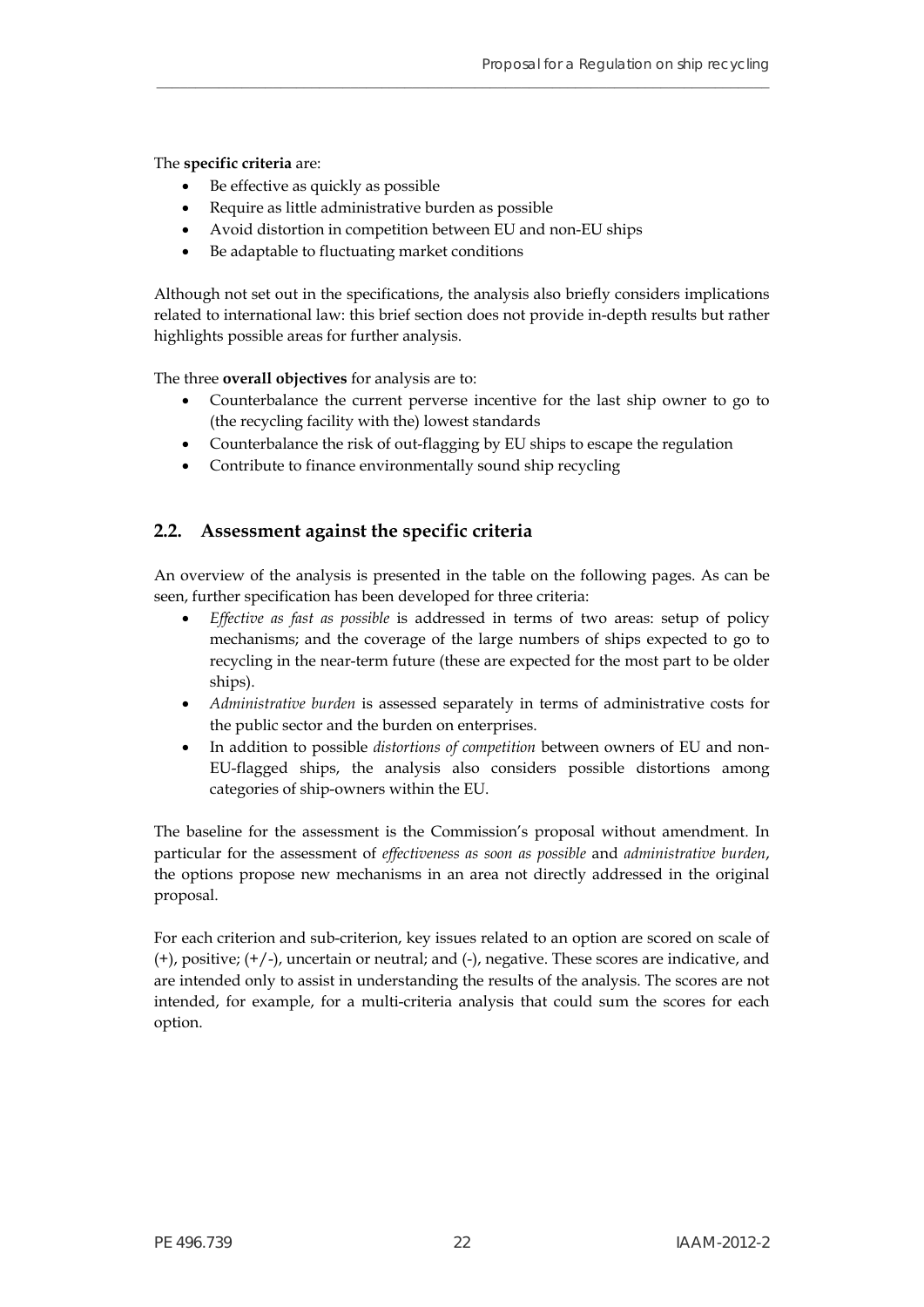$\mathcal{L}_\mathcal{L} = \{ \mathcal{L}_\mathcal{L} = \{ \mathcal{L}_\mathcal{L} = \{ \mathcal{L}_\mathcal{L} = \{ \mathcal{L}_\mathcal{L} = \{ \mathcal{L}_\mathcal{L} = \{ \mathcal{L}_\mathcal{L} = \{ \mathcal{L}_\mathcal{L} = \{ \mathcal{L}_\mathcal{L} = \{ \mathcal{L}_\mathcal{L} = \{ \mathcal{L}_\mathcal{L} = \{ \mathcal{L}_\mathcal{L} = \{ \mathcal{L}_\mathcal{L} = \{ \mathcal{L}_\mathcal{L} = \{ \mathcal{L}_\mathcal{$ 

#### **Table 4: Detailed assessment of the instruments**

<span id="page-24-0"></span>

| Criteria                                             | Recycling levy +<br>fund                                                                                                                                                                                                          | <b>Financial guarantee</b><br>alongside levy + fund                                                               | <b>Financial guarantee</b><br>alone                                                                                   | <b>Ship Recycling</b><br><b>Account + Transitional</b><br><b>Fund</b>                                                                                                                                                                            | Ship recycling<br>insurance                                                                                                                                                                                                            |
|------------------------------------------------------|-----------------------------------------------------------------------------------------------------------------------------------------------------------------------------------------------------------------------------------|-------------------------------------------------------------------------------------------------------------------|-----------------------------------------------------------------------------------------------------------------------|--------------------------------------------------------------------------------------------------------------------------------------------------------------------------------------------------------------------------------------------------|----------------------------------------------------------------------------------------------------------------------------------------------------------------------------------------------------------------------------------------|
| Be effective as<br>fast as possible:<br>setup issues | Setup of levy at port<br>level expected to be<br>relatively quick $(+)$ ;<br>Creation of levy<br>transfer procedures<br>expected to be<br>relatively quick $(+)$ ;<br>Creation of EU fund<br>may take approx. 1-<br>2 years $(-)$ | Establish detailed rules<br>and for financial<br>institutions to setup<br>system - both may<br>vary across MS (-) | Establish detailed<br>rules and for<br>financial institutions<br>to setup system -<br>both may vary across<br>$MS(-)$ | Establish rules for<br>accounts and transfers<br>(EU and possibly MS<br>levels) $(-)$ ;<br>Financial institutions<br>could set up system of<br>accounts relatively<br>quickly $(+)$ ;<br>Creation of fund may<br>take approx. 1-2 years<br>$(-)$ | Time needed to define<br>insurance mechanism<br>and establish detailed<br>rules (EU and/or MS<br>levels) $(-)$ ;<br>Maritime insurers need<br>to change policies and<br>bring adapted<br>insurance products<br>onto the market $(+/-)$ |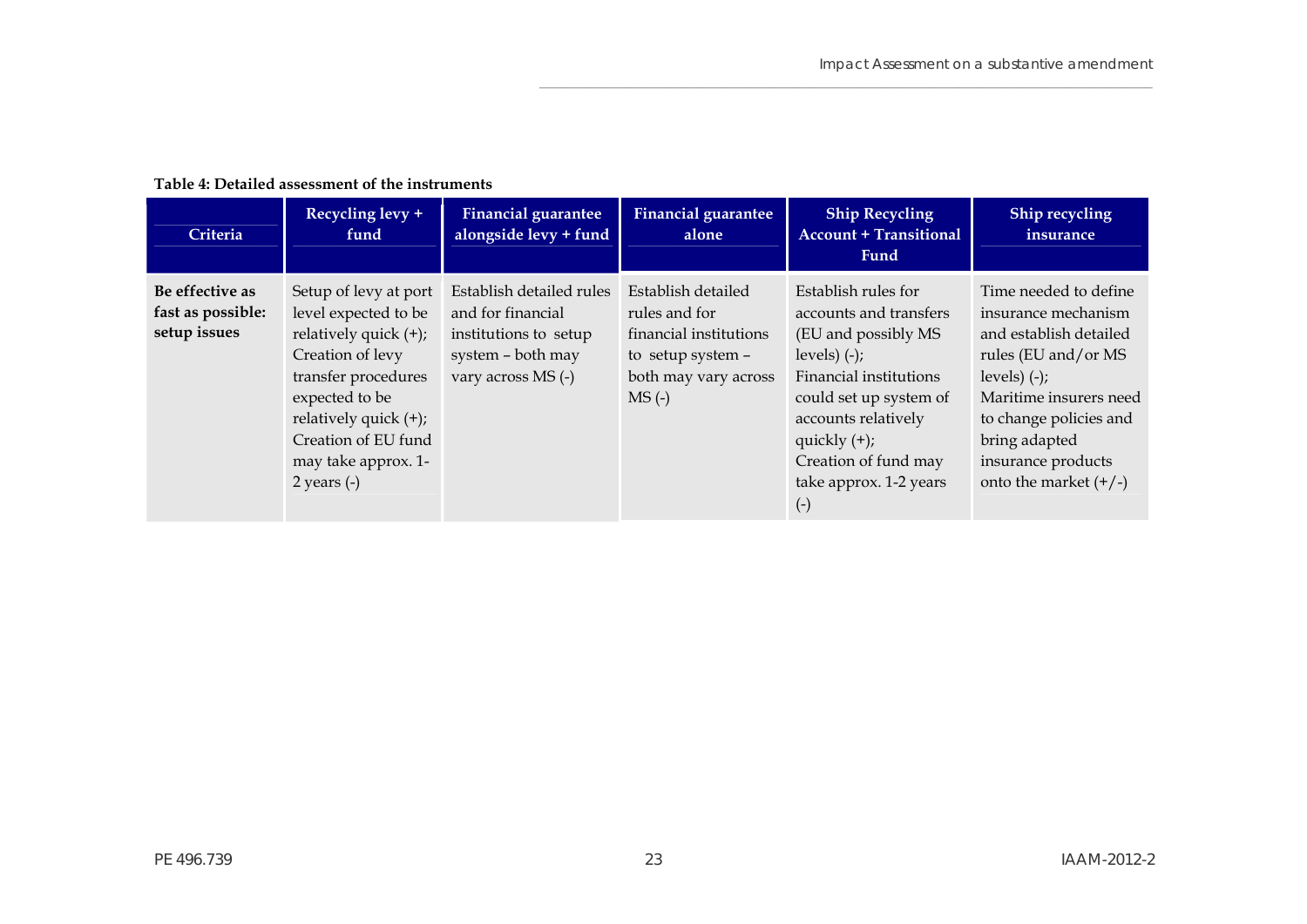| Criteria                                                                                                                  | Recycling levy +<br>fund                                                                                                                       | <b>Financial guarantee</b><br>alongside levy + fund                                                                                                    | <b>Financial guarantee</b><br>alone                                                                                                        | <b>Ship Recycling</b><br><b>Account + Transitional</b><br>Fund                                                                                                                         | Ship recycling<br>insurance                            |
|---------------------------------------------------------------------------------------------------------------------------|------------------------------------------------------------------------------------------------------------------------------------------------|--------------------------------------------------------------------------------------------------------------------------------------------------------|--------------------------------------------------------------------------------------------------------------------------------------------|----------------------------------------------------------------------------------------------------------------------------------------------------------------------------------------|--------------------------------------------------------|
| Be effective as<br>fast as possible:<br>coverage of ships<br>going to<br>recycling in the<br>near future<br>(older ships) | From start of its<br>operations, fund<br>would pay<br>premiums to older<br>ships $(+)$                                                         | Older ships would<br>require higher<br>guarantees and may<br>not participate in<br>voluntary system $(+/-)$                                            | Older ships would<br>require higher<br>guarantees (-)                                                                                      | <b>Transitional Fund</b><br>provides a mechanism<br>to finance older ships<br>going to recycling (+)                                                                                   | Older ships expected<br>to face high premiums<br>$(-)$ |
| Low<br>administrative<br>burden - public<br>sector <sup>11</sup>                                                          | Low costs for<br>collection of levy<br>and transfer to EU<br>$level (+);$<br>Higher costs for<br>fund set-up and<br>management<br>$(\text{-})$ | MS costs in setup<br>phase to establish<br>detailed rules for<br>guarantees $(-)$ ;<br>Recurring costs for MS<br>to approve guarantees<br>$(\text{-})$ | MS costs in setup<br>phase to establish<br>detailed rules for<br>guarantees (-);<br>Recurring costs for<br>MS to approve<br>guarantees (-) | Costs for EU (and<br>possibly MS) to set up<br>account rules and fund<br>mechanism $(-)$ ;<br>Recurring costs for EU<br>(and possibly MS)<br>oversight of accounts<br>and fund $(-)$ ; | Cost for EU and/or<br>MS in setup phase (-)            |

<span id="page-25-0"></span><sup>11</sup>Administrative burdens associated to port inspections are expected to apply to all options.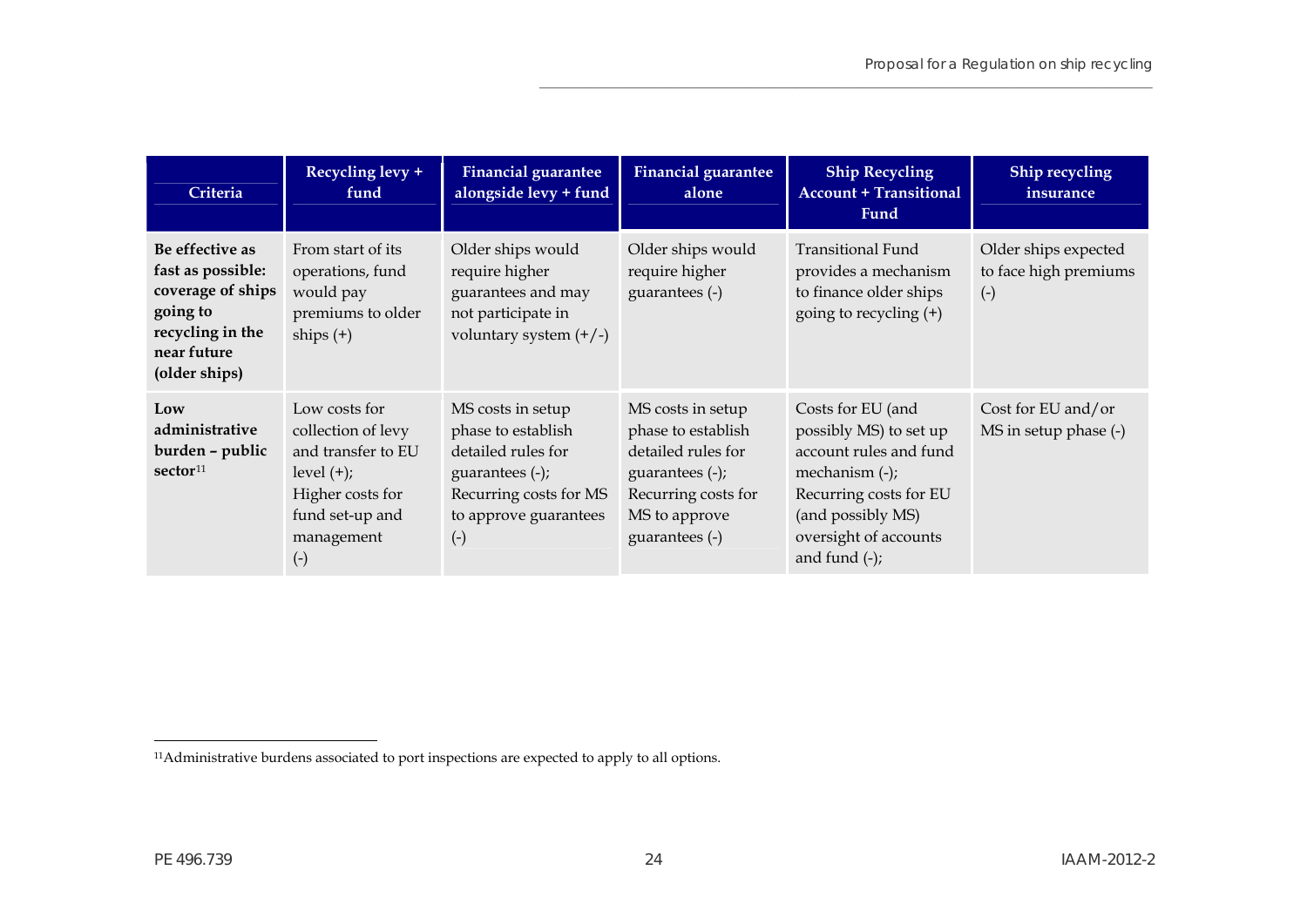$\mathcal{L}_\mathcal{L} = \{ \mathcal{L}_\mathcal{L} = \{ \mathcal{L}_\mathcal{L} = \{ \mathcal{L}_\mathcal{L} = \{ \mathcal{L}_\mathcal{L} = \{ \mathcal{L}_\mathcal{L} = \{ \mathcal{L}_\mathcal{L} = \{ \mathcal{L}_\mathcal{L} = \{ \mathcal{L}_\mathcal{L} = \{ \mathcal{L}_\mathcal{L} = \{ \mathcal{L}_\mathcal{L} = \{ \mathcal{L}_\mathcal{L} = \{ \mathcal{L}_\mathcal{L} = \{ \mathcal{L}_\mathcal{L} = \{ \mathcal{L}_\mathcal{$ 

| Criteria                                                                     | Recycling levy +<br>fund                                                      | <b>Financial guarantee</b><br>alongside levy + fund                                                                                       | <b>Financial guarantee</b><br>alone                                                                                                             | <b>Ship Recycling</b><br><b>Account + Transitional</b><br>Fund                                               | Ship recycling<br>insurance                                                                                                                    |
|------------------------------------------------------------------------------|-------------------------------------------------------------------------------|-------------------------------------------------------------------------------------------------------------------------------------------|-------------------------------------------------------------------------------------------------------------------------------------------------|--------------------------------------------------------------------------------------------------------------|------------------------------------------------------------------------------------------------------------------------------------------------|
| Low<br>administrative<br>burden-<br>enterprises                              | Comparatively low:<br>levy could be paid<br>along with other<br>port fees (+) | Cost for financial<br>institutions to set up<br>guarantee system (-);<br>Recurring cost of risk<br>assessment for<br>individual ships (-) | Cost for financial<br>institutions to set up<br>guarantee system<br>$(-);$<br>Recurring costs of<br>risk assessment for<br>individual ships (-) | Cost to set up accounts<br>$(-);$<br>If a private financial<br>institution: costs<br>running the EU fund (-) | Cost for insurers to<br>develop new<br>instrument $(-)$ ;<br>Recurring costs for<br>insurers to assess level<br>of insurance premiums<br>$(-)$ |
| <b>Avoid distortion</b><br>in competition:<br>EU vs. non-EU<br>flagged ships | Levy applied to all<br>ships calling at EU<br>ports $(+)$                     | EU ships may have<br>greater access to EU-<br>based guarantees (-)                                                                        | EU ships may have<br>greater access to EU-<br>based guarantees (-)                                                                              | EU ships may have<br>greater access to EU-<br>based accounts (-)                                             | Insurance required for<br>all ships calling at EU<br>ports $(+)$                                                                               |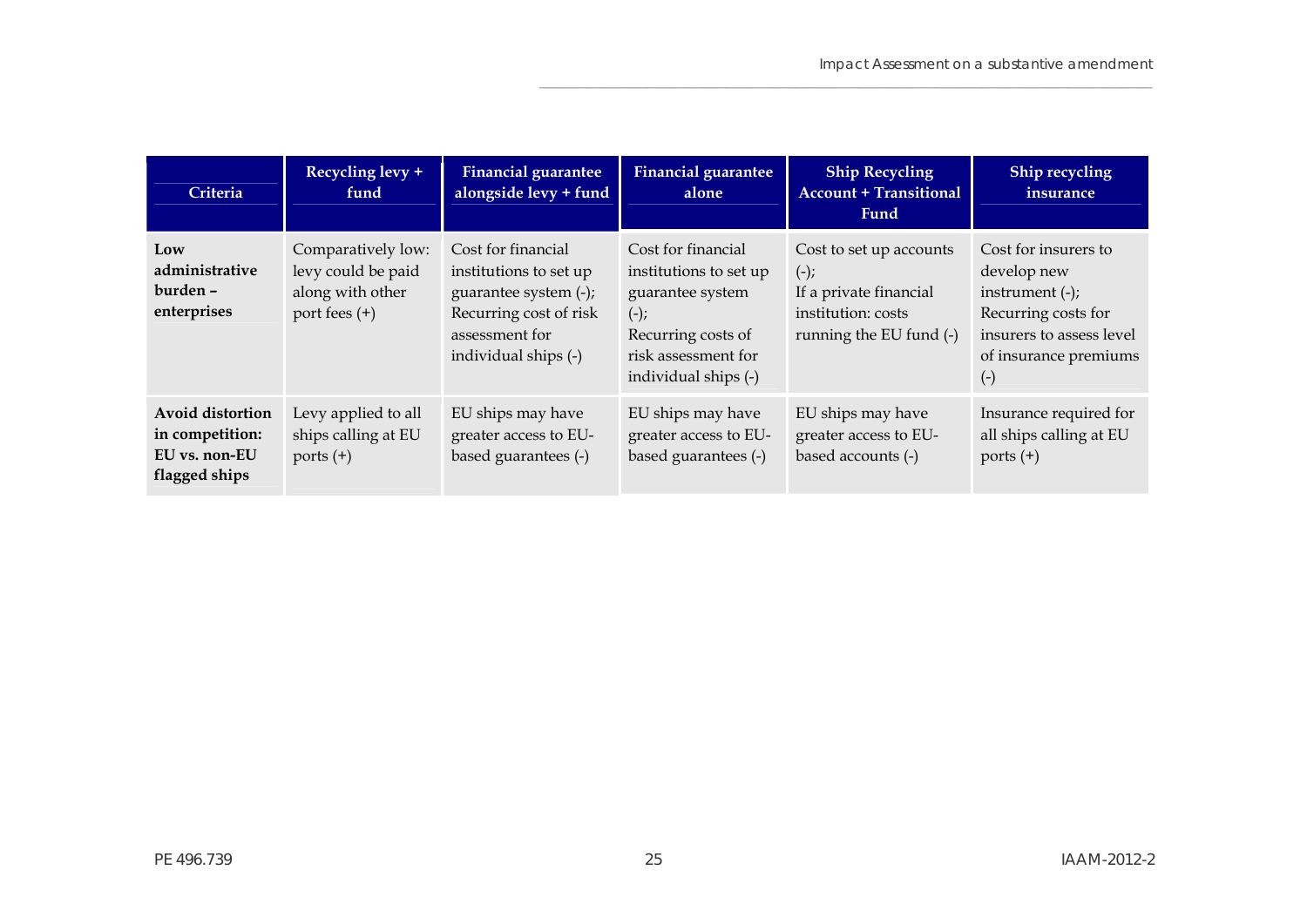| Criteria                                         | Recycling levy +<br>fund                                                                                                                              | <b>Financial guarantee</b><br>alongside levy + fund                                                                                                                                                                                                          | <b>Financial guarantee</b><br>alone                                                                                                                                                                                                                                     | <b>Ship Recycling</b><br><b>Account + Transitional</b><br>Fund                                                                    | Ship recycling<br>insurance                                                      |
|--------------------------------------------------|-------------------------------------------------------------------------------------------------------------------------------------------------------|--------------------------------------------------------------------------------------------------------------------------------------------------------------------------------------------------------------------------------------------------------------|-------------------------------------------------------------------------------------------------------------------------------------------------------------------------------------------------------------------------------------------------------------------------|-----------------------------------------------------------------------------------------------------------------------------------|----------------------------------------------------------------------------------|
| Avoid distortion<br>in competition:<br>within EU | Risk of distortion for<br>frequent visitors to<br>EU ports vs.<br>infrequent visitors,<br>unless a specific<br>mechanism<br>developed<br>$(\text{-})$ | Shipowners with<br>greater assets may<br>have an advantage in<br>voluntary system<br>compared to smaller<br>players $(+/-);$<br>Possible differences<br>between MS related to<br>speed establishing<br>rules and domestic<br>financing conditions<br>$(+/-)$ | Disadvantage for<br>owners of older<br>ships, which would<br>face higher<br>guarantees (-);<br>Shipowners with<br>greater assets may<br>have advantage (-);<br>Possible diferences<br>among MS: speed<br>establishing rules and<br>domestic financing<br>conditions (-) | Transfer of some<br>resources from all<br>accounts to pay for<br>recycling of older ships<br>through Transitional<br>Fund $(+/-)$ | Older ships may face<br>higher premiums $(+/-)$                                  |
| Adaptable to<br>market<br>fluctuations           | Levy adjusted by<br>Commission<br>delegated acts $(+/-);$<br>Fund may need a<br>capital buffer for<br>market fluctuations<br>$(+/-)$                  | Level of guarantee<br>could be updated<br>regularly by financial<br>institutions $(+)$                                                                                                                                                                       | Level of guarantee<br>could be updated<br>regularly by financial<br>institutions $(+)$                                                                                                                                                                                  | Level of annual<br>contributions could be<br>updated regularly by<br>financial institutions $(+)$                                 | Level of premiums<br>could be updated<br>regularly by insurance<br>providers (+) |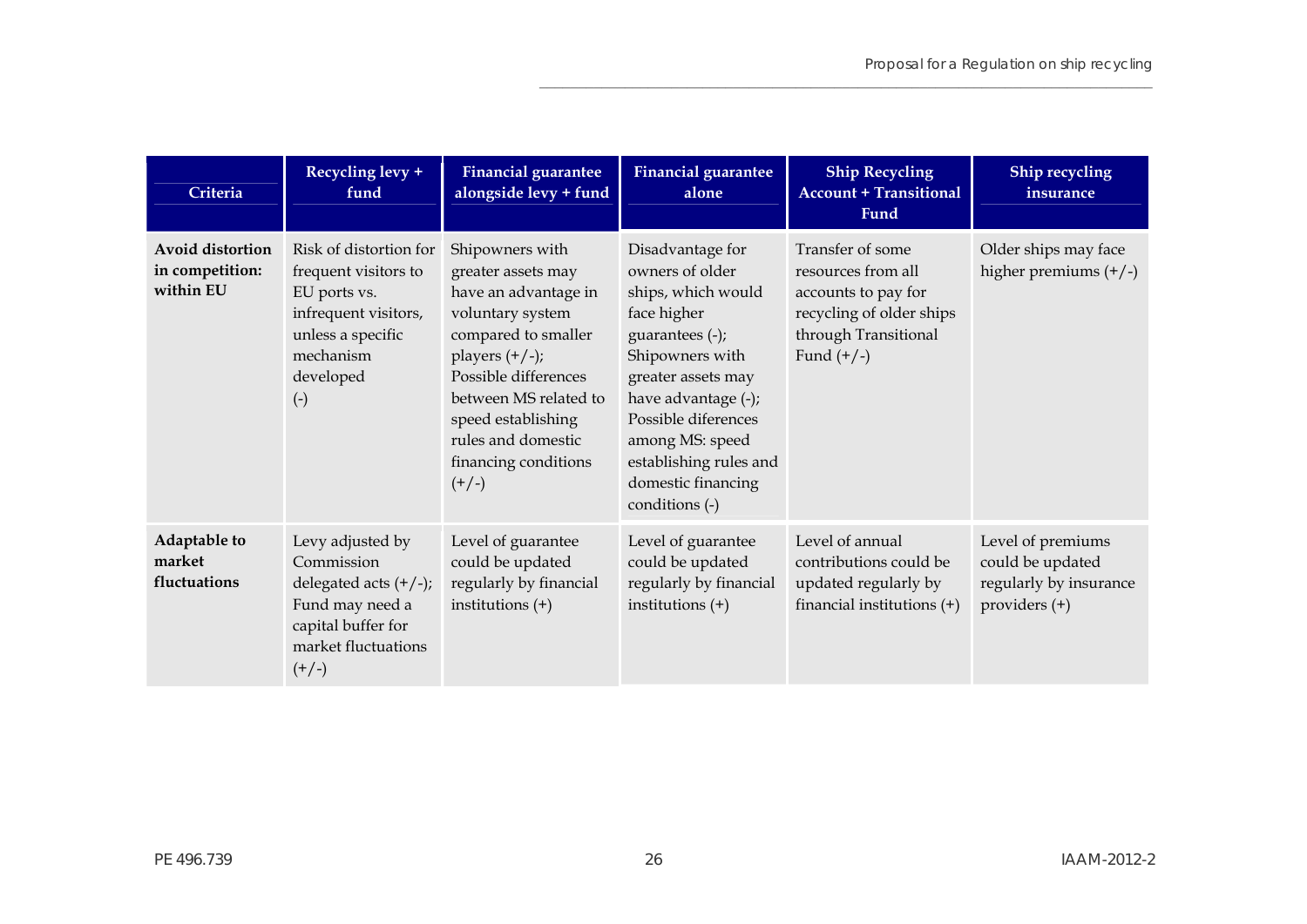#### **2.2.1. Effective as quickly as possible: setup issues**

Ease and speed of implementation is a crucial aspect given the current global overcapacity in merchant ships, the expected rise in the number of ships sent for scrapping in the coming years and the unlikely entry into force of all relevant provisions of the Hong Kong Convention before 2020. This section considers the speed with which the mechanism would be established and operating is considered here (section 2.2.2 then addresses the extent to which the instruments in their first years of operation can cover older ships).

\_\_\_\_\_\_\_\_\_\_\_\_\_\_\_\_\_\_\_\_\_\_\_\_\_\_\_\_\_\_\_\_\_\_\_\_\_\_\_\_\_\_\_\_\_\_\_\_\_\_\_\_\_\_\_\_\_\_\_\_\_\_\_\_\_\_\_\_\_\_\_\_\_\_\_\_\_\_\_

All of the options would require additional institutional and financial arrangements to those under the Commission's proposal. The proposed regulation would enter into force one year after its publication in the EU's Official Journal (Art. 31); however, some setup issues for the options could be addressed before this date.

For the levy and fund, the collection of fees would employ existing mechanisms for port fees, and thus should be fairly quick to put in place. The transfer of funds from the ports to national level, and then to the EU level, is not complex; however, the development of procedures may proceed slowly in some Member States. It is not specified in the amendment whether the money should be transferred on a yearly basis or more often: the latter approach would entail higher administrative costs for Member States.

It is expected that the creation of a fund at EU level and the development of its procedures could take comparatively longer time. Setup work would include the hiring or designation of staff to manage a fund, the negotiation of agreements with recycling facilities and the development of fund management and auditing procedures. While some elements, such as contacts with recycling facilities, will be needed under the Commission's proposal, most of these requirements will be specific to the amendment. These setup activities could take one to two years, according to former Commission officials.

For the financial guarantee, setup time will be needed for Member States to establish detailed rules; moreover, this may vary across Member States. The speed with which financial institutions are ready to provide guarantees may also vary, as they will require new forms of financial analysis, i.e. assessments of the projected cost differential for acceptable recycling.

The Ship Recycling Account (SRA) and Transitional Fund would require time to establish detailed rules for the accounts, for the surcharge that supports the fund and also for the fund itself. The 2013 Profundo study suggests that the EU-level fund could be run by a financial institution: the mechanisms for the fund and the choice of the institution will also require some setup time, for example to prepare and carry out an open tender procedure to identify the institution. These setup elements might take at least a similar length of time as the creation of a fund managed by EU public bodies.

The insurance option would also require detailed rules, to be developed at either EU or Member State level (this element is not specified in the proposal and it is possible that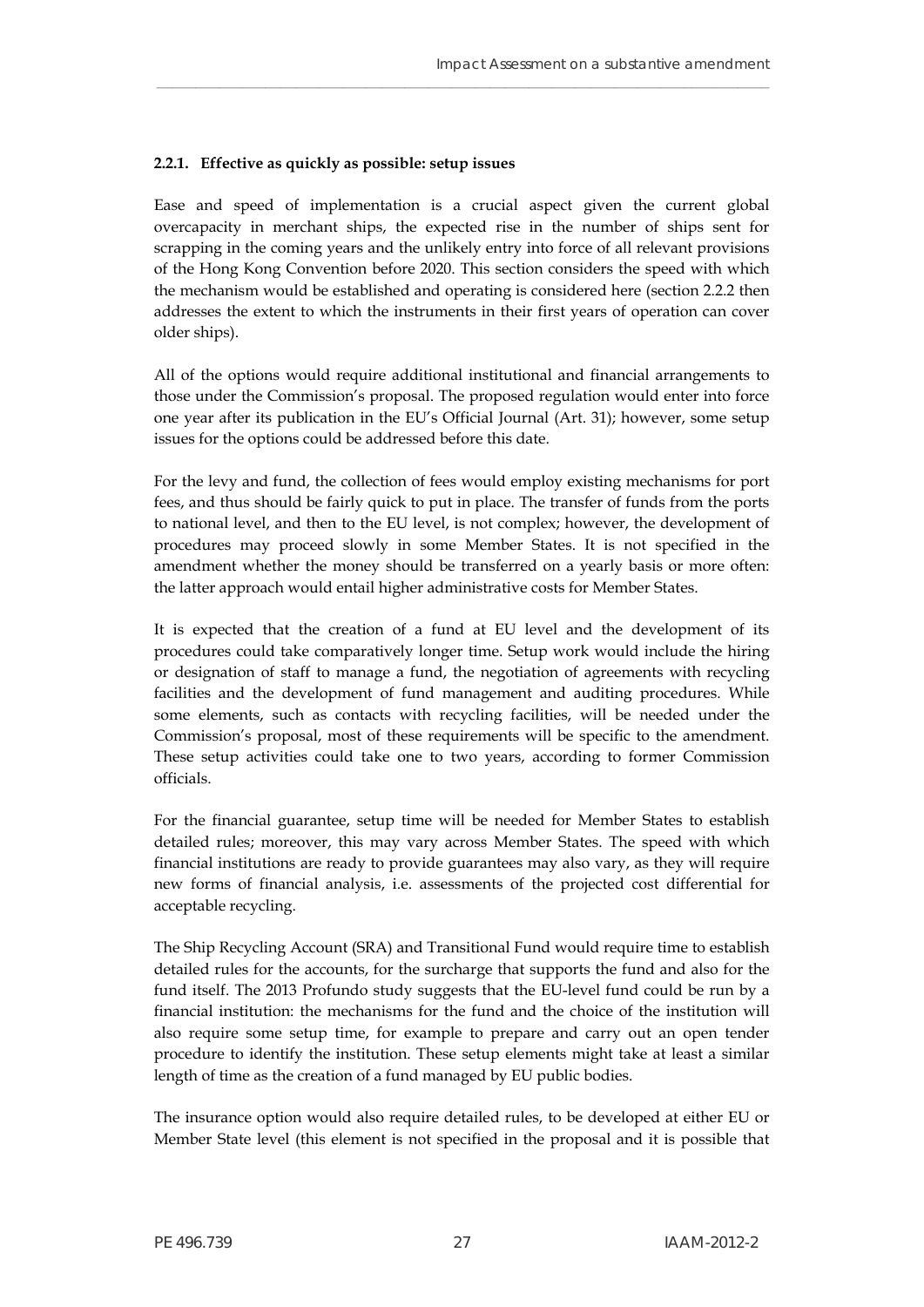both levels may need to be involved). One unknown could arise in that insurance should be provided for 'damages to the environment or to people resulting from unsound recycling'. While such damages have been documented at unsafe and environmental unsound ship-breaking facilities,<sup>[12](#page-29-0)</sup> in the setup phase methods would need to be developed to determine their potential magnitude in monetary terms, in order to establish the insurance premiums. A further issue to be addressed is the identification of persons or entities that could claim damages, and as the damages occur outside the EU this may require new legal and policy approaches. Moreover, ship recycling insurance does not currently exist and, according to the Profundo study, it would be significantly different from the existing types of insurance for shipping (provided largely through mutual protection and indemnity associations of shipowners, called P&I clubs).[13](#page-29-1) Section 1.5 above also notes that environment issues are not cited in Directive 2009/20/EC. Addressing these issues will likely be complex, and would need careful study and time for the setup of the system.

**\_\_\_\_\_\_\_\_\_\_\_\_\_\_\_\_\_\_\_\_\_\_\_\_\_\_\_\_\_\_\_\_\_\_\_\_\_\_\_\_\_\_\_\_\_\_\_\_\_\_\_\_\_\_\_\_\_\_\_\_\_\_\_\_\_\_\_\_\_\_\_\_\_\_\_\_\_\_\_**

This review indicates that all the options would require some setup time. One concern for the financial guarantee and possibly the SRA/Transitional Fund is that Member States may move at different speeds for the introduction of detailed rules. For the insurance instrument, design issues could require additional setup time.

## **2.2.2. Effective as quickly as possible: coverage of ships going to recycling in the near future**

As a high number of ships are expected to go to recycling in the next 5 to 10 years, any instrument should be effective early on in terms of being available to support the recycling of older ships.

The levy and fund would provide such finance as soon as the first year's resources had been transferred to EU level, i.e. one year after setup, assuming that the proceeds of the levy are only transferred once a year from each Member State.

In principle, the guarantee system will cover all ships once operational; however, older ships will require higher contributions, as they can be expected to be recycled after just a few years. This is not an issue for a guarantee system as a supplement to the recycling levy and fund. It could, however, create problems for the effectiveness of the financial guarantee as a stand-alone instrument: the higher costs for older ships might create an incentive to send them to substandard recycling facilities or to re-flag them before the instrument is operational.

The transitional fund, once operational, would create a mechanism to support the recycling of older ships, and thus is comparatively effective by this criterion.

Ship recycling insurance may face similar problems to a stand-alone guarantee: insurance premiums for older ships could be higher, as their recycling is imminent. Here, it can be

<span id="page-29-0"></span><sup>12</sup> Some data are provided in European Commission (2012b).

<span id="page-29-1"></span><sup>13</sup> Profundo (2013),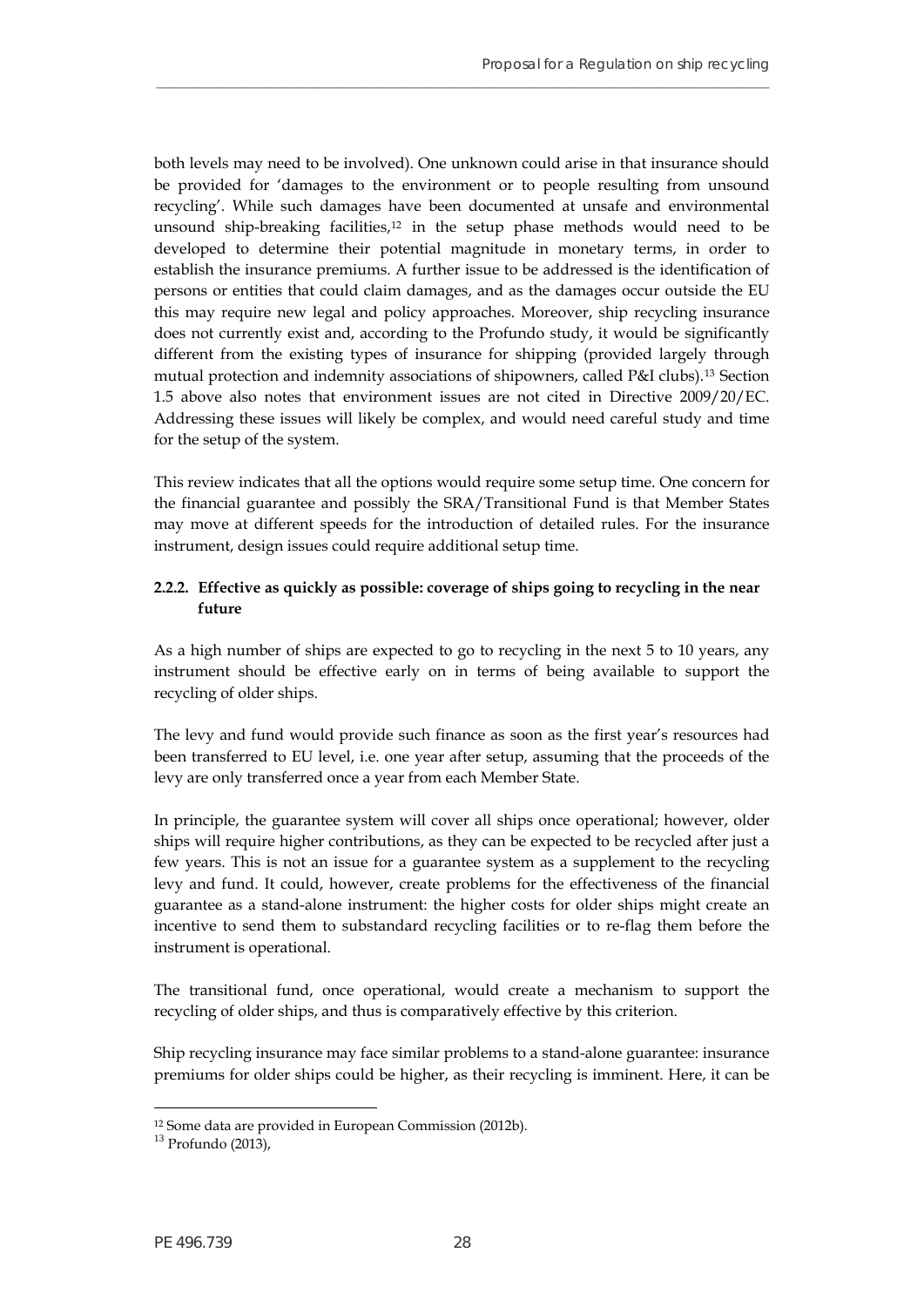noted that the Profundo study reviewed an insurance mechanism based on a 'life insurance' approach and concluded that 'it would be impossible to insure existing, older ships at a reasonable premium'.[14](#page-30-0) The insurance instrument reviewed here is different, however: while the age of a ship will be a factor in the premiums, so would the risk that the ship would be sent to a recycling facility not on the EU list. It is possible that the development of a detailed ship recycling plan may provide a strong indication that a ship, even if close to the end of its service life, will be sent to a recycling facility on the EU list. Nonetheless, as noted in section 2.2.1, several important issues concerning the design of this instrument will need to be resolved, and for this reason it is difficult to make a clear assessment of its impacts.

\_\_\_\_\_\_\_\_\_\_\_\_\_\_\_\_\_\_\_\_\_\_\_\_\_\_\_\_\_\_\_\_\_\_\_\_\_\_\_\_\_\_\_\_\_\_\_\_\_\_\_\_\_\_\_\_\_\_\_\_\_\_\_\_\_\_\_\_\_\_\_\_\_\_\_\_\_\_\_

The fund instruments would address older ships going to recycling in the near future; the guarantee approach and possibly the insurance instrument are less effective in this regard.

#### **2.2.3. Low administrative burden: public sector costs**

The public sector will face administrative costs under each of the instruments. This section briefly outlines potential costs related to the setup of the instruments and the recurring costs related to their operation.

In addition, inspection and enforcement costs are to be expected for each option; however, a significant change is not anticipated compared to the Commission's proposal, which calls for port inspections and Member State enforcement actions of ships calling at EU ports.

For the ship recycling levy and fund, both setup and recurring costs are expected to be low for the collection of the fees, as existing port fee collection systems can be used; this is also believed to be the case for the transfer of proceeds from port to Member State and then to EU level.

The EU fund will face setup costs, including those related to the steps outlined in section 2.2.1: the hiring or designation of staff to manage a fund, the negotiation of agreements with recycling facilities and the development of fund management and auditing procedures. Recurring costs will be needed to manage the agreement and payment for each ship recycled: according to the Commission's IA, approximately 200 EU-flagged ships were sent to recycling in 2009, and the number could be higher in coming years.[15](#page-30-1) A note to the amendment indicates that the fund would be financed out of interest on money held in its accounts; an assessment of the administrative costs in detail and the feasibility of this approach is outside the scope of this report.

For the financial guarantee, administrative costs include the setup of specific rules at Member State level, together with recurring costs for the oversight of the system, including approval of each ship's guarantee. The EU fleet is comprised of approximately

 $\overline{a}$ 14 Profundo (2013), p. 29

<span id="page-30-1"></span><span id="page-30-0"></span><sup>15</sup> European Commission (2012b)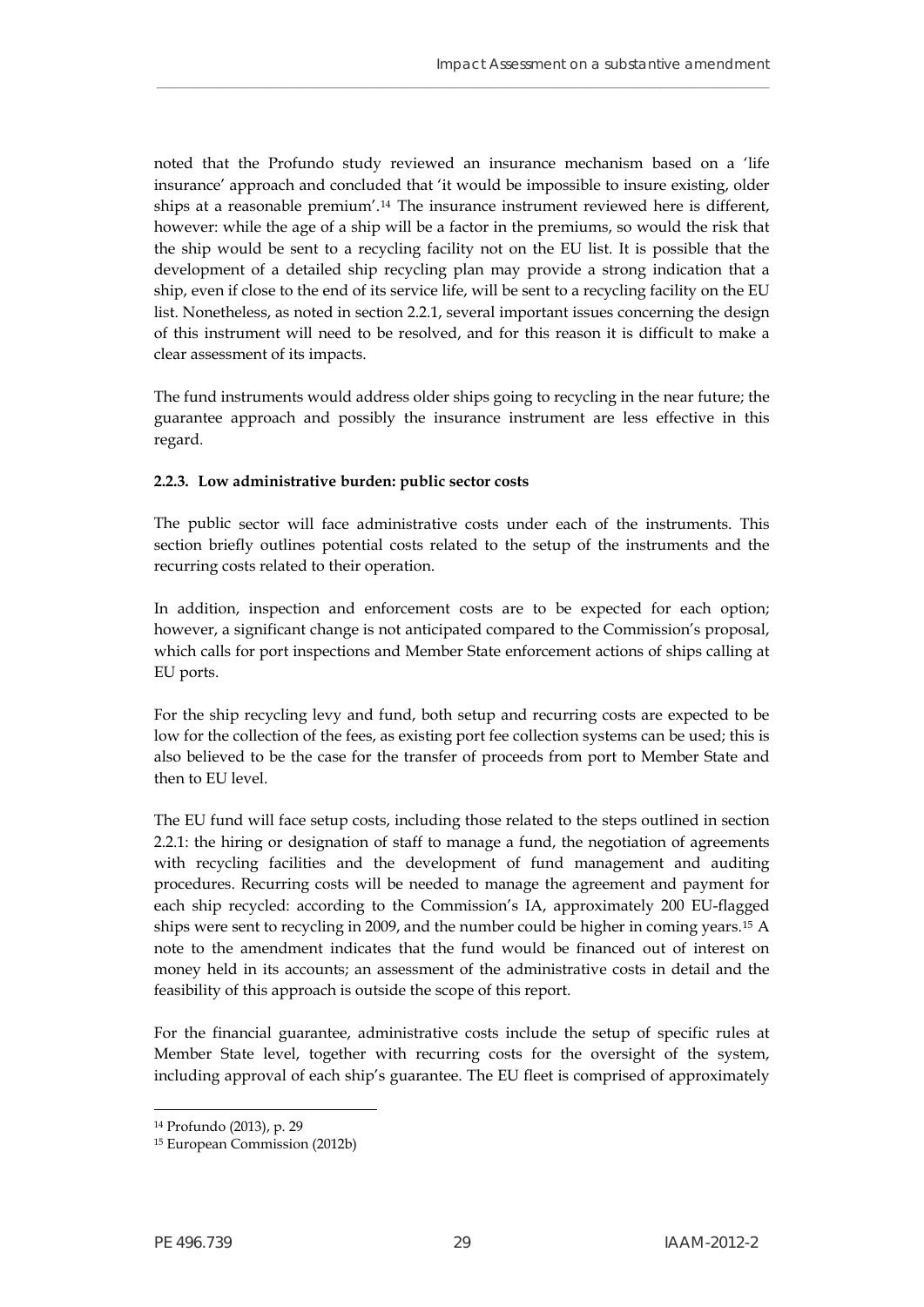7000 vessels (see Table 1). For a voluntary guarantee option, only a fraction would seek a guarantee (and possibly some non-EU-flagged ships). Under a stand-alone guarantee, however, all EU-flagged ships and all ships calling at EU ports would need to obtain the guarantee. In either case, the highest costs would occur at the start of the system, when existing EU-flagged ships seek to obtain guarantees.

**\_\_\_\_\_\_\_\_\_\_\_\_\_\_\_\_\_\_\_\_\_\_\_\_\_\_\_\_\_\_\_\_\_\_\_\_\_\_\_\_\_\_\_\_\_\_\_\_\_\_\_\_\_\_\_\_\_\_\_\_\_\_\_\_\_\_\_\_\_\_\_\_\_\_\_\_\_\_\_**

The SRA and Transitional Fund proposal calls for a financial institution, presumably a private bank, to manage the fund: in such a case, the public sector costs are limited to the setup and oversight of the system. While the proposal refers only to actions at EU level, it is possible that Member States will need to be involved in establishing detailed rules.

The setup of the insurance system would in particular involve the regulatory costs to set up the detailed rules; it is not clear if this would need to be done at EU level, at national level, or both.

All the instruments will create some public sector costs; the distribution between EU and Member State levels depends on specific design.

## **2.2.4. Low administrative burden: costs for enterprises**

All options would create some additional burden for enterprises in terms of compliance costs, compared to the Commission proposal. Here it should be noted that the Commission's proposal only affects EU-flagged ships; the options reviewed here would affect all ships calling at EU ports, and thus also some ships flying non-EU flags that are not affected under the Commission's proposal. While not specified in their descriptions, it is possible that some of the instruments – in particular the guarantee, the SRA/Transitional Fund and the insurance requirement – may lead to either rules or private sector requests that non-EU ships to undertake certain requirements in the Commission's proposal, such as the development of ship recycling plans.

The burdens for enterprises appear to be comparatively low for a recycling levy plus fund. Ships would pay the levy along with existing port fees. Ships and recycling facilities may face costs at the moment of recycling; however, these do not appear to represent a significant addition to costs under the Commission's proposal.

The instruments requiring financial guarantees or ship recycling accounts call on financial institutions to play a role. For example, banks would need to assess the levels of payments by shipowners for the guarantees or the accounts. For either option, banks may turn to external expertise: the Profundo study for example suggests the use of ship classification societies to calculate the payments for the SRAs. In a similar fashion, the providers of maritime insurance would develop a new product and calculate the additional insurance premiums. For all of these options, the burdens may be highest in the first years of such systems, when new approaches are developed and introduced. It should be noted that these instruments would create business opportunities for the financial sector or the insurance sector; moreover, these setup and management costs are likely to be passed on to shipowners, for example in the price of the guarantee.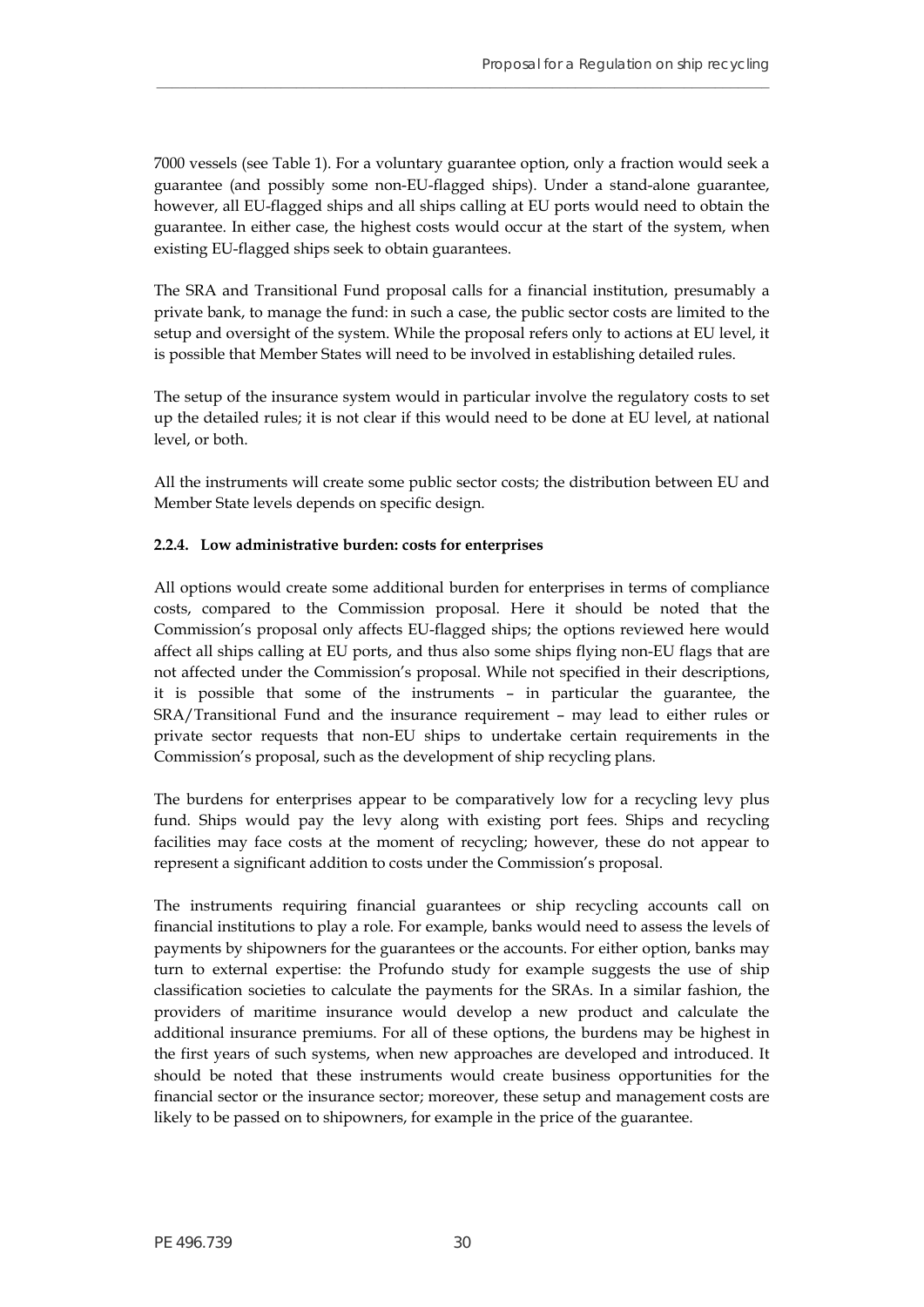For the ship recycling accounts and transitional fund, it is also proposed that a financial institution manage the fund. This could be a large private bank. Here, the costs are expected to be similar to the administrative costs for a fund under the levy and fund instrument.

\_\_\_\_\_\_\_\_\_\_\_\_\_\_\_\_\_\_\_\_\_\_\_\_\_\_\_\_\_\_\_\_\_\_\_\_\_\_\_\_\_\_\_\_\_\_\_\_\_\_\_\_\_\_\_\_\_\_\_\_\_\_\_\_\_\_\_\_\_\_\_\_\_\_\_\_\_\_\_

Administrative costs for enterprises appear to be lowest under the levy and fund.

## **2.2.5. Avoid distortion in competition between EU and non-EU ships**

This section focuses on potentially competitive advantages and disadvantages created by the instruments for EU-flagged and non-EU-flagged ships. As noted in section 2.2.4, the Commission's proposal only affects EU-flagged ships, while the options under consideration would affect all ships calling at EU ports. In addition to the points discussed here, which focus on possible differences in costs for EU and non-EU ships, the options may raise issues under international law: this topic is briefly considered in the annex to this report.

The levy as designed would apply to both EU-flagged and other ships calling at EU ports. The proceeds of the fund are proposed to only go to EU-flagged ships. In an initial review, this does not appear to create a distortion among ships, as owners of EU-flagged ships would receive the same total amount from recycling as they would if they sent their ships to facilities not on the EU list.

The guarantee as an option instead of paying the levy could be used by all ships calling at EU ports, but would be available only from EU financial institutions. As a result, EUflagged (and possibly also EU-owned) ships may have greater access to this instrument, and thus potentially an advantage over others, which would have to pay the levy. This could be addressed by establishing rules under which guarantees can be provided by financial institutions outside the EU. Here, though, establishing a mechanism for proper oversight would need to be studied.

Similar concerns regarding access arise for the requirement that non-EU-flagged ships obtain ship recycling accounts. It is possible that these issues will also arise for non-EUflagged ships under an insurance scheme.

In sum, the levy and fund appear to create fewer distortions between EU and non-EU ships than the other instruments, in particular those that require non-EU ships to use financial institutions within the EU.

In addition, as all the instruments pose additional burdens on ships calling at EU ports, they may create an incentive to shift traffic to nearby non-EU ports. This is a concern in particular in the Mediterranean and Black Seas: non-EU ships might stop at non-EU ports and then transfer their cargo either to smaller ships that participate in the scheme or to other modes of transport. Overall, these impacts are expected to be minor as the costs are expected to be relatively low compared to other components of shipping costs, as well as the cost of trans-shipment. This issue is assessed in greater detail in section 3.4 with respect to the levy and fund amendment.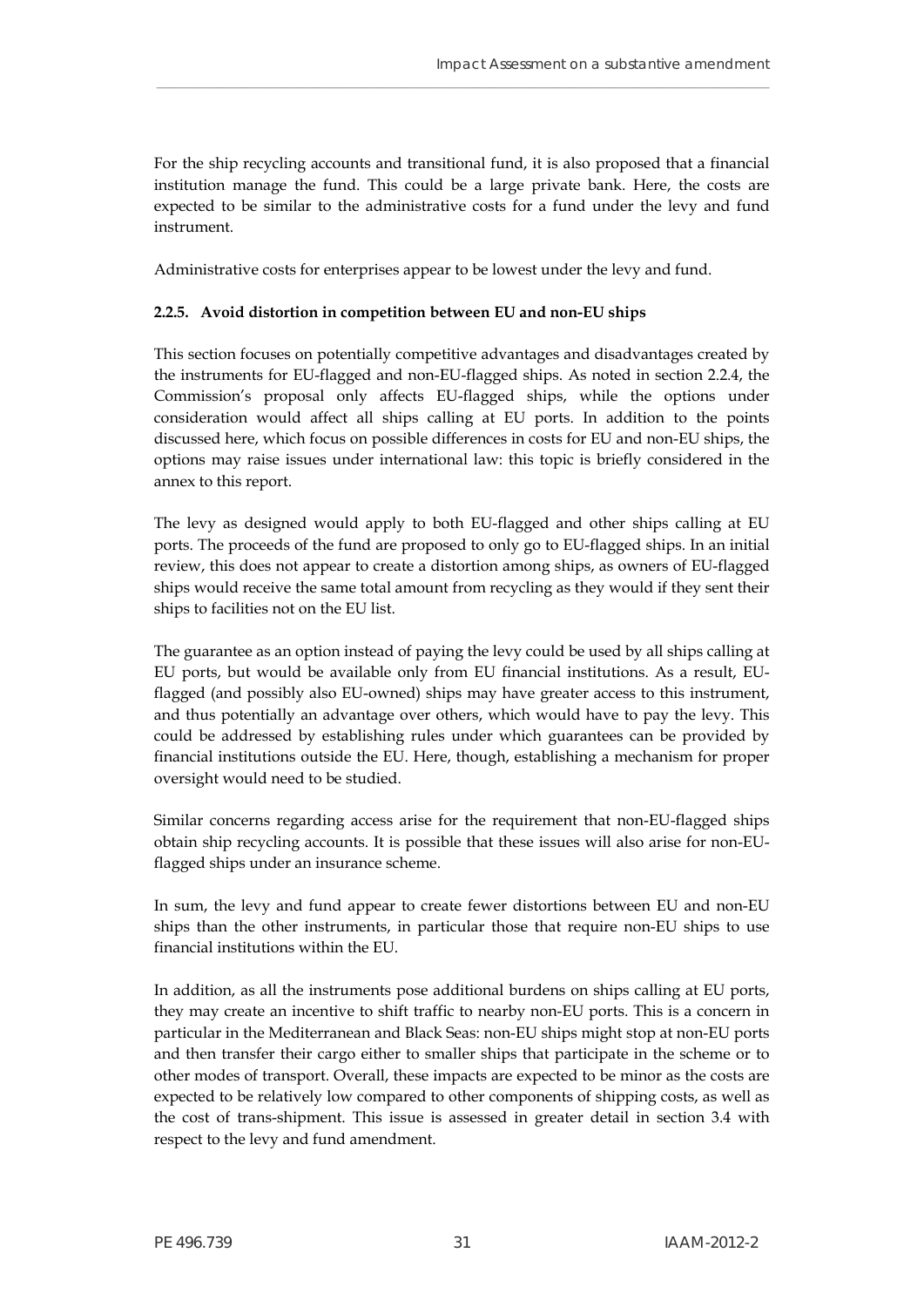It should be noted that one possible outcome of all the options is that a share of non-EU ships calling occasionally at EU ports will choose to avoid them due to the new requirements and thus sail other routes. The risk of avoidance can be expected to be positively correlated to the relative burden of the requirements associated to each option. Section 3.4.2 discusses potential traffic diversion risks linked to the ship recycling levy and fund option. A mandatory financial guarantee mechanism and the SRA/Transitional Fund mechanism appear to pose higher costs for ships calling occasionally at EU ports; however, a quantitative assessment for these options is beyond the scope of this study.

**\_\_\_\_\_\_\_\_\_\_\_\_\_\_\_\_\_\_\_\_\_\_\_\_\_\_\_\_\_\_\_\_\_\_\_\_\_\_\_\_\_\_\_\_\_\_\_\_\_\_\_\_\_\_\_\_\_\_\_\_\_\_\_\_\_\_\_\_\_\_\_\_\_\_\_\_\_\_\_**

#### **2.2.6. Avoid distortion in competition within EU (e.g. between categories of ships)**

The recycling levy could create a disadvantage for ships calling frequently at EU ports compared to those calling rather seldom. This is likely to penalise certain vessel types and trade routes (e.g. short-sea trade), that would contribute much more often to the recycling fund. To address this problem, the amendment provides that 'Member States shall ensure that ports apply the same reductions for the recycling levy as they apply for the general port fee'. However, port fee systems are not this simple: According to port authority representatives consulted, the fact that a vessel calls on ports more frequently does not automatically entitle it to a 'frequency rebate'. Moreover, the frequency with which ships call at EU ports can vary significantly: the table below provides information for four major ship categories.

<span id="page-33-0"></span>

| Vessel type | <b>Number of visits</b> |         |        |           |       |  |
|-------------|-------------------------|---------|--------|-----------|-------|--|
|             | 1                       | $2 - 6$ | $7-12$ | $13 - 24$ | $25+$ |  |
| Oil tankers | $1\%$                   | 8%      | 7%     | 12%       | 73%   |  |
| Bulk cargo  | 4%                      | 28%     | 18%    | 11%       | 28%   |  |
| Containers  | $0\%$                   | 2%      | 4%     | 13%       | 81%   |  |
| Roro        | $0\%$                   | 1%      | 1%     | 4%        | 94%   |  |

**Table 5: Average number of yearly calls to EEA ports (EU, Iceland and Norway), by type of vessels** 

**Source**: IHS Fairplay (2011)

The evidence gathered suggests that the option will need to specify further how ships calling frequently are addressed. An overview of four possible alternatives, including the use of the financial guarantee instrument alongside the levy, is provided in the following table.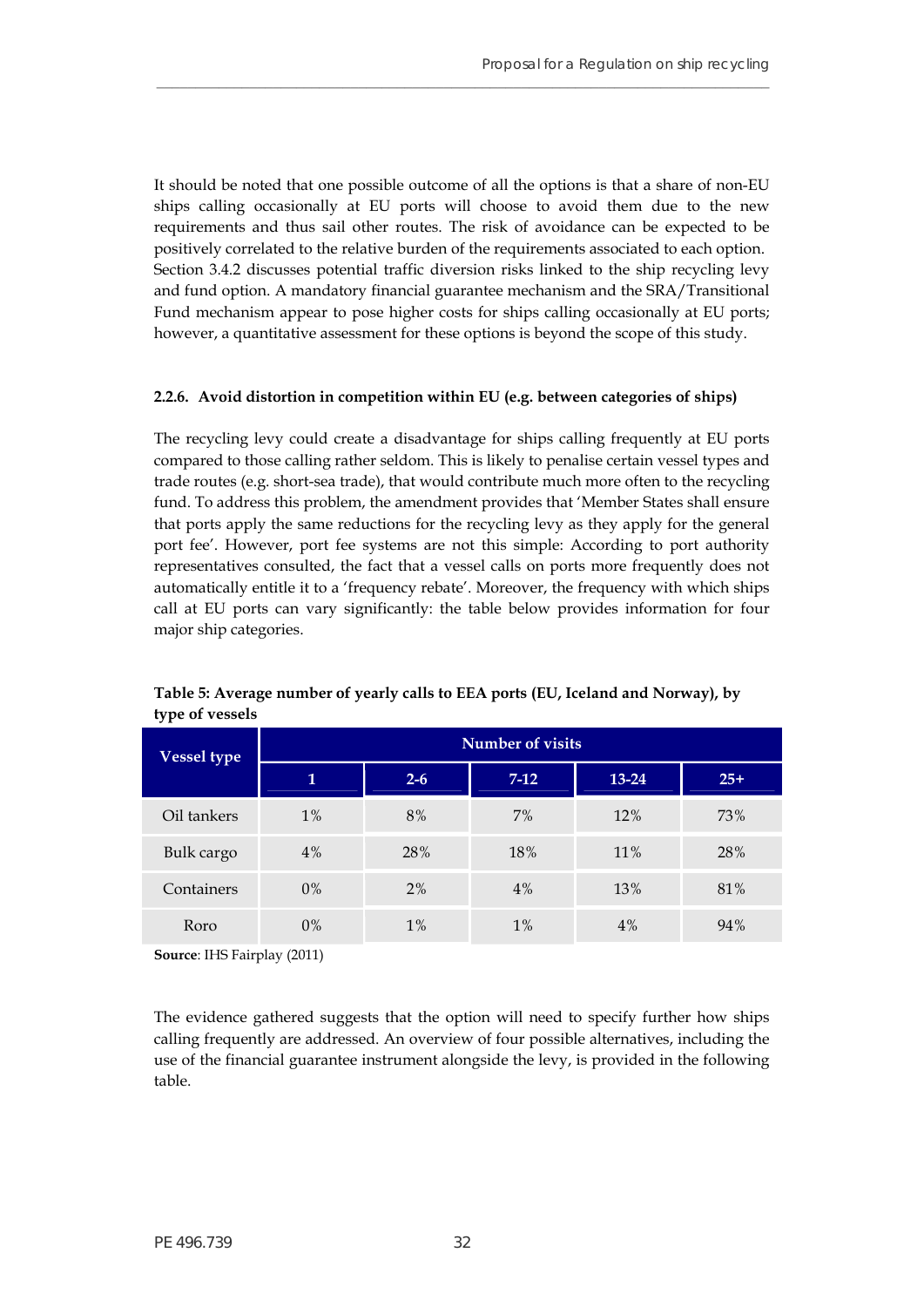<span id="page-34-0"></span>

| Fee basis                                           | Groups at a disadvantage                                                                                         |
|-----------------------------------------------------|------------------------------------------------------------------------------------------------------------------|
| Single fee per year                                 | Ships that call rarely at EU ports                                                                               |
| Fee for each port call                              | Ships that call frequently at EU ports                                                                           |
| A sliding scale based<br>on number of calls         | Can provide equity for across categories; could increase<br>administrative costs for collection and enforcement. |
| <b>Financial guarantee</b><br>system alongside levy | Older ships making frequent calls at EU ports would face<br>higher costs under both guarantee and levy           |

|  |  | Table 6: Alternatives for the treatment of ships calling frequently at EU ports |
|--|--|---------------------------------------------------------------------------------|
|  |  |                                                                                 |

\_\_\_\_\_\_\_\_\_\_\_\_\_\_\_\_\_\_\_\_\_\_\_\_\_\_\_\_\_\_\_\_\_\_\_\_\_\_\_\_\_\_\_\_\_\_\_\_\_\_\_\_\_\_\_\_\_\_\_\_\_\_\_\_\_\_\_\_\_\_\_\_\_\_\_\_\_\_\_

The financial guarantee and the insurance options are expected to be less favourable for older vessels close to retirement, as described in section 2.2.2.

Another possible distortion can occur across Member States: this is seen in particular for the guarantee instrument, as both may depend on Member State implementation. First, national governments typically move at different speeds in establishing specific rules, which themselves may have differences across Member States. The latter issue could be addressed by established an EU framework for the detailed rules, but this would require additional setup time. A further potential difference across the EU is that financial sectors in different Member States may have different levels of sophistication, in particular in terms of their capacity to assess the shipping sector.

Some shipowners may have access to better terms than others; while shipowners might be able to obtain guarantees in several Member States, large owners are likely to have the greatest access to 'comparative shopping'.

These potential differences across Member States and among large and small shipowners may also be seen for the insurance scheme.

Each of the instruments would create some distortion among types of ships. For the levy and fund, the different impact on ships calling more or less frequently at EU ports could be addressed through specific rules.

#### **2.2.7. Adaptable to market fluctuations**

The objective of the different instruments is to close the gap between the costs of recycling to acceptable standards (i.e. those on the future 'EU list') and other forms of ship recycling. In general, accurate design of any option is challenging because of untransparent cost structures and the cyclical nature of the business. Any mechanism should thus be prepared to cope with such fluctuations.

A recycling levy and fund may need to adapt the charge level, for example, if the difference in the costs of recycling at EU and non-EU changes. Under the proposed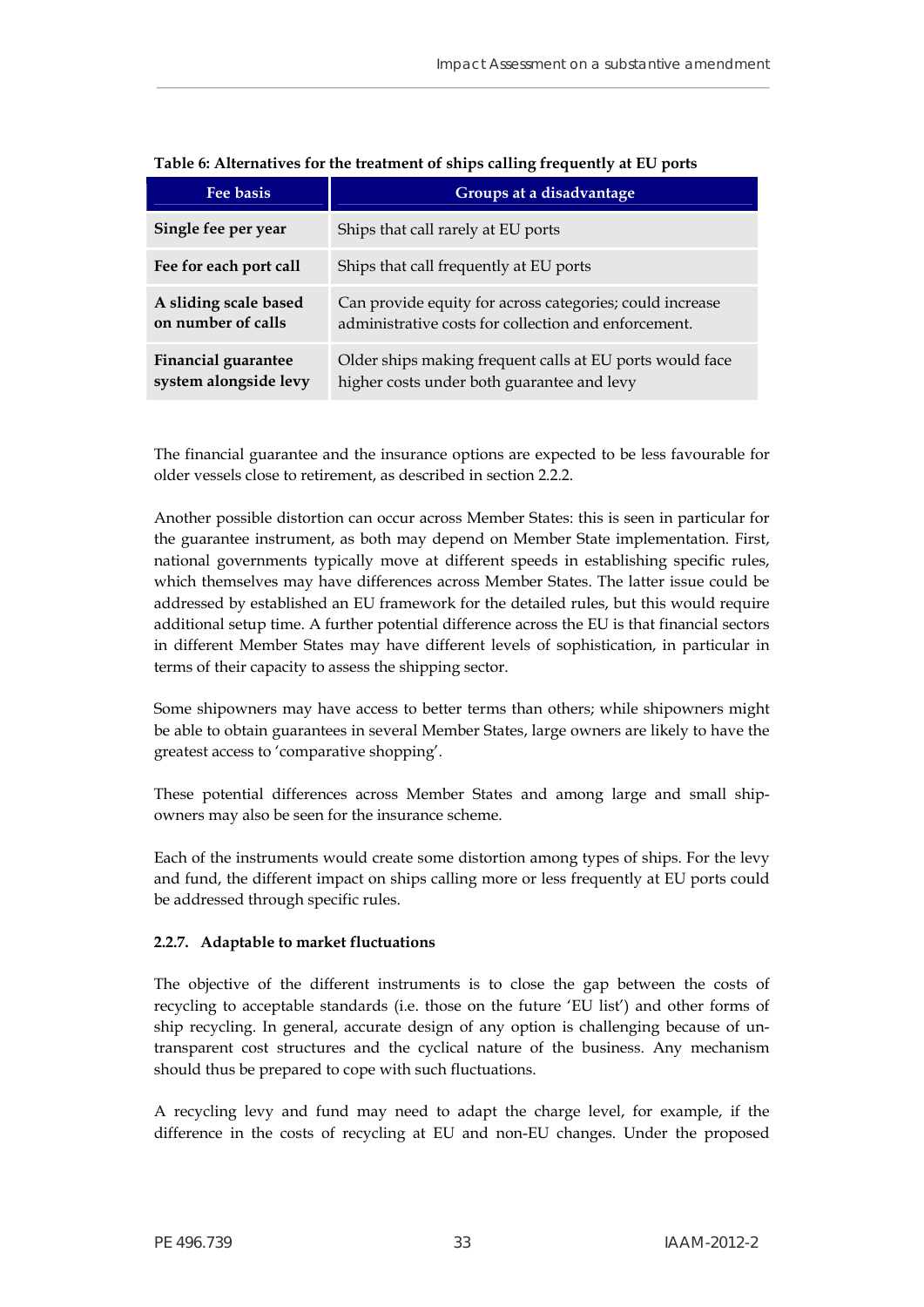amendment, this could be done via a Commission delegated act, and thus would be relatively quick.

**\_\_\_\_\_\_\_\_\_\_\_\_\_\_\_\_\_\_\_\_\_\_\_\_\_\_\_\_\_\_\_\_\_\_\_\_\_\_\_\_\_\_\_\_\_\_\_\_\_\_\_\_\_\_\_\_\_\_\_\_\_\_\_\_\_\_\_\_\_\_\_\_\_\_\_\_\_\_\_**

A design issue for the fund is whether the amount it pays per LDT is fixed, set perhaps on a yearly basis (e.g. determined in terms of prices by facilities in the previous year), or is determined separately for each ship to be recycled. A fixed payment creates a stable mechanism for the market and would involve lower administrative costs for the fund, but the payments may be either high or low compared to needs, for example in terms of seasonable fluctuations. Payments based on the different in prices quoted by recycling facilities would require higher administrative costs for the fund; moreover, this approach risks being exploited by market-distorting behaviour and possibly collusion on the part of recyclers.

The other instruments could be updated regularly, as the levels of guarantees or the insurance premiums are set by the financial sector. At the same time, however, regular oversight by government authorities would be needed to ensure that the system is indeed working as expected.

While all the instruments would be able to adapt to market fluctuations, the levy and fund may be a little slower in this regard, as adjusting the levy would required delegated EU acts; for the other instruments, adjustment would involve private sector action.

#### **2.2.8. Key issues**

The analysis of the specific criteria raises several issues for the options. Among these are the following:

- For the levy and fund the issue of the levy for ships needs to be addressed.
- The use of a financial guarantee alongside the fund may see Member States moving at different speeds in terms of setting up the guarantees. The system, while voluntary, would have higher costs for older ships.
- The higher cost for older ships would be a significant obstacle for a stand-alone guarantee system.
- A ship recycling fund and transitional account may require specific rules for the transfer system, and this may require further study.
- One issue raised for an insurance mechanism based on a liability model is in its design, notably concerning the determination of the monetary damages to be insured against in the event a ship is sent to a facility not on the EU list.

# <span id="page-35-0"></span>**2.3. Assessment related to the general objectives**

The review of specific criteria provides some of the background information for the assessment related to the three general objectives, which are considered here. As the assessment shows, the three objectives are closely linked: financing is considered first, as the availability of financing influences the other two objectives.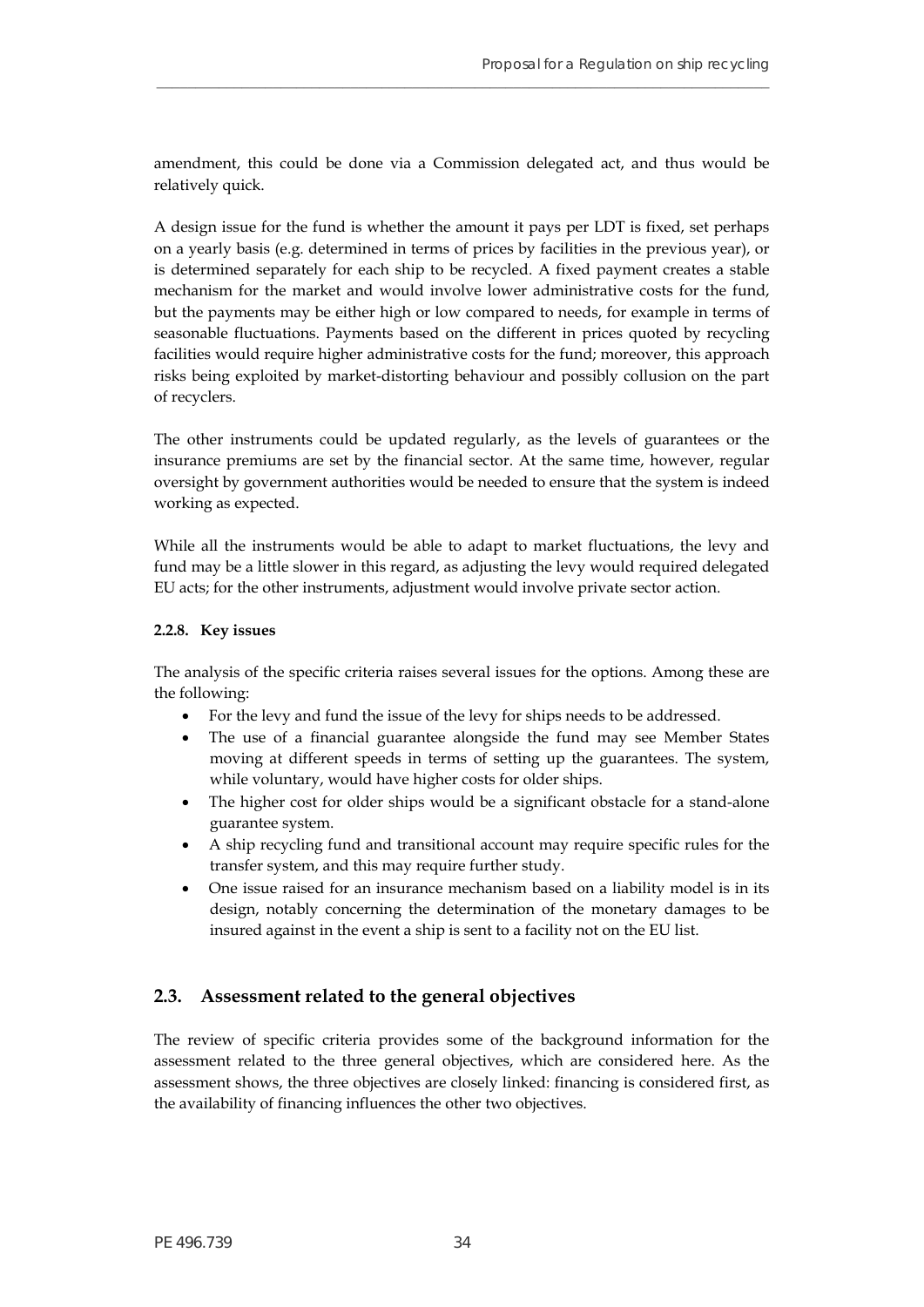This assessment is considered against the baseline, the Commission's proposal, which requires that EU-flagged ships can only be recycled at facilities on the EU list, i.e. those meeting a set of minimum standards set out in the proposed Regulation. Moreover, the proposal requires Member States to establish penalties for violations.

\_\_\_\_\_\_\_\_\_\_\_\_\_\_\_\_\_\_\_\_\_\_\_\_\_\_\_\_\_\_\_\_\_\_\_\_\_\_\_\_\_\_\_\_\_\_\_\_\_\_\_\_\_\_\_\_\_\_\_\_\_\_\_\_\_\_\_\_\_\_\_\_\_\_\_\_\_\_\_

## **2.3.1. Contribute to finance environmentally sound ship recycling**

Under the Commission proposal, owners of EU-flagged ships are expected to receive a lower price from recycling facilities on the EU list than they would if they sold their ships to facilities with poorer standards.

The levy and fund would contribute to finance environmentally sound ship recycling. In particular, the fund would make resources available to cover the difference in price from facilities on the EU list compared to those with poorer standards. The fund will do so once it is operational and proceeds are received from the levy: these actions could take, as indicated in section 2.2.1, one to two years.

A system of voluntary guarantees alongside the levy and fund would not be expected to make a major change to the financing available. The guarantees would be financed by the shipowners, and thus would not provide additional support for sound recycling; nonetheless, as noted in section 2.2, some shipowners – such as those whose ships make frequent calls at EU ports – may find this system preferable to the levy.[16](#page-36-0)

A stand-alone system of guarantees would not contribute additional financing.

The ship recycling account and transitional fund would create financing for recycling once operational, as the fund would draw a share of the accounts to provide finance.

The insurance scheme would not provide financing for recycling; rather, it would lead to damages assessed when ships do not go to facilities on the EU list.

## **2.3.2. Counterbalance perverse incentives for last ship-owner to go to the (facility with the) lowest standards**

The levy and fund, by providing financing for recycling at facilities on the EU list, would compensate the additional cost compared to facilities with lower standards. The payment is linked to the ship (assuming it retains an EU flag), and thus the instrument provides a counterbalance to the perverse incentives that the last owner goes to a facility with the lowest standards. To be effective in light of projections that a large number of ships are to be sent for recycling in the short term, the fund would need to be operational relatively quickly and receive adequate resources from the levy; the level of resources required is considered in section 3 of this report.

<span id="page-36-0"></span> $\overline{a}$ 16 If a large share of ships calling at EU ports chooses the guarantee instead of the levy, resources for the fund would decrease. If these are younger ships, then an adjustment of the levy may be needed.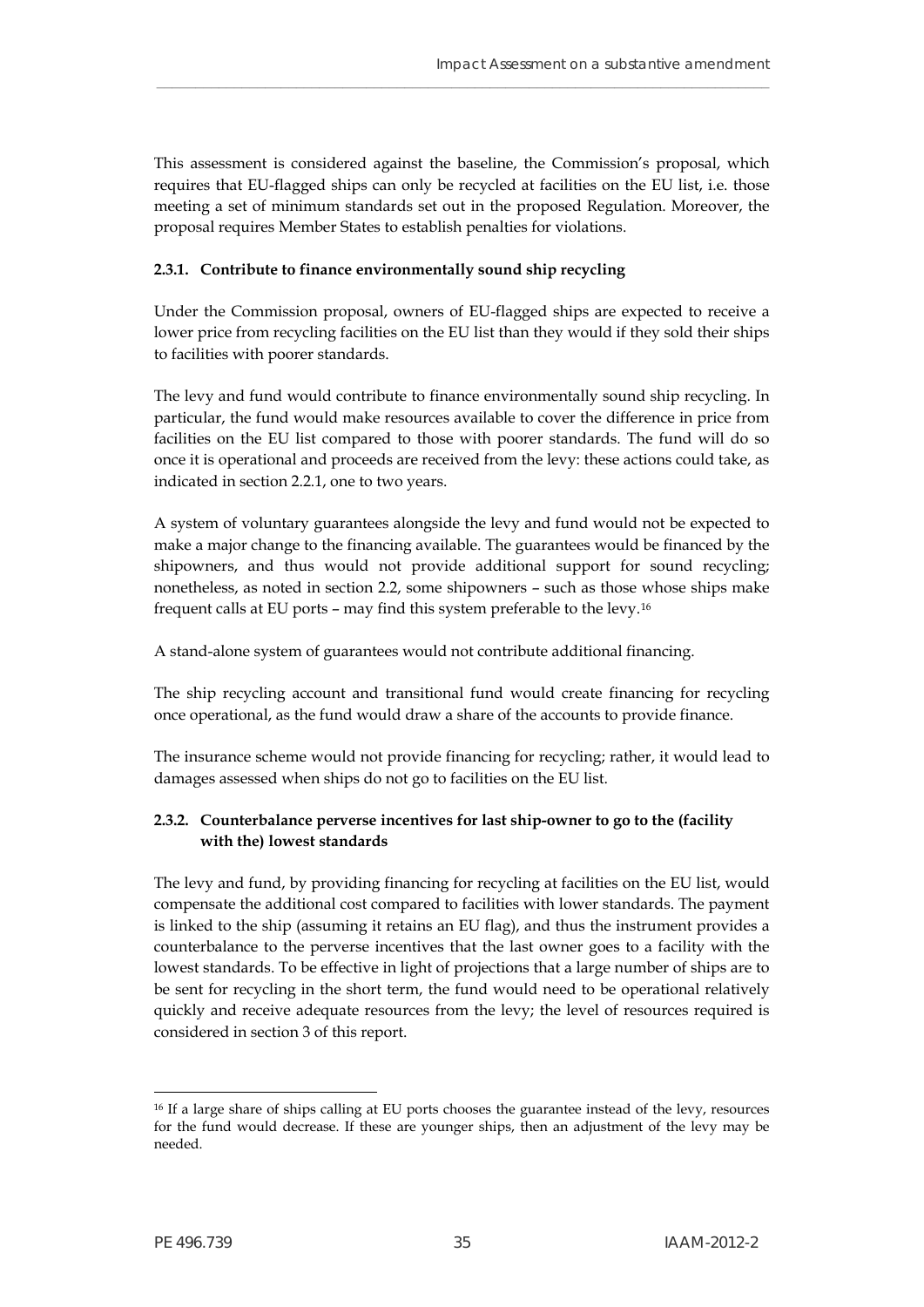The system of guarantees alongside the levy and fund would not change the overall incentives, as the guarantees would be optional. A shipowner using guarantees would have an incentive to ensure proper recycling, otherwise, it would lose the guarantee, resulting in potential action from the financial institution where the guarantee is held. The guarantee also provides an incentive for the owner to retain the ship until its recycling, or to require any subsequent owner to send the ship only to facilities on the EU list.

**\_\_\_\_\_\_\_\_\_\_\_\_\_\_\_\_\_\_\_\_\_\_\_\_\_\_\_\_\_\_\_\_\_\_\_\_\_\_\_\_\_\_\_\_\_\_\_\_\_\_\_\_\_\_\_\_\_\_\_\_\_\_\_\_\_\_\_\_\_\_\_\_\_\_\_\_\_\_\_**

A stand-alone system of guarantees would not, however, counterbalance the perverse incentives, as costs are expected to be higher for older ships expected to go to recycling in a short time horizon. As a result, a stand-alone guarantee system may be avoided for older ships, through their retirement or sale before the system is in force.

The ship recycling account and transitional fund would, like the levy plus fund, provide support for recycling at facilities on the EU list.

The insurance instrument pays damages when recycling occurs at facilities not on the EU list. These damages are paid by the insurance company, not the owner; however a shipowner would likely face higher insurance premiums in the future if it faces a claim. The insurance scheme thus provides some counterbalance to the perverse incentives, though the extent of this effect will depend on the precise design of the instrument.

## **2.3.3. Counterbalance the risk of out-flagging**

The Commission's proposal calls for Member State sanctions on EU-flagged ships that are transferred less than six months before recycling at a facility not on the EU list (Art. 23(5)): according to the Impact Assessment, these would address the risk of selling and re-flagging ships.

As noted above, the requirements under the Commission's proposal represent a potential loss of return for the owners of an EU-flagged ship when recycling a ship as well as administrative burdens: the proposal thus creates a risk that owners will transfer some EU-flagged ships to a non-EU flag. This could occur before the regulation takes effect. Another risk is that a ship could be transferred to a non-EU flag (possibly through a sale) near the end of its life, though in this case the owner would need to ensure it not be recycled for at least six months. Stakeholders consulted for the study indicated that an EU flag can bring several advantages for a shipowner, including access to finance. This suggests that few owners will re-flag before new legislation takes effect, and the greater risk is that of out-flagging close to the end of ship life.

The levy and fund would finance the expected loss of return in prices paid by recycling facilities on the EU list compared to others with lower standards, and this should reduce the risk of out-flagging, in particular as the current design would only finance the recycling of ships with EU flags. (It is possible that there may be some 'in-flagging', for example for non-EU-flagged ships with EU shipowners who place value in reputation issues, including ship recycling.) A voluntary financial guarantee alongside the levy and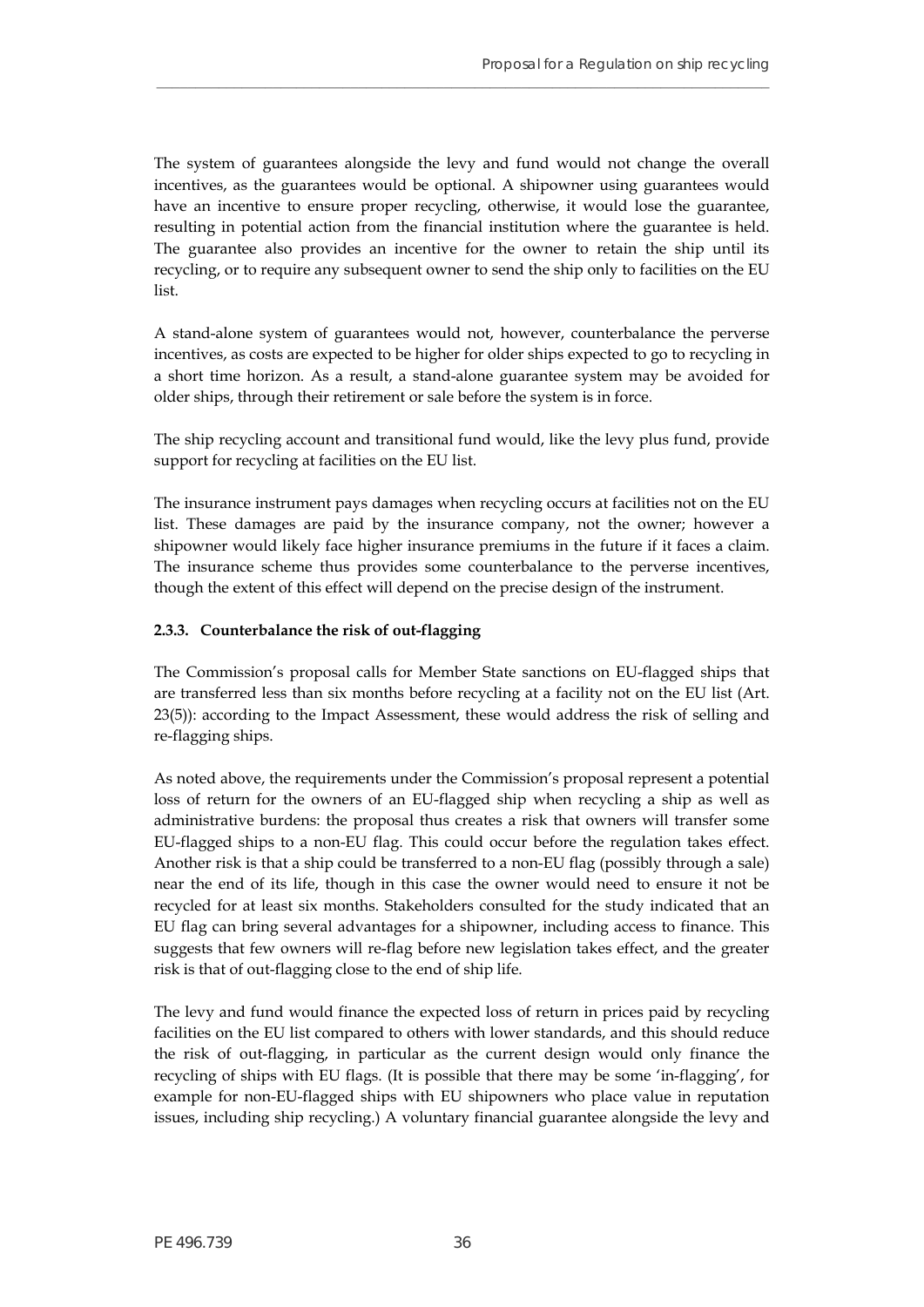fund is not expected to change this result, though it would also provide an incentive to retain the ship.

\_\_\_\_\_\_\_\_\_\_\_\_\_\_\_\_\_\_\_\_\_\_\_\_\_\_\_\_\_\_\_\_\_\_\_\_\_\_\_\_\_\_\_\_\_\_\_\_\_\_\_\_\_\_\_\_\_\_\_\_\_\_\_\_\_\_\_\_\_\_\_\_\_\_\_\_\_\_\_

The SRA and transitional fund would also provide support for EU-flagged ships, and thus when operational would counter-balance incentives to re-flag ships.

A mandatory financial guarantee would impose higher costs on older ships: thus, this scheme would not counter-balance an incentive for re-flagging. In some cases, it may create an incentive for some owners to re-flag older ships and use them only outside the EU.

As noted in section 2.2, the insurance instrument could also present higher costs for older ships: the degree to which this is the case would need further study, also in light in the specific design of the system. Also, the design does not specify a mechanism to counterbalance the risk that a ship is sold at least six months before recycling and its flag changed to one outside the EU: in this event, the new owner might terminate the recycling insurance.

## **2.3.4. Key results concerning the general objectives**

The levy and fund instrument appears to satisfy all three general objectives, as it would provide additional finance for recycling, and help to counterbalance perverse incentives and the risk of out-flagging.

A guarantee system alongside the levy and fund would not change this overall result, though it may, however, in provide an alternative for certain ships, such as those calling frequently at EU ports.

A stand-alone guarantee system, however, would not contribute to financing and would not counter-balance risks of out-flagging.

The ship recycling account and transition fund option appears to satisfy all three general objectives; as seen in the specific criteria, however, its design is in several ways more complex than the levy and fund.

The insurance mechanism would not provide additional finance for recycling, though it would partly counterbalance perverse incentives. Its effectiveness is not fully clear, however, and further study may be needed into the specific design for this instrument.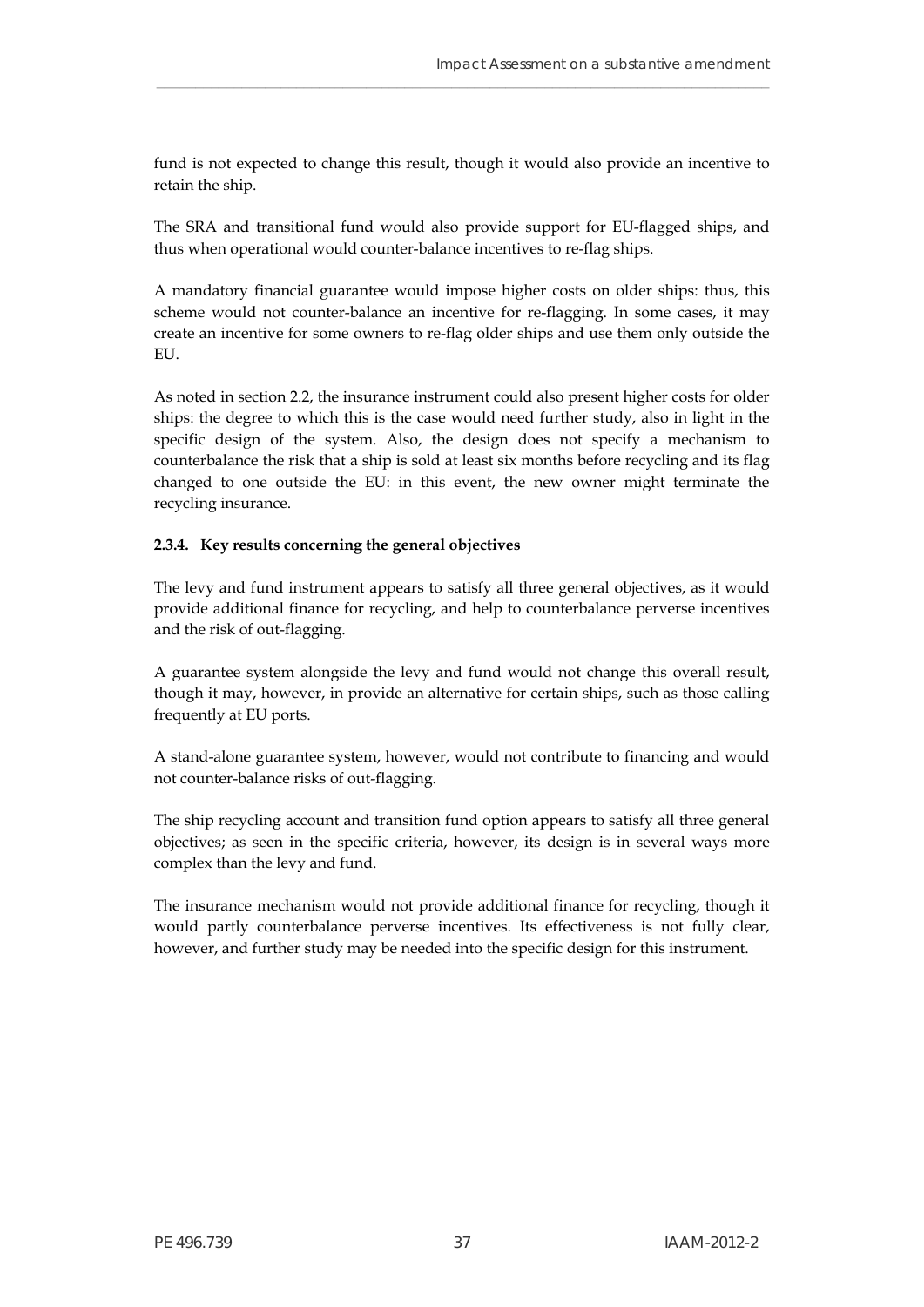# <span id="page-39-0"></span>**3. Assessment of the design of the economic instrument proposed by Mr Schlyter**

**\_\_\_\_\_\_\_\_\_\_\_\_\_\_\_\_\_\_\_\_\_\_\_\_\_\_\_\_\_\_\_\_\_\_\_\_\_\_\_\_\_\_\_\_\_\_\_\_\_\_\_\_\_\_\_\_\_\_\_\_\_\_\_\_\_\_\_\_\_\_\_\_\_\_\_\_\_\_\_**

## **Key findings**

- In order to offset the higher prices available from facilities that do not meet the criteria proposed in the EU Regulation, it is estimated that the fund would need to pay between EUR 20 and EUR 50 per LDT (and as much as EUR 75 per LDT under a worst-case scenario).
- Other uncertainties include the total amount needed in a given year, due to possible fluctuations in yearly ship recycling demand. As a result, the estimated levy needed to adequately finance the fund ranges from EUR 0.005 per GT to EUR 0.04 per GT; and from EUR 0.01 to EUR 0.025 in central scenarios.
- Assuming that the recycling of EU ships is only allowed in OECD facilities, the required financial endowment in any given year may range between slightly more than EUR 300m and over EUR 1bn. A levy of between about EUR 0.05 and EUR 0.20 per GT would be required (between EUR 0.05 and EUR 0.14 in central scenarios).
- These findings are based on a range of assumptions, including that major recycling facilities do not engage in strategic behaviour in their pricing strategies (e.g. by pricing below their net costs). Moreover, the range of estimates is broad to reflect uncertainty regarding market fluctuations, yearly changes in demand for dismantling services, and volume of calls at EU ports.

The size of the levy and fund payments was analysed. To fully offset higher prices for ships paid by recycling facilities that do not meet the criteria proposed in the EU Regulation, it is estimated in central scenarios that a fund would need to pay between EUR 20 and EUR 50 per light displacement tonne (LDT). The levy on ships calling at EU ports to support such a fund would need to be in a range of EUR 0.01 to EUR 0.025 per gross tonne (GT) in central scenarios. While this is below the value set out in Mr Schlyter's proposal, EUR 0.03 per GT, there are significant uncertainties, including the volume of ships going to recycling in coming years and the prices that facilities across the world would pay for them. Extreme scenarios indicate a levy of up to EUR 0.04. If the recycling of EU ships were only allowed in OECD facilities, costs would be higher, and a levy between EUR 0.05 and EUR 0.14 per GT would be required in central scenarios.

This section addresses the specific questions outlined in point 3 of the specifications for the present study, which are presented in the box below. To the extent possible, it also addresses further requests formulated by European Parliament officials.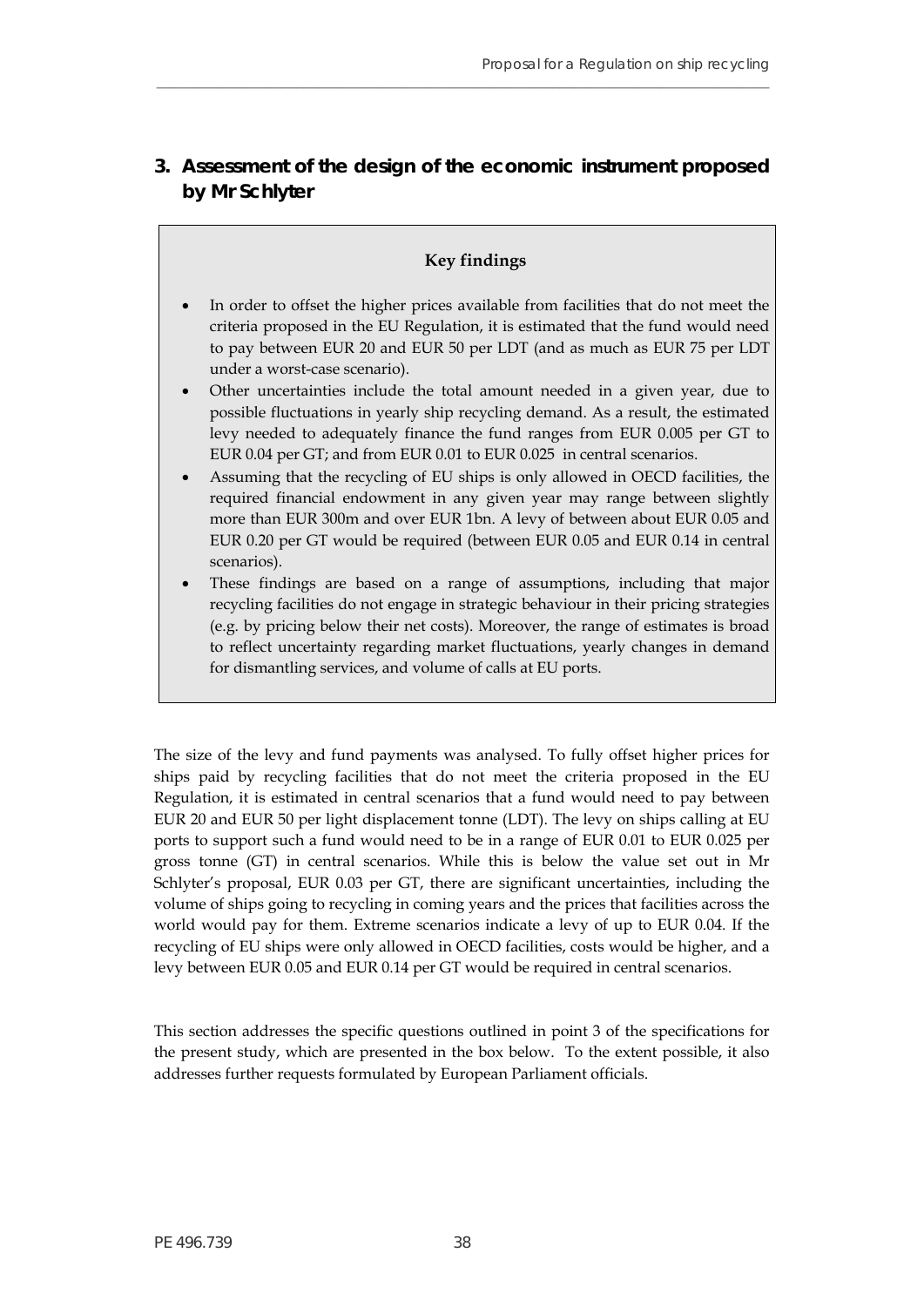#### **Specific questions for analysis**

Is the level of the fee and of the minimum premium proposed in amendment 44 appropriate to achieve the overall objectives? What would have to be the level of the fee if recycling of EU ships would be allowed only in the OECD (taking into account any infrastructure adaptations that might be necessary to be able to deal with relevant ship sizes)? Would it be preferable to pay the premium to ship recycling facilities on the EU list, or rather to the last ship owner when sending his ship to a listed facility? Would a de-central operation of the fund (e.g. by port authorities or Member States) be preferable?

\_\_\_\_\_\_\_\_\_\_\_\_\_\_\_\_\_\_\_\_\_\_\_\_\_\_\_\_\_\_\_\_\_\_\_\_\_\_\_\_\_\_\_\_\_\_\_\_\_\_\_\_\_\_\_\_\_\_\_\_\_\_\_\_\_\_\_\_\_\_\_\_\_\_\_\_\_\_\_

If the costs of the recycling levy were passed on from the ship owners all the way to the final customer of the transported goods, what would be the approximate increase in the costs for the final customers (based on three representative goods, one for industrial use, one for professional use, one for consumer use)?

Could a fund lead to a diversion of maritime cargo traffic to other means? If yes, to what extent?

#### **Source**: EP specifications for the study

This section first estimates the level of the port levy and the minimum premium to be paid in the context of the proposed ship recycling fund (i.e. to counterbalance the perverse incentive for shipowners to take their end-of-life vessels to substandard facilities). Two assumptions are considered in this regard: a) EU ships can be recycled anywhere in the world (as long as this is done at an EU-listed facility), and b) EU ships can only be recycled in OECD facilities. Secondly, it looks at implementation modalities including for the payment of premiums and the management of the fund. Lastly, this section provides a brief assessment of the risks of two potential adverse effects: increases in the price of seaborne-transported goods and diversion of maritime traffic to non-EU ports.

# <span id="page-40-0"></span>**3.1. Level of the levy and minimum premium**

A first, key question in the specifications refers to the appropriate level for the premium to be paid (and the corresponding levy to be raised) for the ship recycling fund to meet its overall objective of promoting environmentally sound management of end-of-life vessels. It is assumed here that achieving the overall objective amounts to effectively counterbalancing current incentives for shipowners to take their vessels to substandard facilities. The analysis proposed here proceeds in two steps. First, it estimates the amount required to offset the difference between the final price offered to the shipowner by the highest-paying EU-listed facility<sup>[17](#page-40-1)</sup> and the final price offered by the highest-paying non EU-listed facility. Second, it estimates the corresponding financial endowment for the ship recycling fund as well as the level of the recycling levy.

<span id="page-40-1"></span> $17$  The final version of the EU list is still to be disclosed. All assumptions are based on expectations regarding the facilities to be included in this list.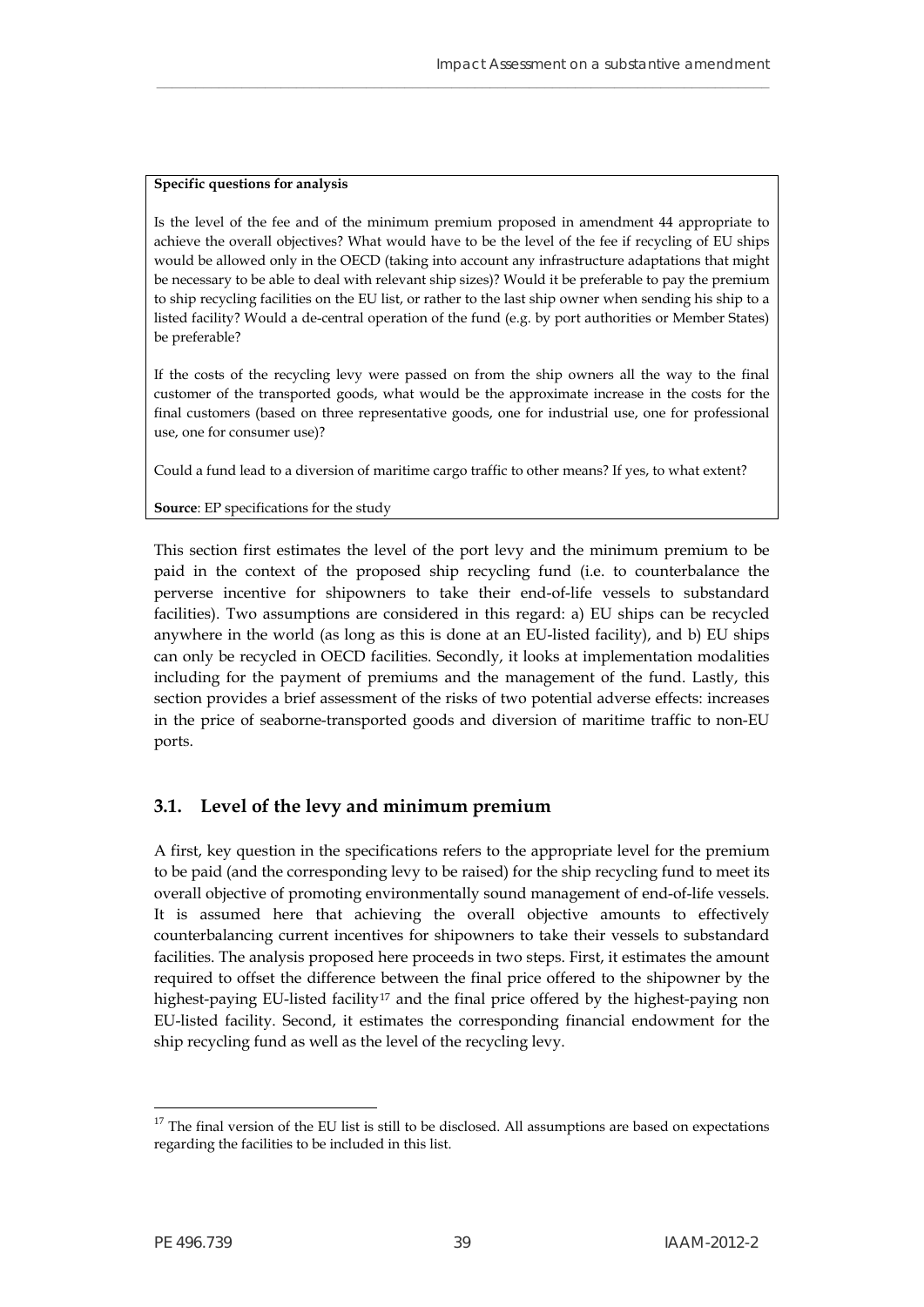#### **3.1.1. Uncertainties and assumptions**

Before discussing the results of this analysis, it is important to highlight the main underlying assumptions and methodological issues, in particular, those related to uncertainty.

**\_\_\_\_\_\_\_\_\_\_\_\_\_\_\_\_\_\_\_\_\_\_\_\_\_\_\_\_\_\_\_\_\_\_\_\_\_\_\_\_\_\_\_\_\_\_\_\_\_\_\_\_\_\_\_\_\_\_\_\_\_\_\_\_\_\_\_\_\_\_\_\_\_\_\_\_\_\_\_**

A first, uncertainty-related remark has to do with estimates of prices paid by recycling facilities for end-of-life ships. These assumptions are not able to incorporate a number of complexities related to the ship dismantling sector within the main countries where it is carried out as well as at global scale. For example, the prices paid for end-of-life ships in different recycling countries can vary over time, due in part to changes in domestic demand for scrap steel (in turn tied to factors such as cyclical variations in the building sector). Domestic business cycles will also affect the demand for ships to be recycled. In addition, domestic inflation as well as variations in international exchange rates may alter the Euro or Dollar value of prices paid.

In addition, the potential scope for annual fluctuations in the volume of ships sent to recycling is also an area of uncertainty. This in turns affects the financial endowments required for the ship recycling fund to function effectively. A further uncertainty concerns projections of the number and tonnage of vessels calling at EU ports each year.

Moreover, the analysis does not consider whether or how the instrument itself might affect pricing strategies practised by ship dismantlers and/or middlemen. This analysis assumes that, due to competitive pressures<sup>[18](#page-41-0)</sup>, prices offered to shipowners for their endof-life vessels closely reflect the net costs of ship dismantling activities and that, therefore, there is little room for price dumping or strategic behaviour in the presence of external subsidies like the one proposed in the context of the ship recycling fund. Since some of the stakeholders consulted for this impact assessment indicated, however, that strategic behaviour can to some extent be expected (e.g. as a pre-emptive strategy to capture a growing market), this assumption may need to be backed by further research in subsequent studies, particularly in light of the current paucity of information regarding underlying cost structures.[19](#page-41-1)

A further methodological limitation is the current lack of data regarding the expected elasticity of demand for EU-listed ship dismantling services with respect to the prices paid for end-of life vessels. In particular, there do not seem to be sufficient elements available to model possible threshold effects. Indeed, it can be argued that behavioural change in terms of the choice of dismantling facility may occur even if the full price differential with non EU-listed facilities has not been offset. It can also be argued that behavioural change may not occur even in the presence of fully-offsetting premiums. A noteworthy element in this regard has to do with the lack of estimates for the value attached to 'corporate image' (and thus the amount of revenue shipowners are willing to forgo to avoid reputational damage), which could be different between large, well-

<span id="page-41-0"></span><sup>&</sup>lt;sup>18</sup> The Commission's impact assessment talks of "fierce competition between the major recycling states".

<span id="page-41-1"></span><sup>19</sup> See, for example, Profundo (2013), p. 19; DNV/Appledore International (2001).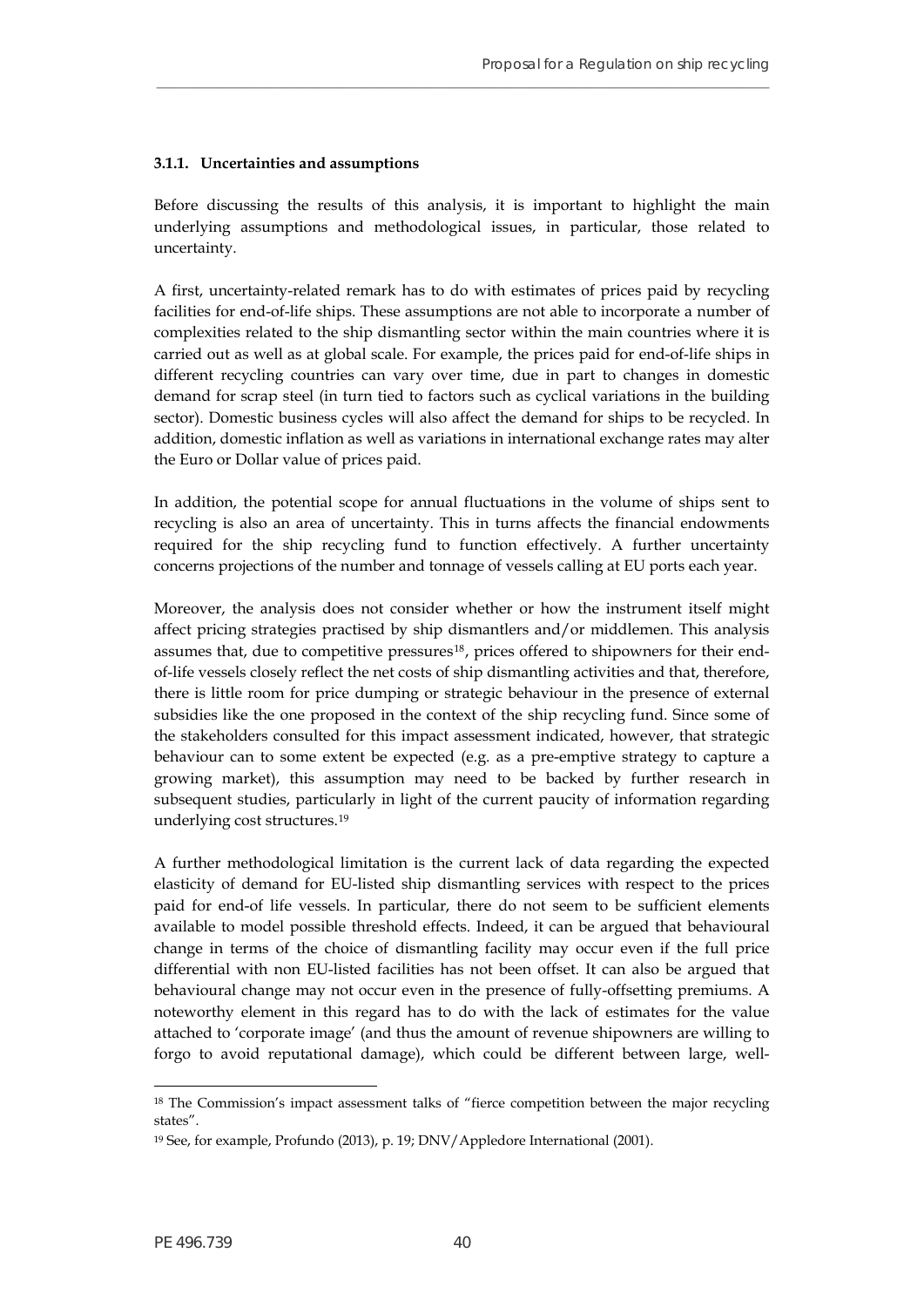known companies and their smaller counterparts. Furthermore, future changes in transport costs (e.g. due to fluctuations in fuel prices) can be expected to play a role in the arbitrage between recycling facilities. Effects related to changes in transport costs are not assessed quantitatively in this study.[20](#page-42-0) The simplifying assumption is instead used here that, if offered similar prices for their end-of-life vessels, shipowners will choose to go to EU-listed facilities. In other words, it is assumed that behavioural change will take place as long as the estimated price differential is offset.

\_\_\_\_\_\_\_\_\_\_\_\_\_\_\_\_\_\_\_\_\_\_\_\_\_\_\_\_\_\_\_\_\_\_\_\_\_\_\_\_\_\_\_\_\_\_\_\_\_\_\_\_\_\_\_\_\_\_\_\_\_\_\_\_\_\_\_\_\_\_\_\_\_\_\_\_\_\_\_

Finally, the supply of appropriate dismantling services is assumed to be perfectly elastic to demand; i.e. there are no supply constraints. This is notably based on the conclusions presented by the Commission's Impact Assessment regarding ongoing expansion of dismantling capacity in China[21](#page-42-1) as well as on information provided by consulted stakeholders (e.g. stakeholders indicated that additional capacity of approximately 7bn tonnes may be expected to come in line in China in the near future). It is however acknowledged that this assumption is not left uncontested, particularly regarding recycling capacity in OECD countries.[22](#page-42-2) A further assumption is that the prices paid for end-of-life vessels are not expected to change significantly in relation to the number of ships recycled in a given year.

Given the multiple sources of uncertainty associated to the underlying assumptions for the calculations performed in this study, results are presented in the form of estimate ranges.

## **3.1.2. Calculation of the required ship recycling premium**

Research and consultations for this impact assessment have served to complement the data provided by the European Commission's impact assessment regarding prices offered by dismantling facilities in key recycling countries. These figures are presented in the table below. Please note that recycling facilities usually pay on a basis of the light displacement tonnes (LDT) of a ship, a measure that is more closely reflects the steel content of the vessel than gross tonnes. In the amendment by Mr Schlyter, the levy on ships calling at EU ports is specified in Euros per GT, while payments for ships going to recycling are presented per LDT, and this approach is followed throughout this section.

<span id="page-42-0"></span><sup>20</sup> In the context of an arbitrage between Asian countries, transport costs do not appear critical for behavioural change.

<span id="page-42-1"></span><sup>21</sup> European Commission (2012), p. 18. It must be noted here that a number of stakeholders expressed concern about the actual dismantling practices in countries like China and Turkey.

<span id="page-42-2"></span><sup>22</sup> For further details on the debate about dismantling capacity in OECD countries, see namely Basel Action Network (November 2012), Mikelis (2012).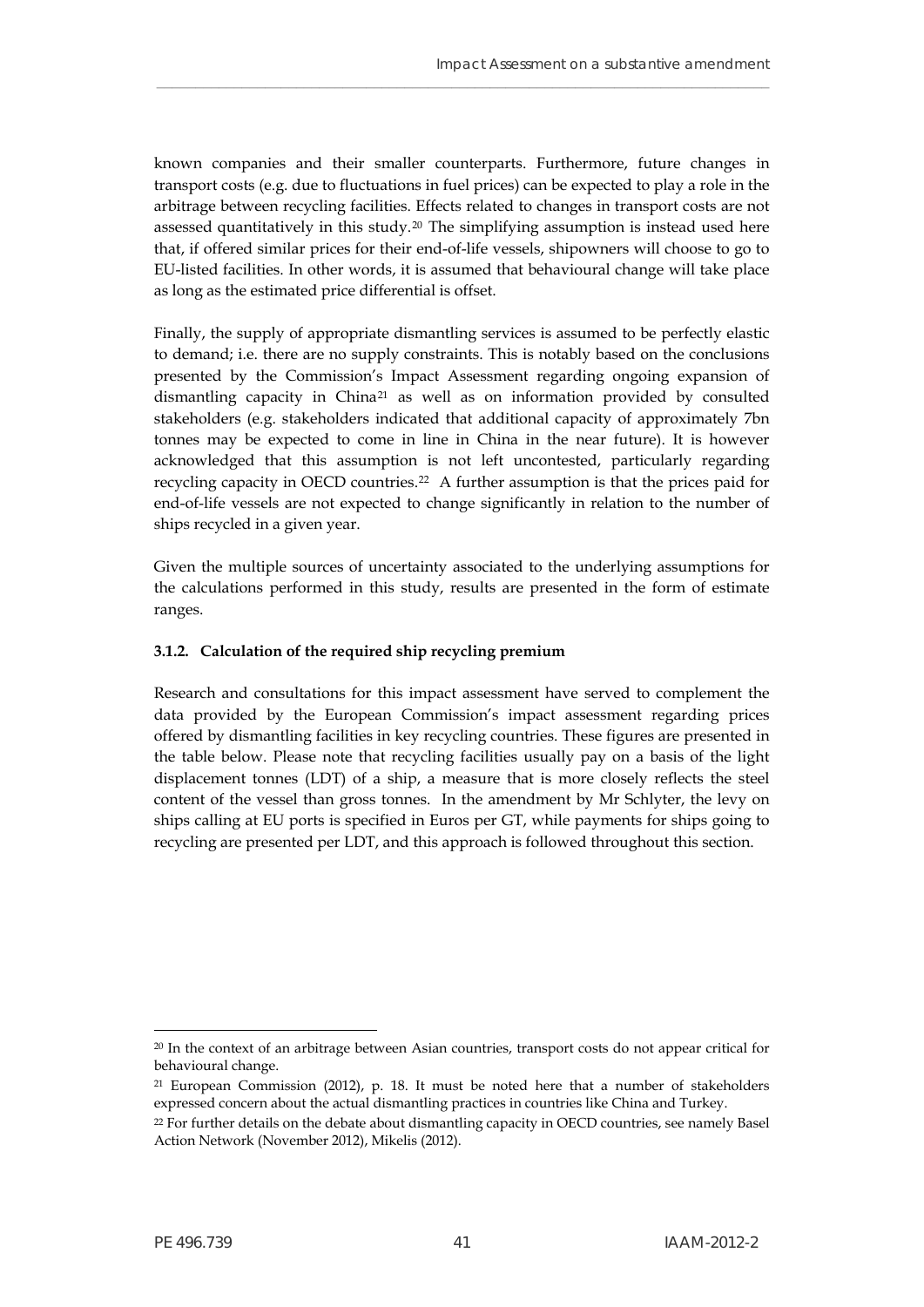| <b>Country</b> | $EC (2011)^*$ |        |       | DDR-vessels (2012)** |
|----------------|---------------|--------|-------|----------------------|
| Country        | Lower         | Higher | Lower | Higher               |
| Bangladesh***  | 375           | 395    | 325   | 375                  |
| India          | 370           | 390    | 325   | 375                  |
| Pakistan       | 365           | 380    | 325   | 375                  |
| China          | 335           | 350    |       |                      |
| Turkey         | 110           |        | 200   | 250                  |
| Spain          |               |        | 100   | 120                  |

## **Table 7: Prices paid to shipowners for end-of-life vessels in key recycling countries, in EUR per LDT[23](#page-43-1)**

**\_\_\_\_\_\_\_\_\_\_\_\_\_\_\_\_\_\_\_\_\_\_\_\_\_\_\_\_\_\_\_\_\_\_\_\_\_\_\_\_\_\_\_\_\_\_\_\_\_\_\_\_\_\_\_\_\_\_\_\_\_\_\_\_\_\_\_\_\_\_\_\_\_\_\_\_\_\_\_**

\* Original figures provided in USD. A 0.75 EUR/USD exchange rate has been used for conversion purposes.

\*\* Interview with Barredo, A. (2013).

\*\*\* As discussed later in this section, the working assumption is used here that no facilities in Bangladesh, India or Pakistan are expected to be included in the EU list.

**Source:** European Commission, DDR-vessels.

As shown above, data gathered for this impact assessment are broadly consistent with the ranges provided by the European Commission for Bangladesh, India and Pakistan.

Indeed, Bangladesh consistently appears paying the highest prices for end-of-life vessels. India and Pakistan follow closely behind. Additional data have been obtained for Turkey and Spain. In this sense, it is worth noting that stakeholders consulted for this impact assessment indicated that prices paid in Turkey can be expected to be, on average, about twice as high as the estimates in the Commission's impact assessment, and that the USD 150 per LDT figure in the Commission's impact assessment may not be representative. This is understandable as those estimates seem to be based on a single transaction.<sup>[24](#page-43-2)</sup>

<span id="page-43-0"></span>Given the assumption discussed earlier in this section regarding the relationship between prices paid to shipowners and costs incurred by dismantling facilities, it is useful to consider the above figures alongside available estimates of the incremental cost of 'green' recycling. A recent study estimates the differences in costs as currently ranging from about EUR 20 (USD 25) per LDT in China to about EUR 115 (USD 150) per LDT in

<span id="page-43-1"></span>23 As discussed later in this section, the working assumption is used here that no facilities in Bangladesh, India or Pakistan are expected to be included in the EU list.

<span id="page-43-2"></span><sup>&</sup>lt;sup>24</sup> In addition, stakeholders consulted suggested that these figures may not be directly comparable. Whereas prices displayed for South Asian countries correspond to outer-anchorage prices, prices paid by Turkish or European recyclers for navy vessels are often understood as being "at sea".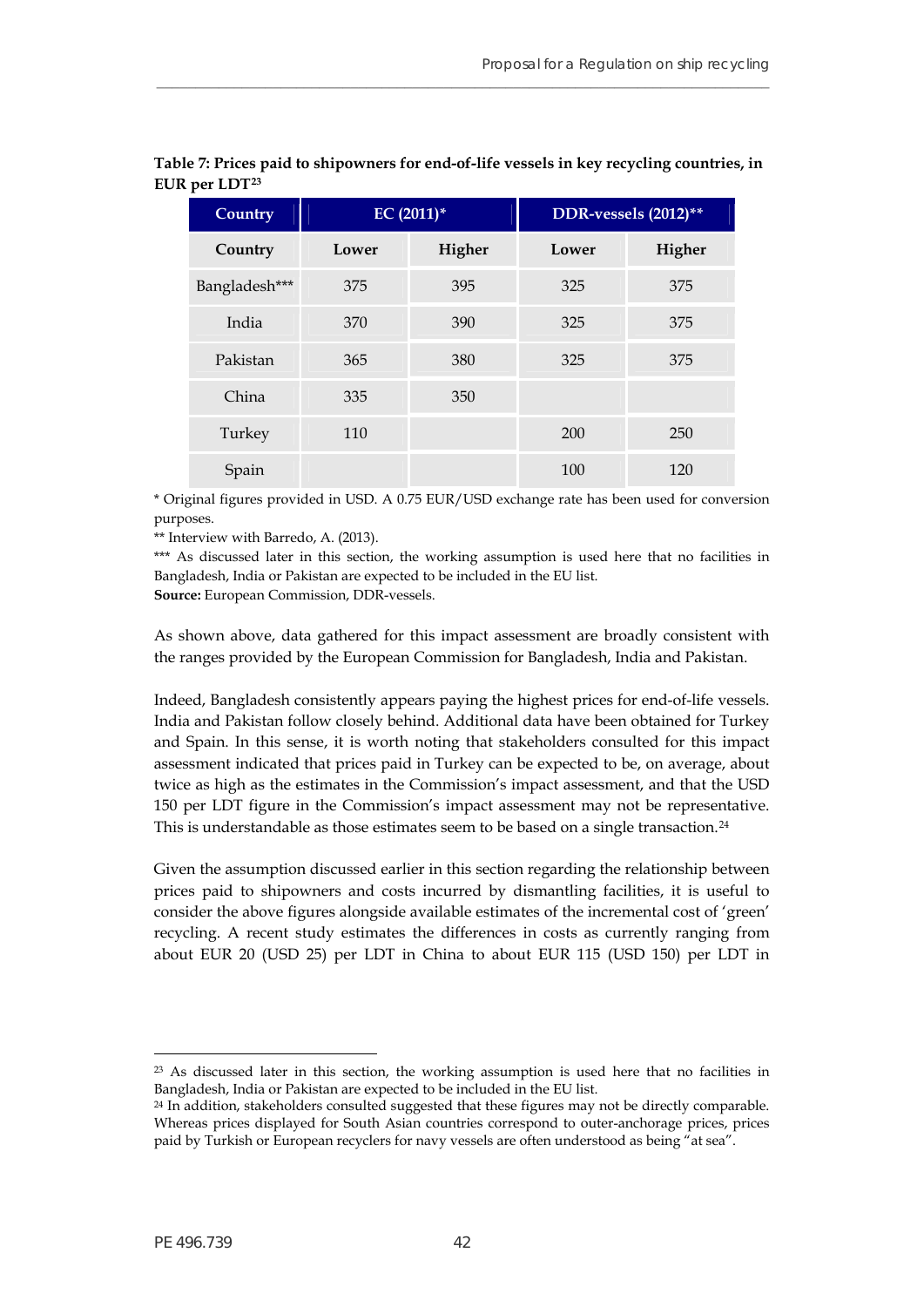Europe.[25](#page-44-1) In the case of China, the country's ship recyclers' association estimated the incremental cost of ship recycling at a minimum of EUR 50 per LDT.

\_\_\_\_\_\_\_\_\_\_\_\_\_\_\_\_\_\_\_\_\_\_\_\_\_\_\_\_\_\_\_\_\_\_\_\_\_\_\_\_\_\_\_\_\_\_\_\_\_\_\_\_\_\_\_\_\_\_\_\_\_\_\_\_\_\_\_\_\_\_\_\_\_\_\_\_\_\_\_

A 2010 study for the European Commission identified eleven 'green and safe' dismantling facilities in China and Turkey.[26](#page-44-2) The criteria used for this purpose include compliance with de minima requirements in the Hong Kong Convention as well as additional criteria related to the management, treatment and disposal of hazardous waste. Considering these findings as well as previous assumptions on dismantling capacity in China and information provided by stakeholders consulted for this study, it is assumed that sufficient EU list-equivalent capacity will be available in that country. In the same vein, the simplifying assumption is retained that no EU list-equivalent capacity is available in Pakistan, India or Bangladesh.

In light of the above, China has been retained as benchmark for the calculation of the amount to be offset through ship recycling fund premiums. Based upon available data, the amount to be offset can be expected to range between EUR 20 per LDT (low offset scenario) and EUR 50 per LDT (high offset scenario), with a central estimate of EUR 35 per LDT (medium offset). A worst-case scenario (differential of EUR 75 per LDT) has likewise been included in our calculations to account for heterogeneity of cost drivers across recycling countries, and thus the possibility that prices paid may evolve in opposite directions. This scenario is based on a 50% mark-up on the high offset scenario.

**Table 8: Estimates for price differentials at dismantling facilities to be offset by the ship recycling fund, in EUR per LDT**

<span id="page-44-0"></span>

| Low offset | Medium offset | <b>High offset</b> | <b>Worst-case scenario</b> |
|------------|---------------|--------------------|----------------------------|
|            |               | 50                 |                            |

#### **3.1.3. Calculation of financing requirements for the ship recycling fund**

Based on the estimate ranges presented above, this section attempts to estimate the required overall annual financial endowment for the fund to be commensurate with the expected volume of ships covered by the scheme, as well as the corresponding level for the ship recycling levy.

The financial endowment for a given year will vary with each of the price differential scenarios as well as with the size and number of ships benefiting from the fund's payouts. Regarding the latter parameter, two main aspects need to be considered: first, the robustness of current estimates for scrap demand volumes (i.e. the volume of EU-flagged ships sent for recycling) in a context of high uncertainty and strong cyclicality; second,

<span id="page-44-1"></span><sup>25</sup> Profundo (2013), p. 19. Original figures in USD. Current exchange rates applied for conversion purposes, figures rounded up.

<span id="page-44-2"></span><sup>26</sup> BIO IS (2010), p. 11.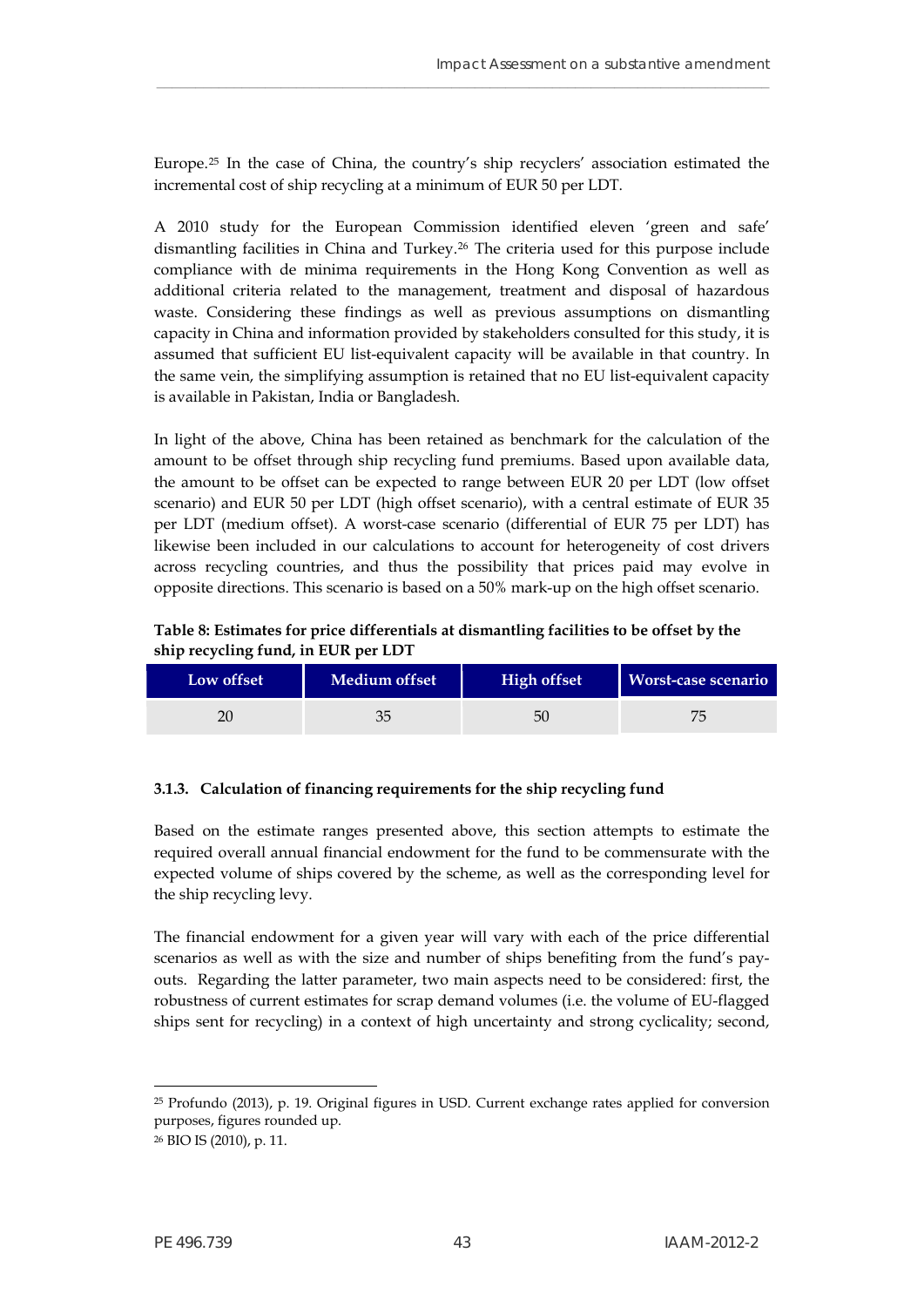the difference between average projected scrap demand volumes and annual fluctuations of scrap demand volumes.

**\_\_\_\_\_\_\_\_\_\_\_\_\_\_\_\_\_\_\_\_\_\_\_\_\_\_\_\_\_\_\_\_\_\_\_\_\_\_\_\_\_\_\_\_\_\_\_\_\_\_\_\_\_\_\_\_\_\_\_\_\_\_\_\_\_\_\_\_\_\_\_\_\_\_\_\_\_\_\_**

In its 2012 impact assessment, the European Commission estimates average scrap demand for EU-flagged vessels of 500 GT or more for the period 2011-2025 at 1.6 million LDT p.a. (assuming no net loss of end-of-life vessels due to reflagging). This figure is roughly consistent with estimates in previous studies and also underpins the draft amendment considered in the present study. A recent study suggests, however, that scrap demand may rise rapidly in the years to come: "total weight of scrapped ships in 2012 will be a factor of 5 higher than in 2008. This […] is caused by a steep incline in BDI's, which is an indication for the price of moving the major raw materials by sea due to the economic crisis. Since the crisis is not over yet, the expectation is that in the coming years more ships will be scrapped, even with lower ages (<15 years)."[27](#page-45-1)

Concerning annual fluctuations for the period to 2030, it is worth noting that previous studies carried out on behalf of the European Commission estimate them to be between 1.1m LDT and 1.88m LDT.[28](#page-45-2) In turn, a brief from a former IMO official speculates with the possibility that scrap demand could fluctuate more strongly: from as low as 500,000 LDT to as high as 3m LDT per year p.a.<sup>[29](#page-45-3)</sup> The table below shows estimates for annual required endowment calculated for three different scenarios regarding demand for ship dismantling: average annual inventory assessment (1.6m LDT), maximum potential demand in any given year according to the European Commission (1.8m LDT), and maximum potential ("peak") demand in any given year according to the brief from a former IMO official (3m LDT).

| Offset scenario     | Average demand | <b>High demand</b> | Peak demand |
|---------------------|----------------|--------------------|-------------|
| Worst-case scenario | 123            | 135                | 225         |
| High offset         | 82             | 90                 | 150         |
| Medium offset       | 57             | 63                 | 105         |
| Low offset          | 33             | 36                 | 60          |

<span id="page-45-0"></span>**Table 9: Estimated financial endowment required for the ship recycling fund (in EUR million per year)** 

As can be seen, the required financial endowment in any given year may range between EUR 33m and EUR 225m depending on the assumptions retained regarding price differential to be offset and scrap demand volume (EUR 33m to EUR 135m if the peak demand scenario is cast aside).

<span id="page-45-1"></span><sup>27</sup> Profundo (2013), p. 20.

<span id="page-45-2"></span><sup>28</sup> COWI/DHI for the European Commission (2007), p. 52.

<span id="page-45-3"></span><sup>29</sup> BAN (December 2012), quoting Mikelis (2012).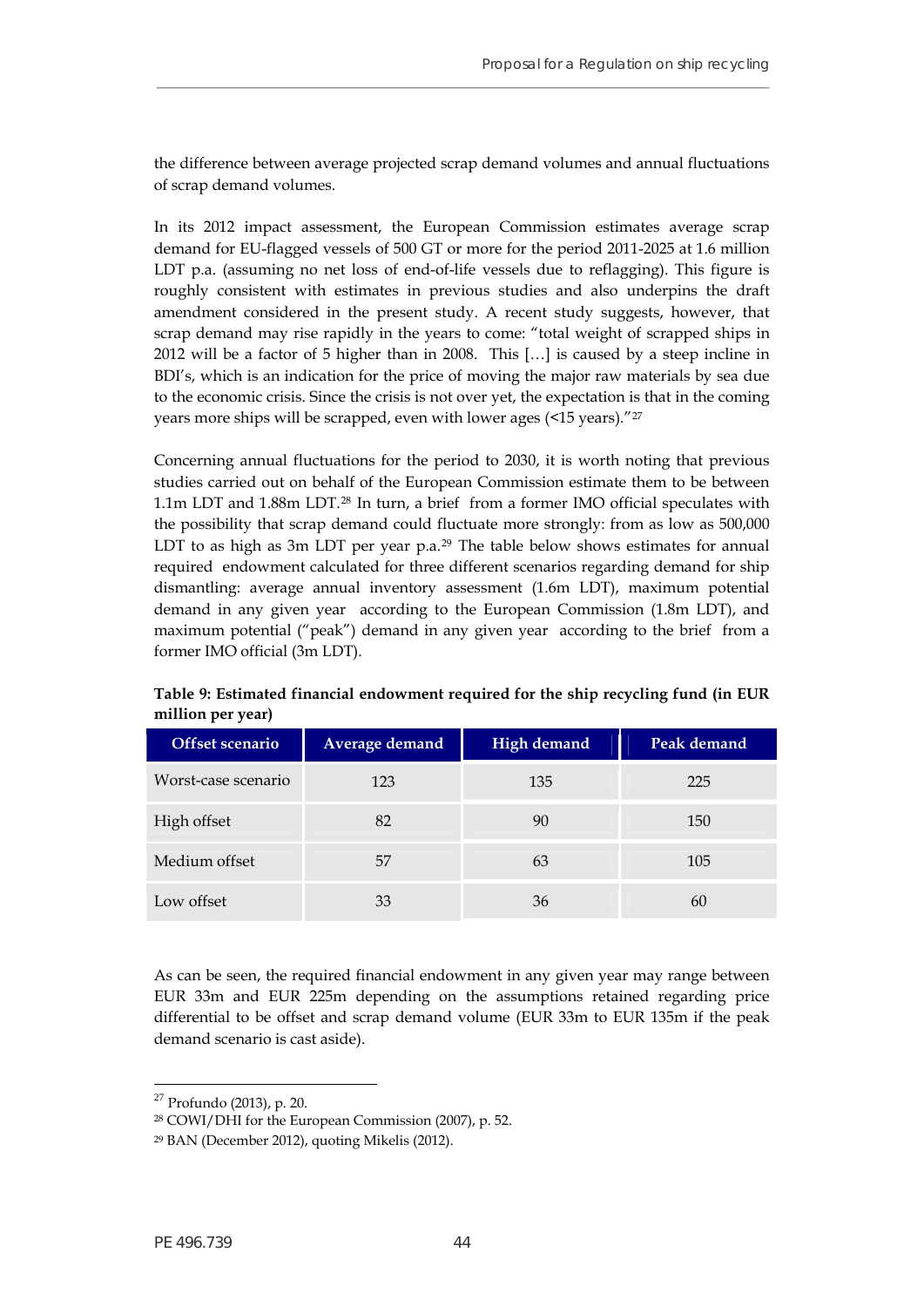The current proposal for a ship recycling fund states that only EU-flagged vessels would be eligible for premiums from the fund. Should vessels with non-EU flags be declared eligible for the fund's payouts, the financial endowment requirements would be higher, although accurately assessing them would require further research. As an indication, it is worth noting that, for the period between mid-2009 and mid-2010, EEA-flagged vessels accounted for 77% of the total calls at EEA ports, and EU-flagged vessels accounted for 70% of the same total. These figures apply to both all ships of 100 GT and more and to ships of 20,000 GT and more. Assuming no major age differences between EU and non-EU fleets and a uniform distribution of tonnage, these figures would imply that the fund's capital may need to be at least 30% larger for each of the scenarios selected, if all ships calling at EU ports are covered (data are not available on year to year changes in the ships involved).

\_\_\_\_\_\_\_\_\_\_\_\_\_\_\_\_\_\_\_\_\_\_\_\_\_\_\_\_\_\_\_\_\_\_\_\_\_\_\_\_\_\_\_\_\_\_\_\_\_\_\_\_\_\_\_\_\_\_\_\_\_\_\_\_\_\_\_\_\_\_\_\_\_\_\_\_\_\_\_

To ensure the fund's ability to deal with an expected high volume of ships for scrap in the immediate future, it may be advisable to aim for an above-average financial endowment for the initial years (e.g. on the basis of the estimated maximum potential demand) and then decrease it progressively. An alternative option would be to constitute a capital buffer that can be used is the volume of ships sent for dismantling that are eligible for payouts from the fund is above-average. In principle, this is expected to be a relatively inefficient use of financial resources.

In addition, resources would need to be budgeted to cover the fund's management costs. Estimating these costs is beyond the scope of the present study. The extent to which these costs could be covered through interest gains from the fund's capital, particularly with regard to the initial stages of implementation, can therefore not be assessed at this stage.

#### **3.1.4. Calculation of the appropriate level for the ship recycling levy**

For each of the scenarios considered, the amount of the ship recycling levy will be equal to the estimated financial endowment required for the fund's correct functioning divided by the volume of ships (in GT) expected to call at EU ports in a given year. Here, previous studies<sup>[30](#page-46-0)</sup> estimate an average of approximately 4bn GT calling at EU ports (for vessels of 500 GT or more). These figures seem to be based on extrapolations from relatively old data. A more recent report also quotes the 4bn GT figure, but the underlying assumptions seem to be methodologically flawed.<sup>31</sup> It may therefore be useful to consider a broader range of estimates in this regard. Based on data from IHS Fairplay and Equasis<sup>[32](#page-46-2)</sup>, our own estimates point to potentially higher tonnage calling at EU ports. According to IHS Fairplay, 10.8bn GT called at EU ports between July 2009 and June  $2010^{33}$  $2010^{33}$  $2010^{33}$  Given the share of vessels under 500 GT in the European fleet<sup>[34](#page-46-4)</sup>, a rough estimate

<span id="page-46-0"></span><sup>30</sup> For example, Milieu/COWI (2009), p. 21.

<span id="page-46-1"></span><sup>&</sup>lt;sup>31</sup> The 2013 Profundo report identifies the fee level as depending on "the gross weight of seaborne goods" handled in all EU ports". This seems to be assimilated to the volume of GT calling at EU ports every year. However, GT are different from cargo units. Furthermore, passenger traffic would be excluded from this even though ferries account for about half of the total port calls.

<span id="page-46-4"></span><span id="page-46-2"></span><sup>32</sup> Equasis (2010) and IHS Fairplay (2011).

<span id="page-46-3"></span><sup>&</sup>lt;sup>33</sup> This figure is calculated by deducting the volumes corresponding to non-EU EEA ports (i.e. in Iceland, Norway and Russia).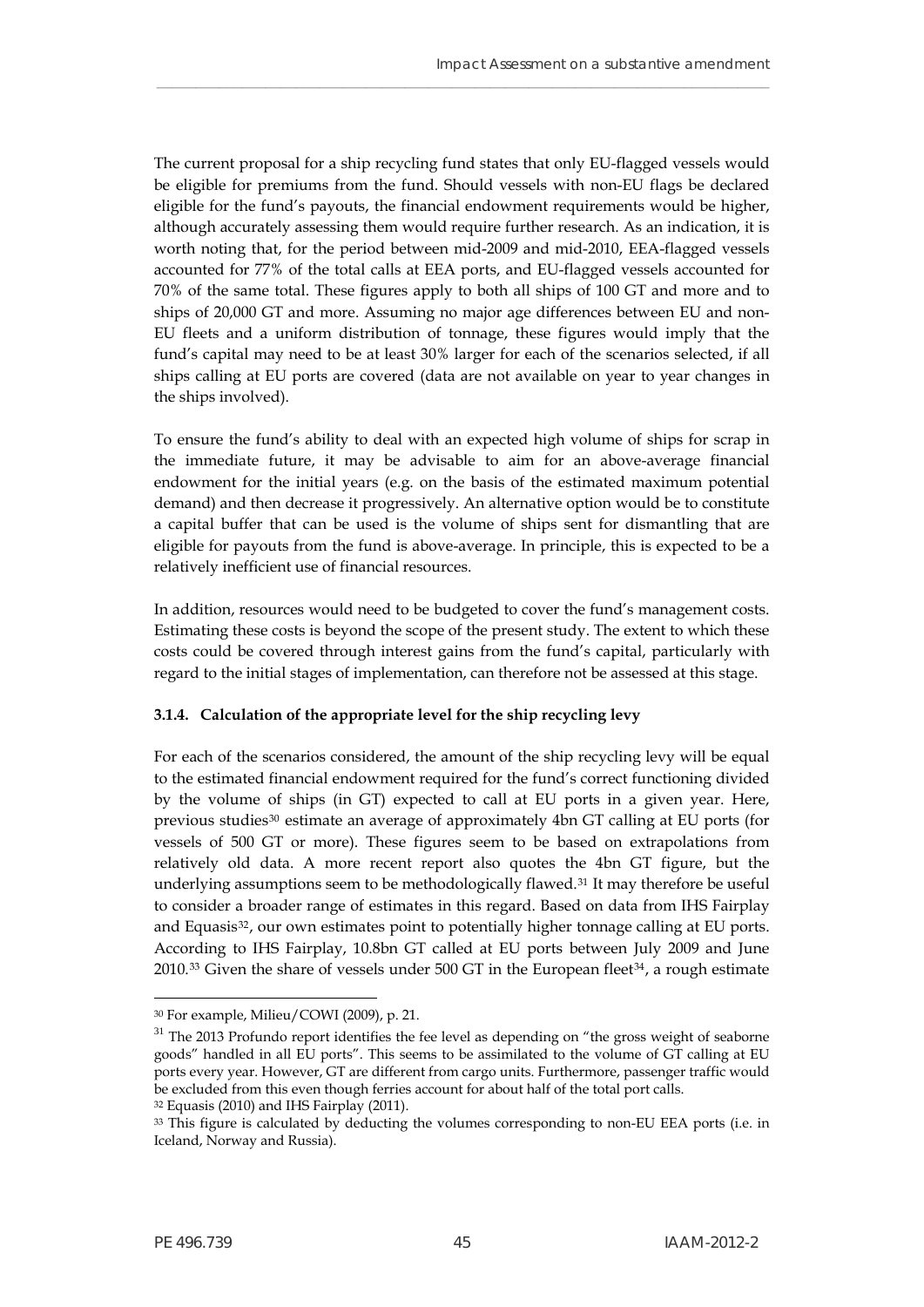of 7bn GT p.a. for vessels of 500 GT or more seems plausible  $(10.8$ bn GT  $*$   $(1-0.36) = 7.2$ bn GT) and is therefore retained as central estimate. A lower bound of 5.5bn GT p.a. is also used in calculations for this study. The calculations thus use recent research showing higher volumes of ships calling at EU ports compared to previous studies. The tables below present the required ship recycling levy for each of the scenarios considered.<sup>[35](#page-47-2)</sup>

**\_\_\_\_\_\_\_\_\_\_\_\_\_\_\_\_\_\_\_\_\_\_\_\_\_\_\_\_\_\_\_\_\_\_\_\_\_\_\_\_\_\_\_\_\_\_\_\_\_\_\_\_\_\_\_\_\_\_\_\_\_\_\_\_\_\_\_\_\_\_\_\_\_\_\_\_\_\_\_**

As can be seen, the required levy may vary by a factor ten depending on the assumptions retained. As discussed in the previous section, a frontloading may warrant higher levies in the first years of the fund's operations and then a progressively lower one.

**Table 10: Ship recycling levy for central port call scenario (7bn GT p.a.), in EUR cent per GT** 

<span id="page-47-0"></span>

| Offset scenario     | <b>Average demand</b> | <b>High demand</b> | Peak demand |
|---------------------|-----------------------|--------------------|-------------|
| Worst-case scenario | 1.8                   | 1.9                | 3.2         |
| High offset         | 1.2                   | 1.3                | 2.1         |
| Medium offset       | 0.8                   | 0.9                | 1.5         |
| Low offset          | 0.5                   | 0.5                | 0.9         |

<span id="page-47-1"></span>**Table 11: Ship recycling levy for low port call scenario (5.5bn GT p.a.), in EUR cent per GT**

| Offset scenario     | Average demand | High demand | Peak demand |
|---------------------|----------------|-------------|-------------|
| Worst-case scenario | 2.2            | 2.5         | 4.1         |
| High offset         | 1.5            | 1.6         | 2.7         |
| Medium offset       |                | 1.1         | 1.9         |
| Low offset          | 0.6            | 0.7         | 1.1         |

It can be concluded from this section's findings that the financial resources required for the ship recycling fund to meet its overall objective are expected to range from about EUR 30m to more than EUR 200m, depending on assumptions. This corresponds to a levy of between 0.01 EUR and 0.025 EUR (central assumptions), and 0.005 and 0.04 EUR for all scenarios. Based on these results and considering the uncertainties involved, the

1

<span id="page-47-2"></span><sup>34 &</sup>quot;Small ships alone represent 36% by number, although only 1% by tonnage". Equasis (2010), p. 5. <sup>35</sup> Under the simplifying assumptions discussed earlier in this section, a 20% to 30% mark-up would be required if non-EU vessels calling at EU ports were to be eligible for the fund's payouts. This remark applies to all of the following calculations regarding financial endowments and levy amounts.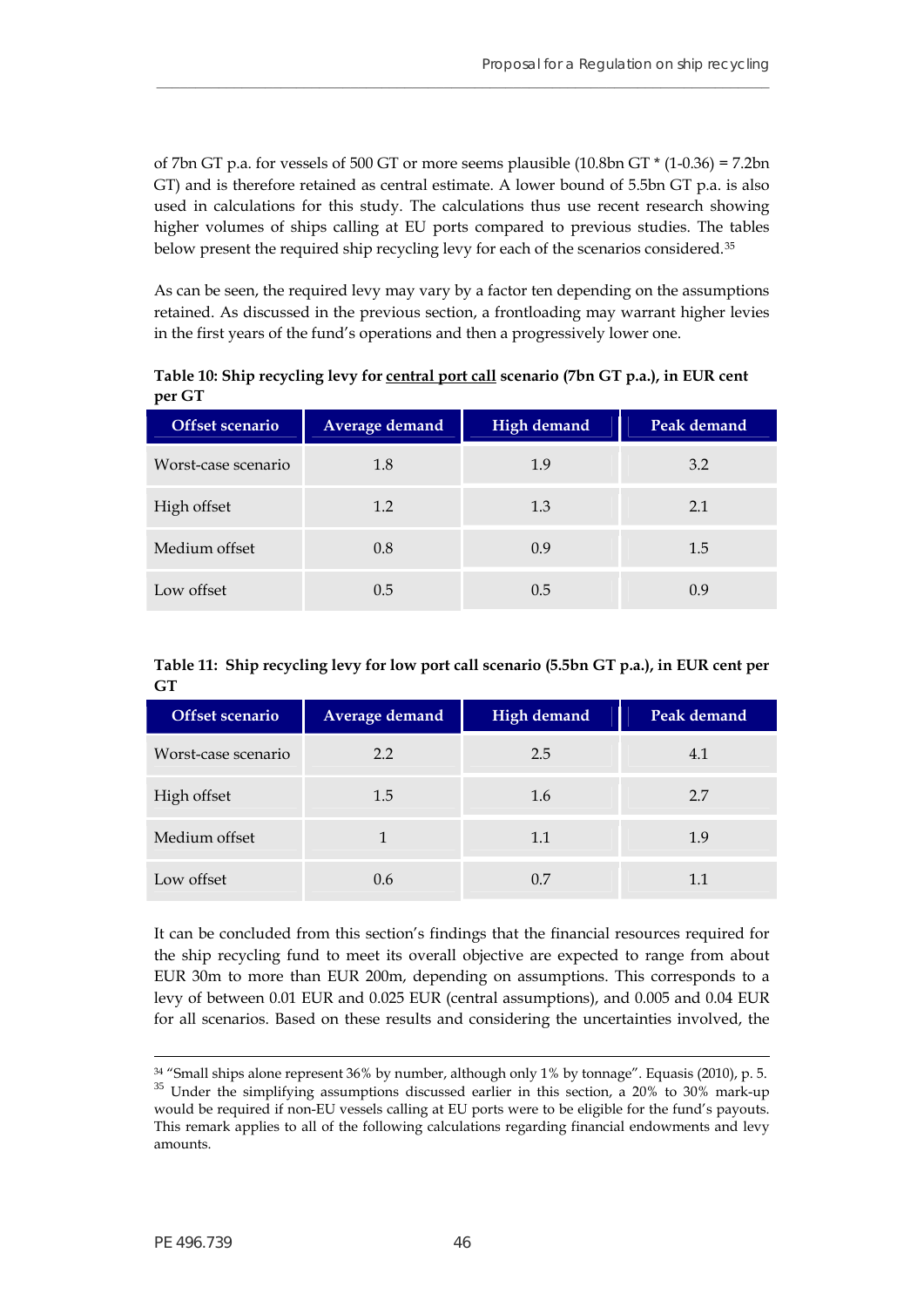level for the ship recycling levy as per Mr Schlyter's proposal appears to be in the appropriate order of magnitude.

\_\_\_\_\_\_\_\_\_\_\_\_\_\_\_\_\_\_\_\_\_\_\_\_\_\_\_\_\_\_\_\_\_\_\_\_\_\_\_\_\_\_\_\_\_\_\_\_\_\_\_\_\_\_\_\_\_\_\_\_\_\_\_\_\_\_\_\_\_\_\_\_\_\_\_\_\_\_\_

# <span id="page-48-0"></span>**3.2. Level of the levy and minimum premium if recycling has to be carried out only in OECD countries**

The Specifications request that calculations be provided for the levy and size of the fund needed in the event that the recycling of EU ships would only be allowed in the OECD.

Before presenting the results obtained in the context of this study, a number of issues ought to be mentioned with regard to ship recycling capacity. While the Commission's impact assessment highlights major market- and capacity-related limitations<sup>[36](#page-48-1)</sup>, other studies<sup>[37](#page-48-2)</sup> suggest otherwise. In particular, significant capacity could be available in North America. Moreover, a number of shipyards and ports in the EU could, according to some of the stakeholders consulted for this study, be quickly and cost effectively put to use for ship recycling. In this sense, according to the same stakeholders, a stable framework for the required investments in ship dismantling capacity appears at least as important as any potential subsidy.[38](#page-48-3)

For calculation purposes, assumptions comparable to those used in section 3.1 for the benchmarking with facilities in China have been used. These assumptions include the absence of supply rigidities beyond the short term. The only substantive difference in this regard consists of a much higher amount to be offset due to a higher differential in prices paid for end-of-life vessels. More precisely, a synthetic proxy has been calculated as the simple average between price differentials between facilities in Bangladesh and, respectively, those in Spain and Turkey (see table 7 in the previous section for more details). Available data backing these estimates are scarce. Therefore, the upper bound of the estimate range has been used in both the high offset and worst-case scenarios. Corresponding estimates are presented in the following table (figures rounded up).

<span id="page-48-1"></span><sup>36</sup> European Commission (2012), p. 13 ff.

<span id="page-48-2"></span><sup>37</sup> For example BAN (2012), Profundo (2013).

<span id="page-48-3"></span><sup>38</sup> An integrated management system has for example been proposed in the framework of the *Recyship* project.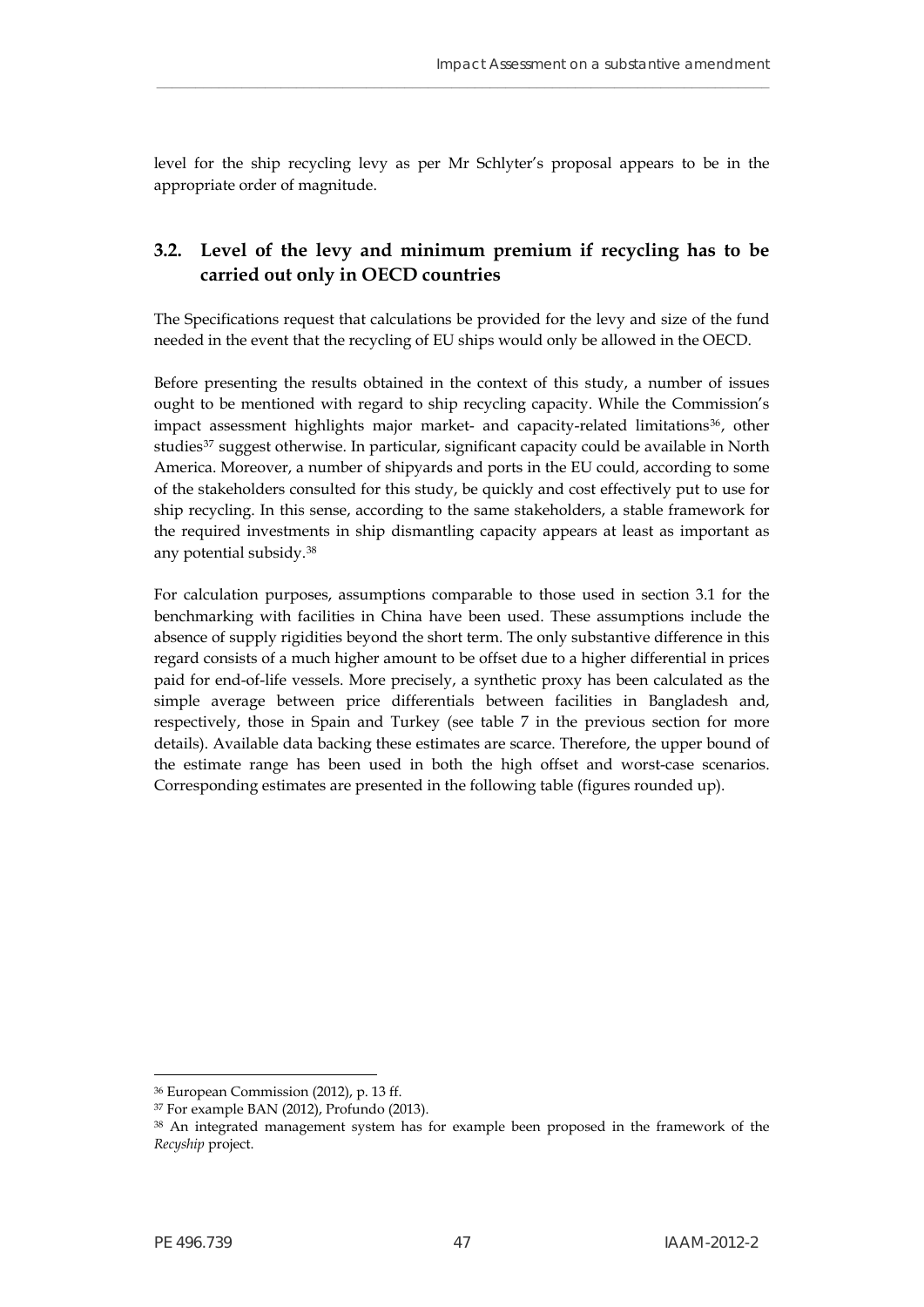|                  | Low offset | <b>Medium offset</b> | <b>High offset</b> | Worst-case<br>scenario*  |
|------------------|------------|----------------------|--------------------|--------------------------|
| Turkey           | 135        | 185                  | 275                | -                        |
| Spain            | 265        | 275                  | 285                | $\overline{\phantom{0}}$ |
| Average estimate | <b>200</b> | 230                  | 280                | 420                      |

## **Table 12: Estimates for price differentials at dismantling facilities to be offset by the ship recycling fund, in EUR per LDT**

**\_\_\_\_\_\_\_\_\_\_\_\_\_\_\_\_\_\_\_\_\_\_\_\_\_\_\_\_\_\_\_\_\_\_\_\_\_\_\_\_\_\_\_\_\_\_\_\_\_\_\_\_\_\_\_\_\_\_\_\_\_\_\_\_\_\_\_\_\_\_\_\_\_\_\_\_\_\_\_**

**\*** As in the benchmarking exercise carried out for Chinese facilities, a 50% mark-up on the highoffset estimate has been used for the worst-case scenario. **Sources**: European Commission, DDR-vessels

The above figures represent increments ranging from factor five to factor ten increases compared to the estimates for price differentials discussed in section 3.1. On the basis of these assumptions, estimates for financial endowment requirements for the different scenarios regarding scrap demand are presented in the set of tables below.

<span id="page-49-1"></span>

| Offset scenario     | Average demand | High demand | Peak demand |
|---------------------|----------------|-------------|-------------|
| Worst-case scenario | 689            | 756         | 1,260       |
| High offset         | 459            | 504         | 840         |
| Medium offset       | 377            | 414         | 690         |
| Low offset          | 328            | 360         | 600         |

## **Table 13: Estimated financial endowment needed for the ship recycling fund in any given year (in EUR million p.a.).**

<span id="page-49-0"></span>As can be seen, the required financial endowment in any given year may range between slightly more than EUR 300m and over EUR 1bn depending on the assumptions retained regarding price differential to be offset and the volume of ships sent for dismantling (approximately between EUR 300m and EUR 750m if the peak demand scenario is cast aside). Depending on the scenarios, these figures represent a factor five to factor ten increase compared to estimates presented assuming no geographical restrictions for dismantling facilities participating in the ship recycling fund scheme. This is consistent with the construction of the range of estimates for price differentials.

The amount of the ship recycling levy would need to be commensurate to this increase. Calculations for each of the scenarios considered are presented in the set of tables below.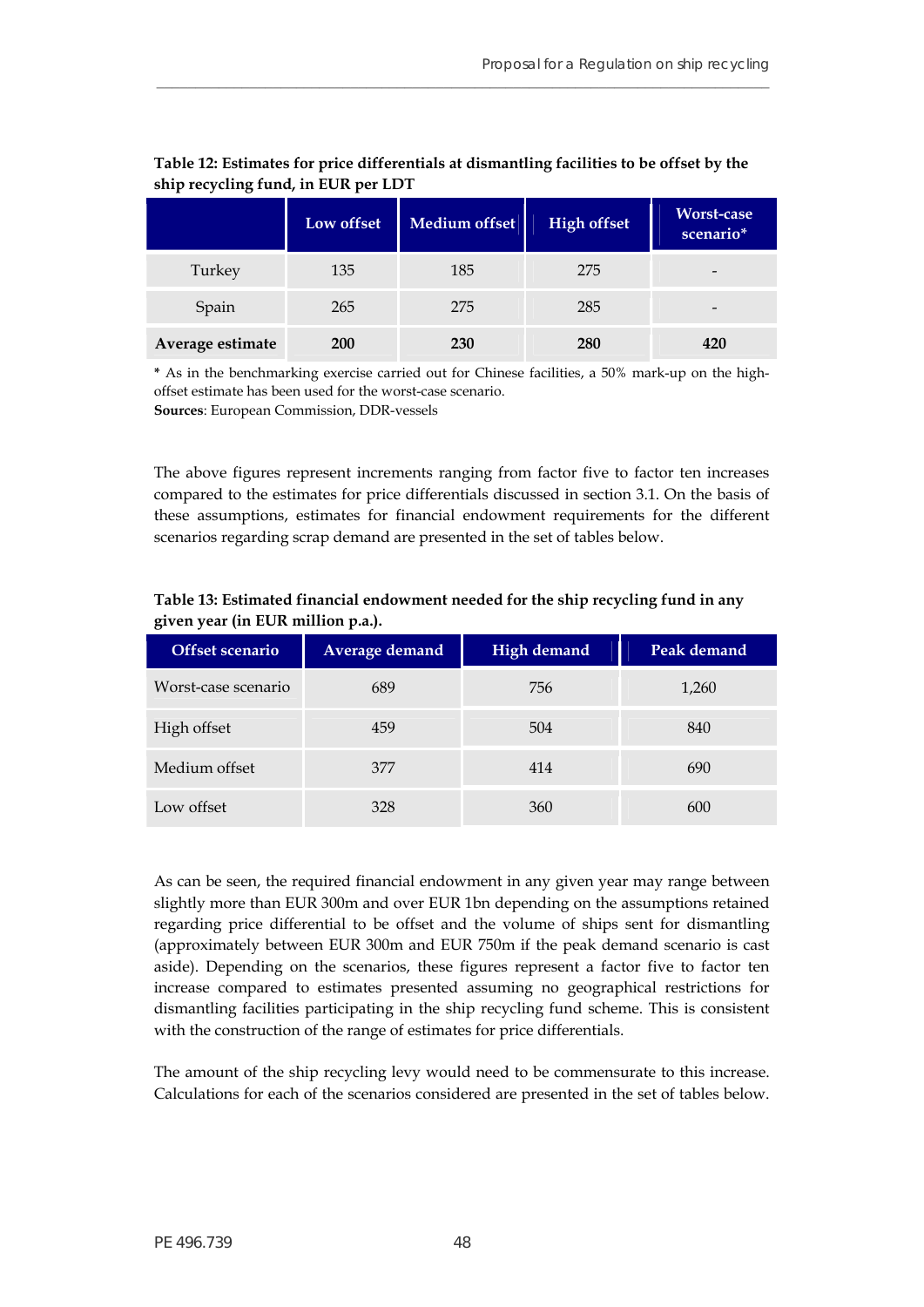<span id="page-50-1"></span>

| Offset scenario     | Average demand | <b>High demand</b> | Peak demand |
|---------------------|----------------|--------------------|-------------|
| Worst-case scenario | 9.8            | 10.8               | 18          |
| High offset         | 6.6            | 7.2                | 12          |
| Medium offset       | 5.4            | 5.9                | 9.9         |
| Low offset          | 4.7            | 5.1                | 8.6         |

## **Table 14: Ship recycling levy for central port call scenario (7bn GT p.a.), in EUR cent per GT**

\_\_\_\_\_\_\_\_\_\_\_\_\_\_\_\_\_\_\_\_\_\_\_\_\_\_\_\_\_\_\_\_\_\_\_\_\_\_\_\_\_\_\_\_\_\_\_\_\_\_\_\_\_\_\_\_\_\_\_\_\_\_\_\_\_\_\_\_\_\_\_\_\_\_\_\_\_\_\_

<span id="page-50-2"></span>

| Table 15: Ship recycling levy for <u>low port call</u> scenario (5.5bn GT p.a.), in EUR cent per |  |
|--------------------------------------------------------------------------------------------------|--|
| GT                                                                                               |  |

| Offset scenario     | Average demand | <b>High demand</b> | Peak demand |
|---------------------|----------------|--------------------|-------------|
| Worst-case scenario | 12.5           | 13.7               | 22.9        |
| High offset         | 8.3            | 9.2                | 15.3        |
| Medium offset       | 6.9            | 7.5                | 12.5        |
| Low offset          | 6              | 6.5                | 10.9        |

Assuming that the recycling of EU ships is only allowed in OECD facilities, under the central scenario for the volume of ships calling at EU ports, a levy of between about EUR 0.05 and EUR 0.11 per GT would be required, depending on the scenarios. Under the low call volume scenario, the required levy would need to be almost 30% higher for each of the scenarios. If the peak demand scenario is included (i.e. 3m LDT sent for dismantling in a given year), the required levy could be as high as EUR 0.18 per GT under the central port call scenario and almost EUR 0.23 under the low port call scenario.

# <span id="page-50-0"></span>**3.3. Implementation modalities for the ship recycling fund**

# **3.3.1. Payment: to shipowners or to ship recycling facilities**

This section focuses on potential differences with regard to expected administrative costs, incentives for shipowners, and incentives for recycling facilities. As will be seen, there are advantages and disadvantages to both approaches and a detailed cost-benefit analysis may be required to better understand their potential impact.

Administrative costs: these could be significantly lower if payments are made to (accredited) ship recycling facilities, as these are far fewer than ships. Moreover, as has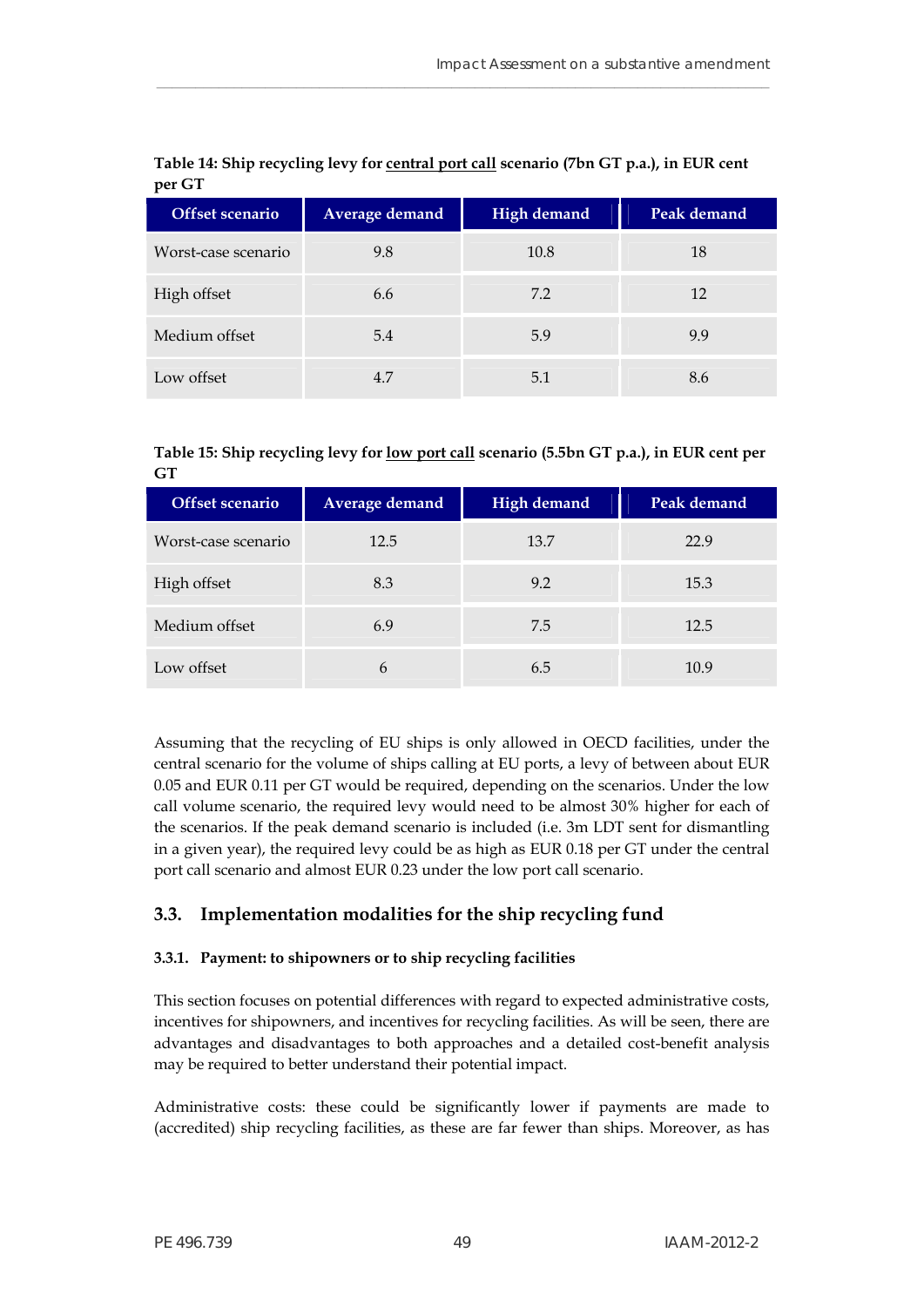been noted, the ownership structure of the shipping industry is complex and often opaque, and these factors may increase administrative costs.

**\_\_\_\_\_\_\_\_\_\_\_\_\_\_\_\_\_\_\_\_\_\_\_\_\_\_\_\_\_\_\_\_\_\_\_\_\_\_\_\_\_\_\_\_\_\_\_\_\_\_\_\_\_\_\_\_\_\_\_\_\_\_\_\_\_\_\_\_\_\_\_\_\_\_\_\_\_\_\_**

Incentives to ship-owners: according to some of the stakeholders consulted for this study, making the payments directly to the ships/shipowners may increase the incentive for them to participate in the system as they would perceive the premium to be a more direct gain.

Incentives to recycling facilities: making the payments to the recycling facilities would provide the EU with a mechanism to strengthen its oversight of their operations, beyond the incentive of including or removing them from the EU list. Conversely, recyclers are concerned that payments after recycling is completed would increase pressure on a quick recycling, creating a risk that standards are not fully met. Payments via ship-owners might lengthen the payment period and increase this pressure.

In light of the above findings, it would be preferable for the fund's payouts to go directly to recycling facilities.

#### **3.3.2. Fund operation: centralised or decentralised**

This section focuses on key issues related to administrative cost, potential distortions of competition and implementation-related challenges for a centralised fund compared to decentralised funds (i.e. at Member State level).

Administrative costs: Total administrative costs are expected to be higher in a decentralised system, even with information sharing, as functions would need to be repeated across the different Member State funds. Additional costs are expected to be higher in particular at the setup phase.

Level playing field: As different Member State funds may have different operational methods. These could be addressed through a common set of rules – however, establishing these rules will lengthen setup time. Moreover, different Member States may take different lengths of time to become operational. As a result, ships are not likely to have a level playing field across the EU.

Resources: There are mismatches between the share of revenue each Member State will receive through the levy and its share of the EU fleet. As an extreme example, Luxembourg has a number of ships flying its flag but no seaports. While a system of compensating payments could be developed, this is likely to be complex and moreover would require further setup time.

For these reasons, a decentralised approach is not preferable.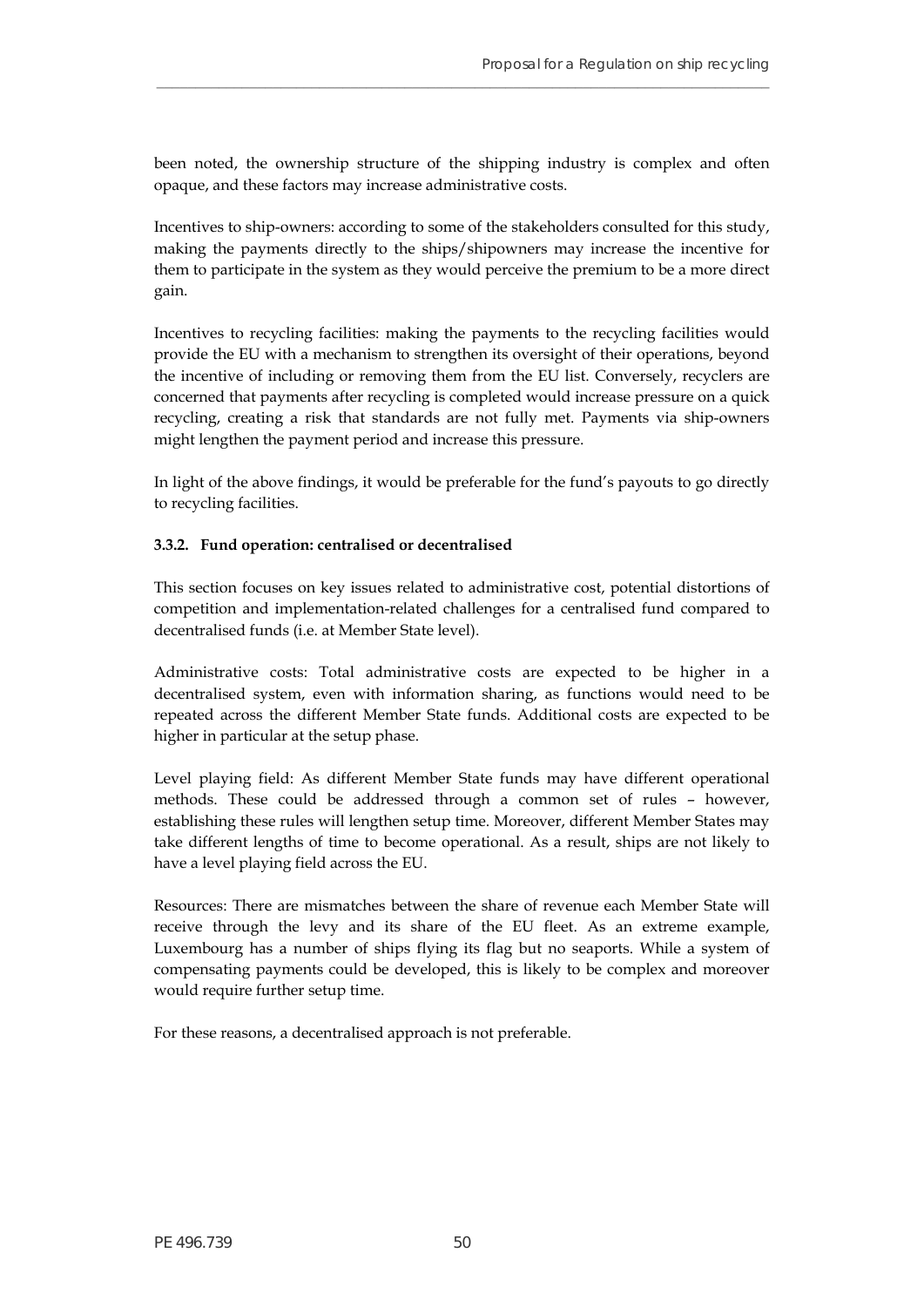## **3.4. Assessment of potential adverse effects**

#### **3.4.1. Impact on price of transported goods**

One of the specific questions included in point 3 of the specifications refers to the potential increase in costs for the final customers of "transported goods", assuming the costs of the recycling levy are fully passed through. In terms of the causal path, it is assumed that the recycling levy will affect freight costs, which will translate in higher import prices.

\_\_\_\_\_\_\_\_\_\_\_\_\_\_\_\_\_\_\_\_\_\_\_\_\_\_\_\_\_\_\_\_\_\_\_\_\_\_\_\_\_\_\_\_\_\_\_\_\_\_\_\_\_\_\_\_\_\_\_\_\_\_\_\_\_\_\_\_\_\_\_\_\_\_\_\_\_\_\_

Providing a straightforward answer to this question does not seem possible within the scope of this impact assessment, as it may require rather complex modelling work. According to sources consulted for this study, actual impacts on prices can be expected to vary substantially depending on the type and size of the ship, trading patterns and type of cargo. Indeed, the relationship between a vessel's gross tonnage (which is to be the basis for the levy) and the tonnage of its cargo varies with these factors. A set of rough estimates are however provided in the present study for illustrative purposes. These estimates refer to container vessels. This vessel type is the second largest contributor to the overall volume (in GT) of calls at EEA ports<sup>[39](#page-52-1)</sup>. It must be noted that the following estimates correspond to the expected impact of one single port call. Multiple calls would entail larger price increases.

According to IHS Fairplay[40](#page-52-2) 2009 and 2010 data, the average gross tonnage of containers calling at EEA ports was of approximately 26,500 GT for the region's top-20 ports and about 19,000 GT for the rest. By using the lower bound of the estimate range for the relationship between container vessels' TEU<sup>[41](#page-52-3)</sup> and GT presented in the following table, it is assumed that one GT corresponds to approximately 0.075 TEU maximum capacity.

<span id="page-52-1"></span><sup>39</sup> IHS Fairplay (2011), p. 25.

<span id="page-52-2"></span><sup>40</sup> IHS Fairplay (2011), p. 25.

<span id="page-52-3"></span><sup>41</sup> TEU stands for Twenty-foot Equivalent Unit. This is a standard unit for counting containers of various capacities and for describing the capacities of container ships or terminals. One 20 Foot ISO container equals 1 TEU. Glossary For Transport Statistics, Eurostat, ECMT, UN/ECE, Second edition, quoted in:

<span id="page-52-0"></span><http://circa.europa.eu/irc/dsis/bmethods/info/data/new/coded/en/gl000976.htm>- retrieved 11.2.2013.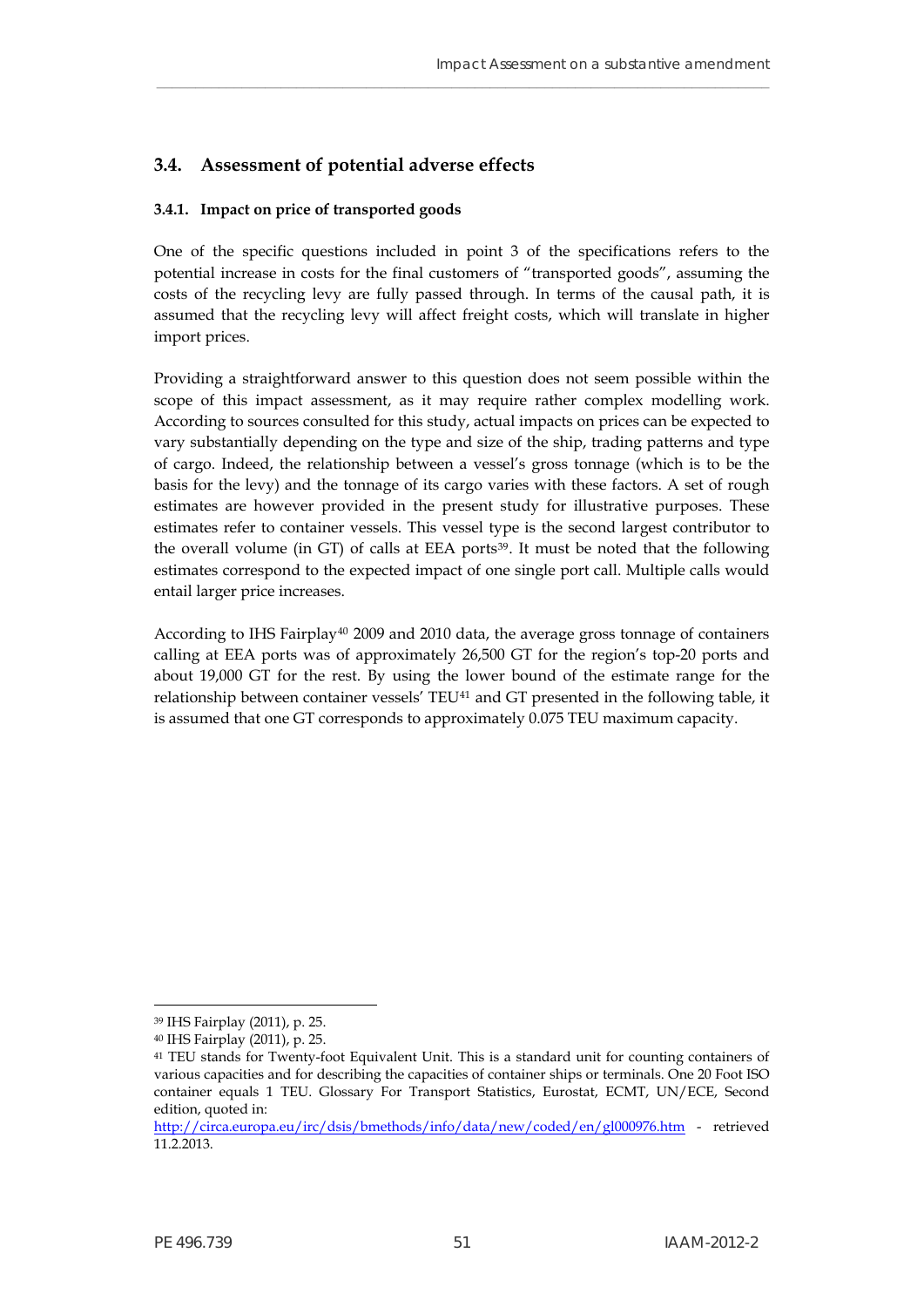| <b>Container vessel</b>      | <b>GT</b> | <b>TEU</b> | <b>Ratio TEU/GT</b><br>(full load) |
|------------------------------|-----------|------------|------------------------------------|
| Maersk E-class               | 170,794   | 12,508     | $0.073*$                           |
| <b>MSC Daniela Class</b>     | 151,559   | 14,000     | 0.092                              |
| Swerft<br>Meyer<br>(average) | 15,600    | 1,600      | 0.103                              |
| OOCL Asia                    | 89,097    | 8,063      | 0.090                              |

#### **Table 16: Overview of GT, maximum TEU capacity and calculated TEU/GT ratios for selected container vessels**

**\_\_\_\_\_\_\_\_\_\_\_\_\_\_\_\_\_\_\_\_\_\_\_\_\_\_\_\_\_\_\_\_\_\_\_\_\_\_\_\_\_\_\_\_\_\_\_\_\_\_\_\_\_\_\_\_\_\_\_\_\_\_\_\_\_\_\_\_\_\_\_\_\_\_\_\_\_\_\_**

**Sources:** ISL (2011), Meyer Swerft (2012), VeriSTAR Info, own calculations.

\* Retained estimate for calculation purposes. Rounded up to 0.075 TEU per GT.

Under this assumption, container vessels calling at EEA ports would respectively have a capacity of about 2,000 TEU (top-20 ports) and 1,400 TEU (other ports). As a comparison, this is slightly below, although in the same order of magnitude of, the average capacity of the world container fleet in 2011 (2,880 TEU).<sup>[42](#page-53-1)</sup>

The impact on the price of transported goods being is in turn inversely correlated with both the loading factor and the value/bulk ratio of cargo type. For the first of these parameters, calculations are presented for full load (100%), 75%, 50% and a worst-case scenario of only 25% utilisation of the maximum load. As to the average value of cargo with respect to its bulk, a conservative estimate of EUR 16,500 per TEU has been retained for illustrative purposes. This figure corresponds to the lowest average value per TEU as reported by Swiss Re for trade routes to and/or from European ports.[43](#page-53-2)

<span id="page-53-0"></span>Table 17 below shows that under the abovementioned assumptions, each GT would correspond, approximately, to between EUR 300 and EUR 1,200 worth of cargo. This figure has been obtained by multiplying the TEU/GT ratio by the corresponding values (in EUR per GT for each of the different loading hypothesis).

<span id="page-53-1"></span><sup>42</sup> ISL, p. 6.

<span id="page-53-2"></span><sup>&</sup>lt;sup>43</sup> Swiss Re (2007). The figure of USD 21,663 is reported as an estimate of average TEU value for the Europe-Asia route. This has been converted to EUR by using a 0.75 EUR/USD exchange rate (EUR 16,247) and then rounded up. It must be noted, however, that these figures are slightly outdated (no base year is reported but the document dates back to 2007). In addition, the same document refers to a standard deviation of USD 89,863 for this route, which provides an indication of the potentially huge variations in the relationship between cargo and value units. The estimates provided here should therefore be considered for illustrative purposes only.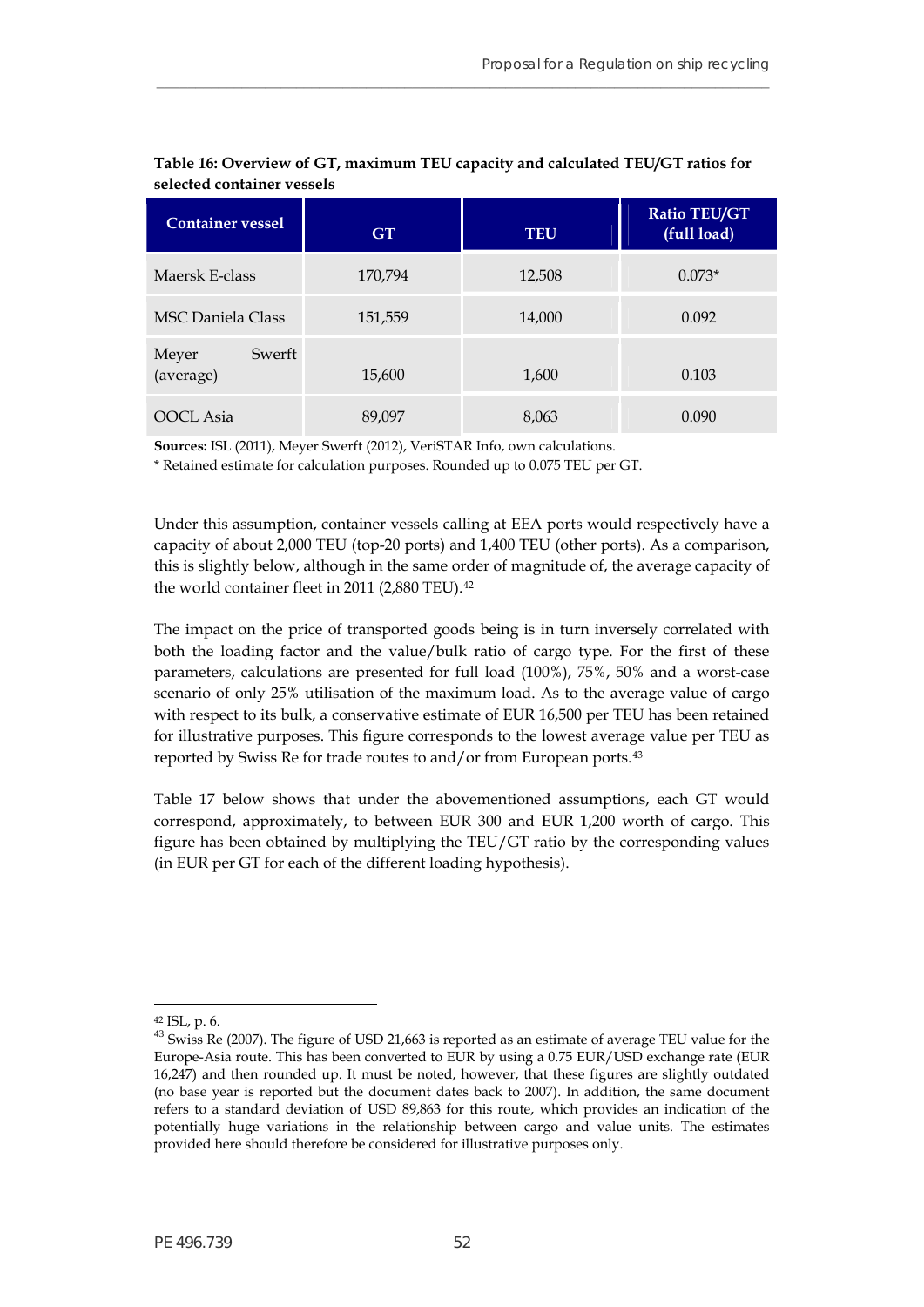<span id="page-54-0"></span>

| Max. load | Med. Load $(75\%)$ | Low load $(50\%)$ | Worst-case $(25\%)$ |
|-----------|--------------------|-------------------|---------------------|
| 1.200     | 900                | 600               | 300                 |

\_\_\_\_\_\_\_\_\_\_\_\_\_\_\_\_\_\_\_\_\_\_\_\_\_\_\_\_\_\_\_\_\_\_\_\_\_\_\_\_\_\_\_\_\_\_\_\_\_\_\_\_\_\_\_\_\_\_\_\_\_\_\_\_\_\_\_\_\_\_\_\_\_\_\_\_\_\_\_

**Table 17: Estimates for value of cargo per GT for container vessels, in EUR per GT, figures rounded.** 

The impact on final prices, assuming full passing-through of extra costs to the end consumer, will in turn depend, for each loading scenario, on the level at which the port levy is set. The table below provides the approximate range of estimated price increases for a levy of, respectively, EUR 0.03, EUR 0.05, EUR 0.10 and EUR 0.20.

<span id="page-54-1"></span>

| Table 18: Estimates for changes induced by the ship recycling levy (at each call) in the |
|------------------------------------------------------------------------------------------|
| price of transported goods (container vessels only), in percentage increase.             |

| Levy      | Max. Load  | Med. Load  | Low load   | <b>Worst-case</b> |
|-----------|------------|------------|------------|-------------------|
| 3 cent    | 0.0025%    | $0.0033\%$ | $0.0049\%$ | 0.0098%           |
| 5 cent    | $0.0041\%$ | $0.0055\%$ | $0.0082\%$ | $0.0164\%$        |
| $10$ cent | $0.0082\%$ | $0.0109\%$ | $0.0164\%$ | 0.0328%           |
| 20 cent   | $0.0064\%$ | 0.0219%    | 0.0328%    | 0.0657%           |

The figures above suggest that the impact on the price of transported goods of the ship recycling levy raised at each port call can be expected to be low in the case of containers, even under the less favourable scenario. This appears consistent with findings presented in an IMF report, which states that "freight costs are generally a small part of the total cost of imports, around 5-10 percent, though higher, at perhaps 25 percent, for commodities"[44](#page-54-2), and that fuel costs account for an overwhelmingly share of freight costs. However, cumulative impacts on freight costs and thus price increases of transported goods may be higher considering that container vessels tend to visit several ports to load and unload their cargo. Moreover, the impacts on cargo prices on a per call basis can be expected to be higher for vessel types that typically carry less valuable cargo (e.g. bulkers and general cargo vessels).

As a conclusion, available data and information indicate that the impact on merchandise prices is on the whole likely to be rather limited on a per call basis. Further research would however be required to more accurately ascertain these potential impacts, particularly as regards asymmetric effects in terms of sectors or supply chains. The impacts on vessels calling frequently at EU ports warrant further consideration.

<span id="page-54-2"></span><sup>44</sup> IMF (2011), p. 41.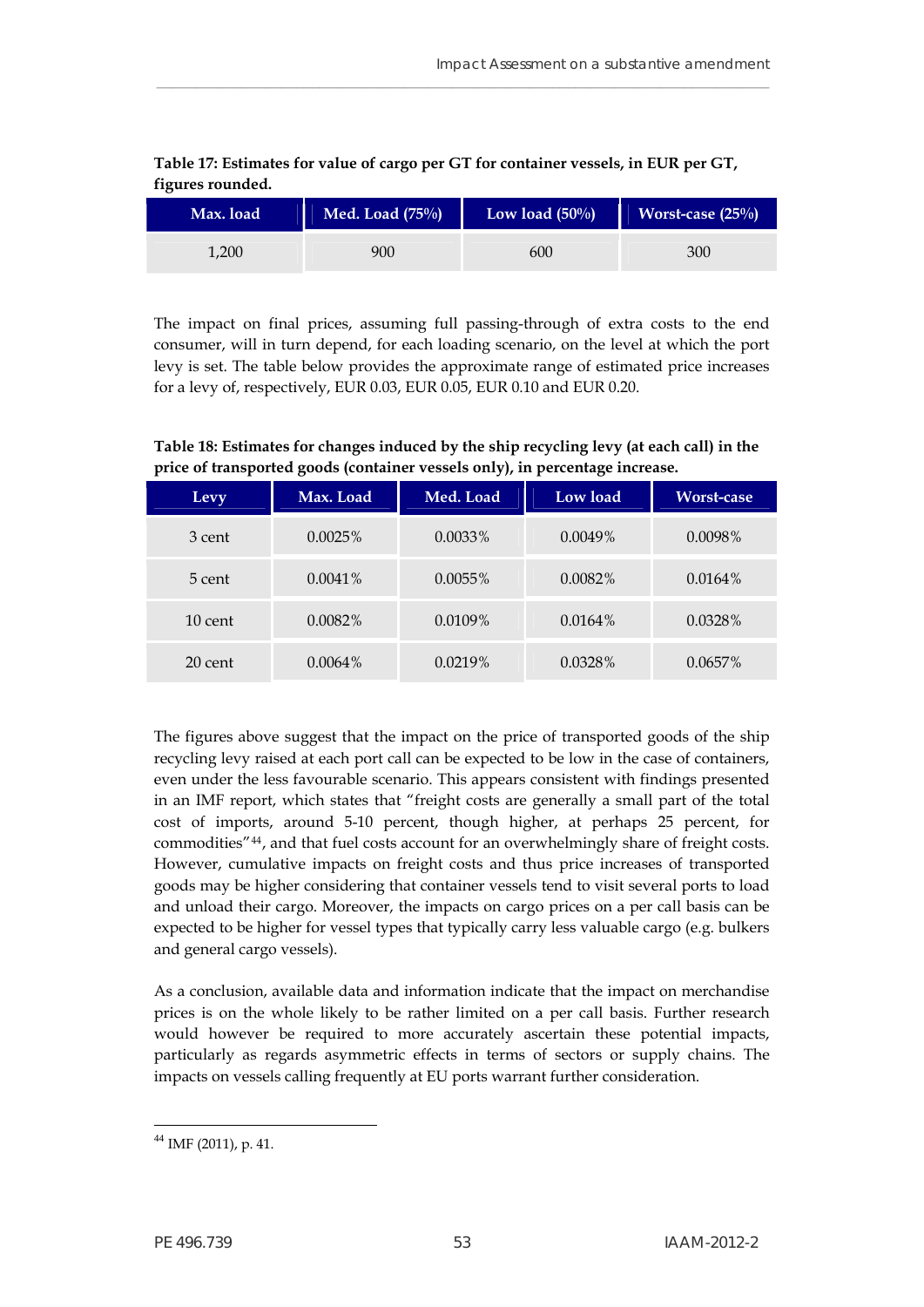#### **3.4.2. Risk of diversion of cargo to other means (through traffic deflection)**

A final question in the specifications concerns the potential risks of diversion of maritime cargo traffic to other means if the ship recycling levy and fund were to be established. Traffic diversion can take the form of either transhipment at a non-EU port and dispatch of the cargo via road or rail, or changes in import/export trade patterns. A 2011 assessment by IHS Fairplay on the potential traffic distortions introduced by carbon charges on shipping activities suggest that "diversion of traffic is likely to concern transhipment rather than import/export traffic"[45](#page-55-0).

**\_\_\_\_\_\_\_\_\_\_\_\_\_\_\_\_\_\_\_\_\_\_\_\_\_\_\_\_\_\_\_\_\_\_\_\_\_\_\_\_\_\_\_\_\_\_\_\_\_\_\_\_\_\_\_\_\_\_\_\_\_\_\_\_\_\_\_\_\_\_\_\_\_\_\_\_\_\_\_**

As an overarching remark, port and modal choices involve a multitude of factors. As stated in a 2008 joint report by the OECD and the ITF:

'Port selection criteria are related to the entire network in which the port is just one node. The ports that are being chosen are those that will help to minimise the sum of sea, port and inland costs, including inventory considerations of shippers [...] shippers or their representatives might opt for more expensive ports or more expensive hinterland solutions in case the additional port-related and modal outof-pocket costs are overcompensated by savings in other logistics costs' (e.g. time costs of the goods; 'inventory costs linked to the holding of safety stocks'; and 'indirect costs linked to the aggregated quality within the transport chain').[46](#page-55-1)

Traffic diversion risks, therefore, need to be assessed carefully on a case-by-case basis. This study's remit only allows for a brief, high-level assessment.

The potential adverse effects in terms of traffic diversion are considered here by comparing the order of magnitude of the proposed ship recycling levy and that of three main parameters:

- First, average increase in tonnage fees currently paid at EU ports that would be attributable to the levy are estimated by focusing, primarily, on areas that have been identified as comparatively more exposed to traffic diversion to non-EU ports: the Mediterranean, the Black Sea and the Baltic Sea.
- Second, the proposed ship recycling levy is compared with available estimates for operational costs of vessels across different categories.
- Third, cost estimates for transhipping are considered.

A sample of port fees has been compiled on the basis of information from European port authorities as well as publicly available information. Exact port location was not disclosed, with the exception of the Freeport of Riga and the Port of Constantza, which display their tariffs online. These estimates refer to usually applied fees; rebates and other modifications may be applied. The data are presented in the table below, along with calculations of the increases in port fees that the ship recycling levy may induce. A levy

<span id="page-55-1"></span><span id="page-55-0"></span><sup>45</sup> IHS Fairplay (2011), p. 73. 46 OECD/ITF (2008), p. 6.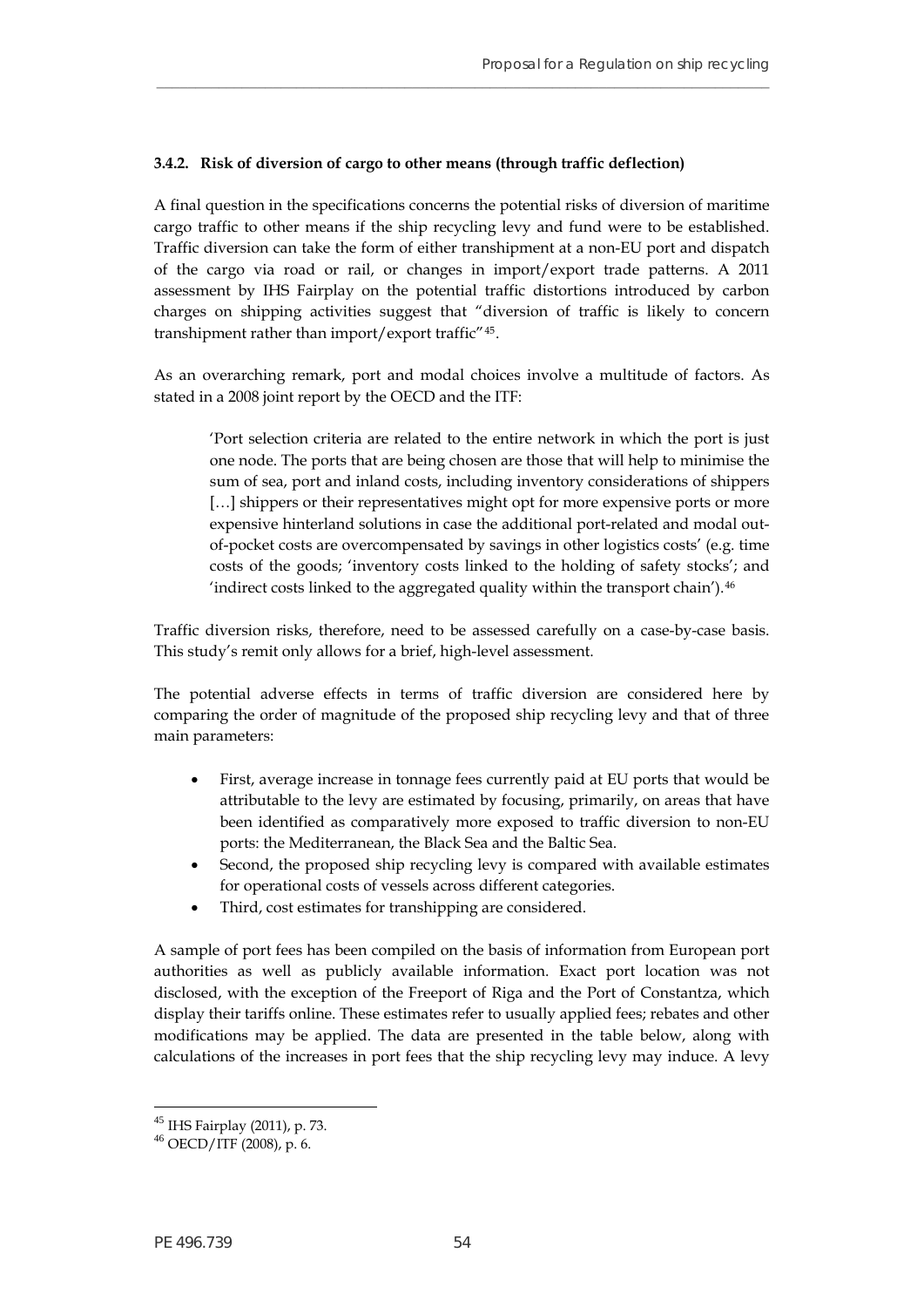set at EUR 0.03 per GT and another one set at EUR 0.05 per GT are used for illustration purposes.

\_\_\_\_\_\_\_\_\_\_\_\_\_\_\_\_\_\_\_\_\_\_\_\_\_\_\_\_\_\_\_\_\_\_\_\_\_\_\_\_\_\_\_\_\_\_\_\_\_\_\_\_\_\_\_\_\_\_\_\_\_\_\_\_\_\_\_\_\_\_\_\_\_\_\_\_\_\_\_

<span id="page-56-0"></span>

| <b>Location of Seaport</b> | Port fee (2012), in<br><b>EUR</b> per GT | Increase if $levy =$<br><b>EUR 0.03</b> | Increase if $levy =$<br><b>EUR 0.05</b> |  |
|----------------------------|------------------------------------------|-----------------------------------------|-----------------------------------------|--|
| Latvia (Riga)*             | 0.8                                      | 4%                                      | 6%                                      |  |
| Spain<br>(Mediterranean)   | 0.12                                     | 25%                                     | 42%                                     |  |
| Romania<br>(Constantza)**  | 0.155                                    | 19%                                     | 32%                                     |  |
| Germany***                 | 0.03                                     | 100%                                    | 167%                                    |  |
| Belgium                    | 0.0668                                   | 45%                                     | 75%                                     |  |

**Table 19: Fees in selected EU ports and estimates of levy-induced fee increases** 

\* Vessels other than tankers and "linked ships".

\*\* Port access fees

\*\*\*For feeder vessels up to 1,600 TEU.

**Source**: ESPO, Freeport of Riga, Port of Constantza.

As shown in the table above, the proposed ship recycling levy is likely to represent a sizeable increase in the port fees currently paid by vessels at EU ports $47$ . In this sense, it is worth noting that this increase is higher in Belgium and Germany than in peripheral Member States, which have higher port fees. (Officials from some of the port authorities consulted suggested that feeder vessels for the transhipment sector, which make frequent port calls, may suffer disproportionate losses as a result of the introduction of the levy.)

Although expected increases in port fees are a useful indication, these need to be compared to typical operational costs of vessels. Table 20 below summarises the findings of a December 2011 study on ship operating costs.<sup>[48](#page-56-2)</sup>

For a container ship of between 1,000 and 2,000 TEU, such as the Meyer Swerft vessel presented in section 3.4.1, daily operating costs would be in the order of magnitude of EUR 4,000. If a EUR 0.03 levy were applied, this vessel (of about 15,000 GT) would need to pay the sum of approximately EUR 500 per call. This figure is roughly nine times lower than the additional cost of an extra day of operation. From an economic efficiency standpoint, there would arguably be no incentive for this vessel to call at a port outside

<span id="page-56-1"></span> $47$  It must be noted that higher port fee levels are presented in the 2009 COWI-Milieu study (p. 22) for the ports of Tallin and Rotterdam. Under those assumptions, the increase in the total port fee paid by vessels would be significantly smaller. 48 Moore Stephens (2011).

<span id="page-56-2"></span>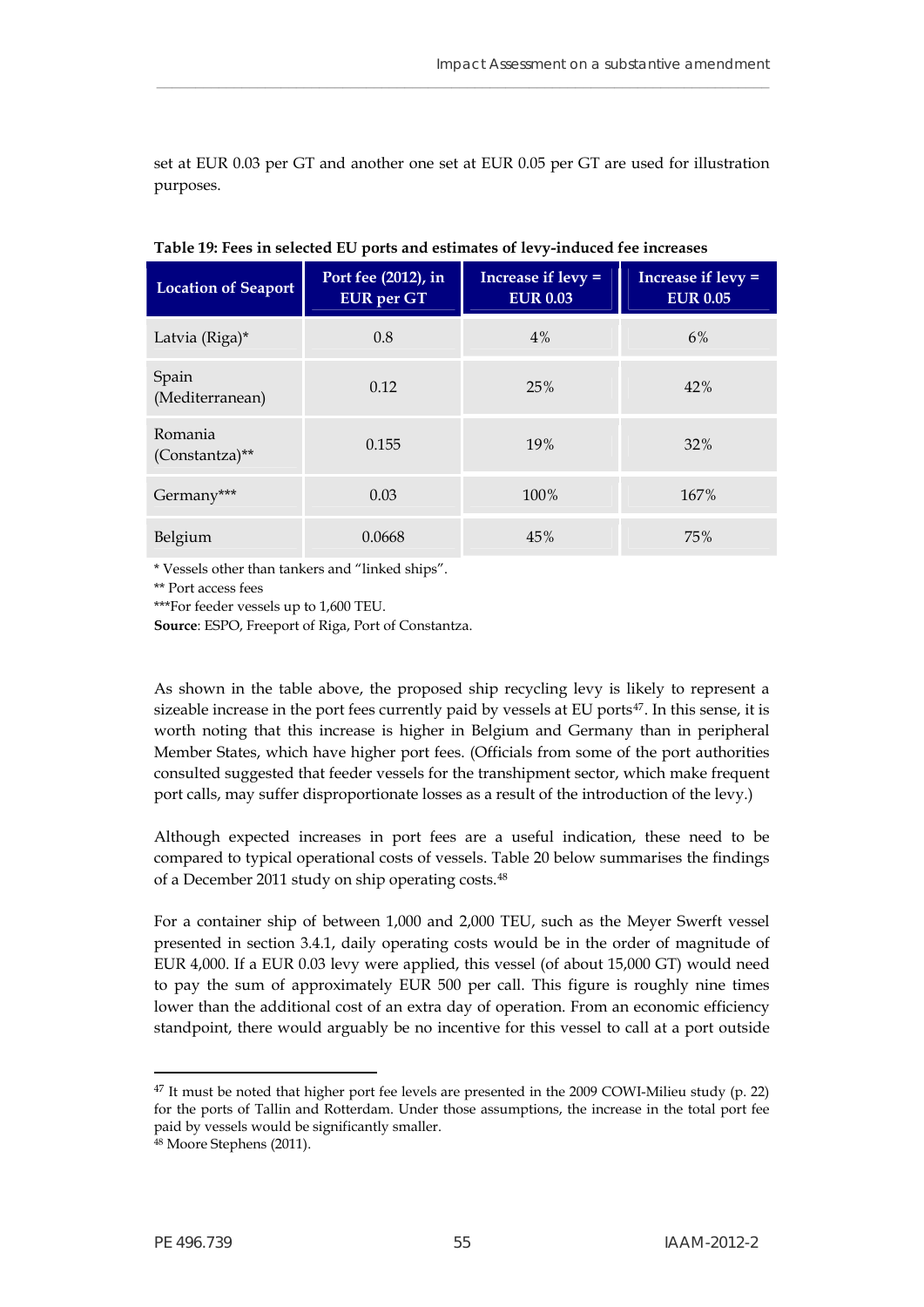the EU and ship its cargo by rail or road unless this could be done in the timespan of a small fraction of a day of operation.

**\_\_\_\_\_\_\_\_\_\_\_\_\_\_\_\_\_\_\_\_\_\_\_\_\_\_\_\_\_\_\_\_\_\_\_\_\_\_\_\_\_\_\_\_\_\_\_\_\_\_\_\_\_\_\_\_\_\_\_\_\_\_\_\_\_\_\_\_\_\_\_\_\_\_\_\_\_\_\_**

<span id="page-57-0"></span>

| <b>Bulker category</b> |       | <b>Tanker</b> category |              | <b>Container category</b>             |       |
|------------------------|-------|------------------------|--------------|---------------------------------------|-------|
| Ship type              | Costs | Ship type              | <b>Costs</b> | Ship type                             | Costs |
| Handysize              | 4,000 | Product                | 6,200        | Feedermax<br>$(100-1000)$<br>TEU)     | 3,300 |
| Handymax               | 4,500 | Handysize<br>product   | 5,800        | Container<br>ship (1000-<br>2000 TEU) | 3,900 |
| Panamax                | 4,900 | Panamax                | 6,300        | Main Liner<br>$(2000 - 6000)$<br>TEU) | 5,700 |
| Capesize               | 5,500 | Aframax                | 6,300        |                                       |       |
|                        |       | Suezmax                | 7,200        |                                       |       |
|                        |       | <b>VLCC</b>            | 8,000        |                                       |       |

**Table 20: Operating costs estimates for selected vessel types, daily rates in EUR**  <sup>49</sup> **(2011)**

**Source**: Greiner/Moore Stephens (2011)

load, this would represent about EUR 115,000, or more than 200 times the amount of the estimated additional port charges resulting from the levy. Costs for trans-shipping also need to be considered. A 2011 study based on data from Finland $50$  estimates these costs at about EUR 3 per tonne at seaport facilities. For the abovementioned Meyer Swerft container, assuming 24t (gross) per container<sup>[51](#page-57-2)</sup> and full

are only few suitable ports connected by land to the EU", and that "investments to both Findings regarding the cost of traffic diversion to non-EU ports compared to a potential increase in the port fees paid currently paid by vessels suggest that, on the whole, traffic diversion does not appear to make economic sense. These findings ought to be considered alongside on of the conclusions of the 2009 COWI-Milieu study that "there

<sup>49</sup> Original figures in USD. EUR/USD exchange rate of 0.75 used for conversion. Figures rounded. <sup>50</sup> Lappeenranta University of Technology (2011), p. 47. This study focuses on transhipping in the

<span id="page-57-1"></span>road and rail sectors. Estimates have been retained for illustrative purposes.<br>
<sup>51</sup> <http://web.archive.org/web/20090316180342/http://emase.co.uk/data/cont.html>, retrieved

<span id="page-57-2"></span>on 12.2.2013.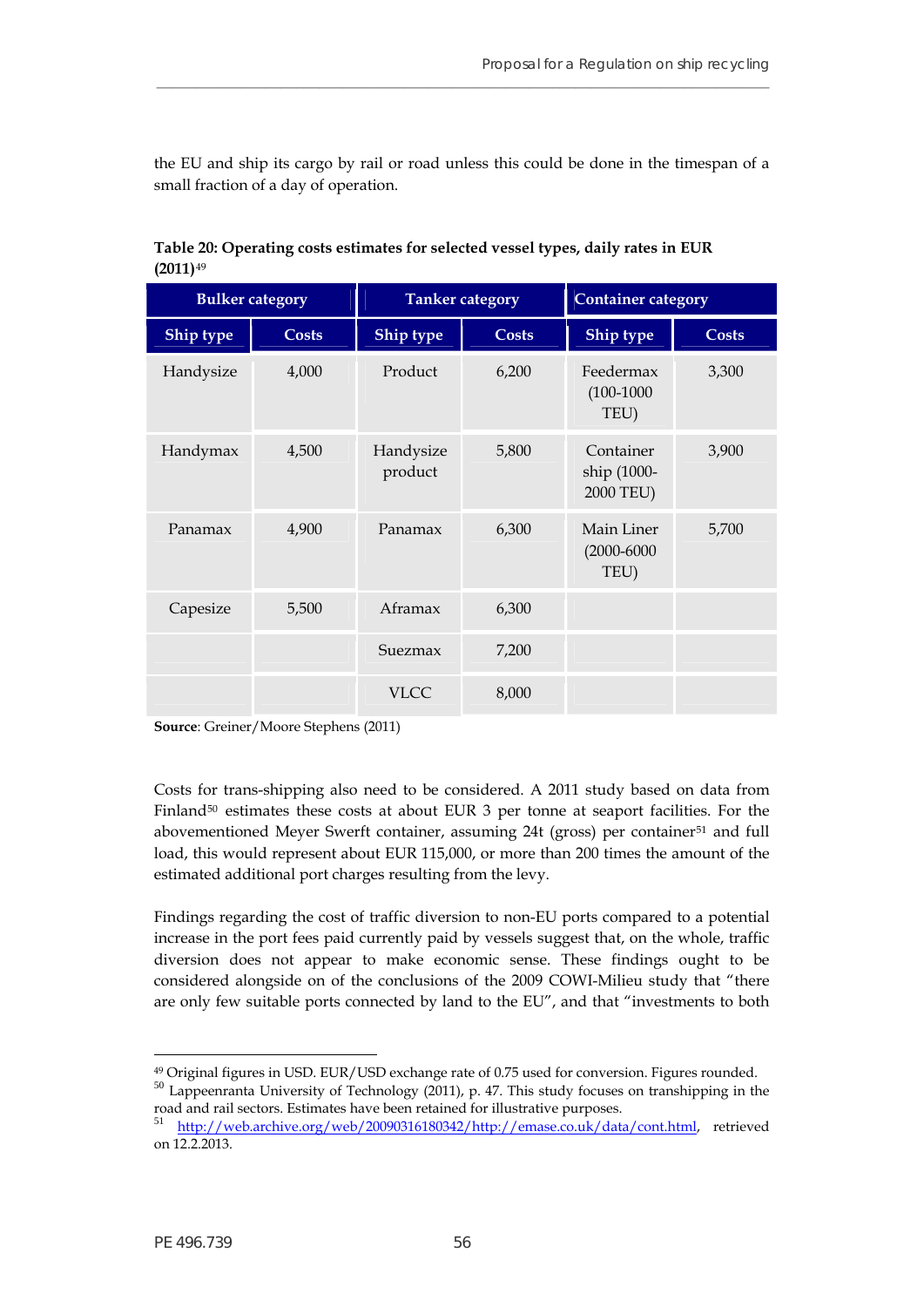develop the ports and the rail and road links to facilitate large scale cargo transport by land do not seem economically justified".<sup>[52](#page-58-0)</sup>

\_\_\_\_\_\_\_\_\_\_\_\_\_\_\_\_\_\_\_\_\_\_\_\_\_\_\_\_\_\_\_\_\_\_\_\_\_\_\_\_\_\_\_\_\_\_\_\_\_\_\_\_\_\_\_\_\_\_\_\_\_\_\_\_\_\_\_\_\_\_\_\_\_\_\_\_\_\_\_

As stated earlier in this section, the risks in terms of major shifts in import/export trade patterns (e.g. of bypassing EU ports) do not appear substantial. This conclusion is also in line of with findings from the recent Profundo report that the "small increase in total shipping costs caused by this premium is unlikely to materially affect overall trade patterns and EU imports/exports<sup>[53](#page-58-1)"</sup>. Other stakeholder groups, however, see risks of traffic diversion to non-EU ports in the Mediterranean, the Black Sea and the Baltic Sea as being of particular significance.<sup>[54](#page-58-2)</sup>

Notwithstanding the initial findings above, as in the case of the impact of the ship recycling levy on the price of transported goods (section 3.4.1), a more detailed assessment may be warranted for some of the more exposed routes and sectors, with particular attention to container traffic in Southern Europe since this is, according to the IHS Fairplay assessment of potential traffic diversion effects induced by carbon charges on shipping activities, "the sector most likely to be impacted […], as there are some major EEA container hubs in the Mediterranean and the situation there is fluid"[55](#page-58-3). Further research may also be required to better understand if localised effects in terms of changes in calling patterns may be expected.[56](#page-58-4)

<span id="page-58-0"></span><sup>52</sup> COWI-Milieu (2009), p. 18.

<sup>53</sup> Profundo (2013), p. 29.

<span id="page-58-2"></span><span id="page-58-1"></span><sup>54</sup> European Seaports Organisation (ESPO) (2013).

<span id="page-58-3"></span><sup>55</sup> IHS (2011), p. 73.

<span id="page-58-4"></span><sup>&</sup>lt;sup>56</sup> A note recently released by the European Seaports Organisation (ESPO) expressed concern that the proposed levy may have an influence on calling patterns, and provoke a modal shift to other modes of transport.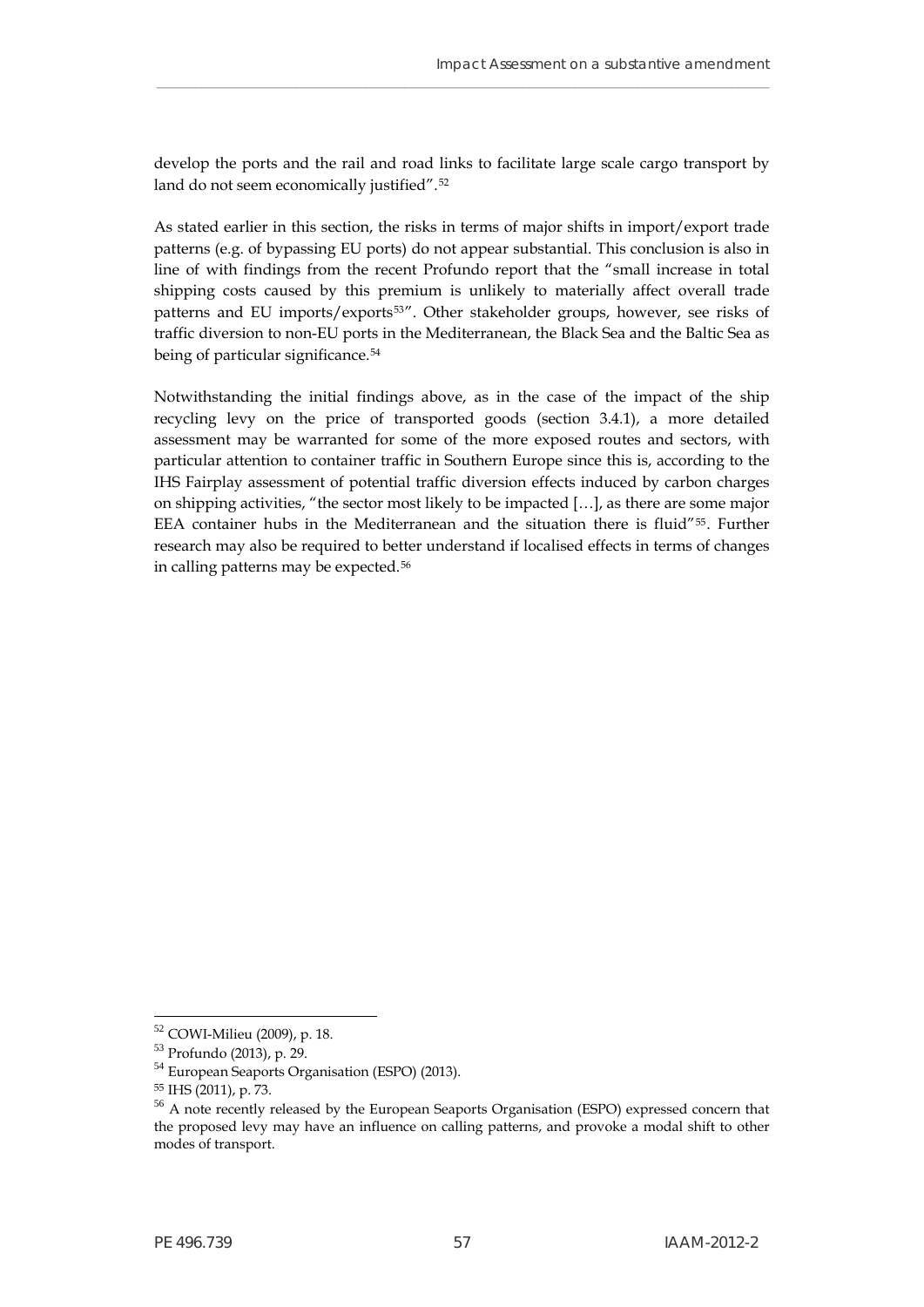## <span id="page-59-0"></span>**4. Conclusions**

This short impact assessment has addressed the questions set out in the specifications from the European Parliament. As such, it has focused on several issues related in particular to the potential effectiveness of the amendment proposed by Mr Schlyter and of several alternative instruments. While a few topics related to efficiency and relevance have been considered, these elements, which are commonly part of a full impact assessment, have not been addressed.

**\_\_\_\_\_\_\_\_\_\_\_\_\_\_\_\_\_\_\_\_\_\_\_\_\_\_\_\_\_\_\_\_\_\_\_\_\_\_\_\_\_\_\_\_\_\_\_\_\_\_\_\_\_\_\_\_\_\_\_\_\_\_\_\_\_\_\_\_\_\_\_\_\_\_\_\_\_\_\_**

The analysis for the *specific criteria* identified issues for consideration regarding each of the instruments. Key among these are the following:

- For the levy and fund, a specific mechanism should be considered for ships that call frequently at EU ports; otherwise, these could be at a disadvantage.
- The use of a financial guarantee could complement the levy and fund and could help address the issue of ships calling frequently at EU ports; however, the approach and speed of introduction may vary across Member States. If this option is pursued, an EU-wide approach might be considered.
- Coverage of older ships would be a significant problem for a stand-alone guarantee.
- A ship recycling fund and Transitional Account may require specific rules for the transfer system, and this may require further study.
- For an insurance mechanism based on a liability model, coverage of older ships could be an issue; moreover, a mechanism to determine the damages to be insured against should be considered in the design.

The levy and fund instrument appears to satisfy all three *general objectives* for analysis: it would provide additional finance for recycling, and help to counterbalance perverse incentives and the risk of out-flagging. One concern is that the setup of the fund will require a couple of years, and thus the instrument will not be available for a share of the large number of ships expected to be sent for recycling in the near future. (A similar issues regarding setup time arises for other options as well.)

A guarantee system alongside the levy and fund is not likely to change how the system meets these objectives. A stand-alone guarantee system, however, would not contribute to financing and would not counter-balance risks of out-flagging.

The ship recycling account and transition fund option also appears to have the potential to satisfy all three general objectives.

The insurance instrument would not provide additional finance for recycling. Its effectiveness in terms of counterbalancing perverse incentives and the risks of outflagging is not clear, and may be influenced by its specific design.

The results of the analysis related to the *specific questions* for the levy and fund show that, depending on assumptions, a levy of between EUR 0.006 and EUR 0.04 would be required for the ship recycling fund to meet its overall objective. If only central estimates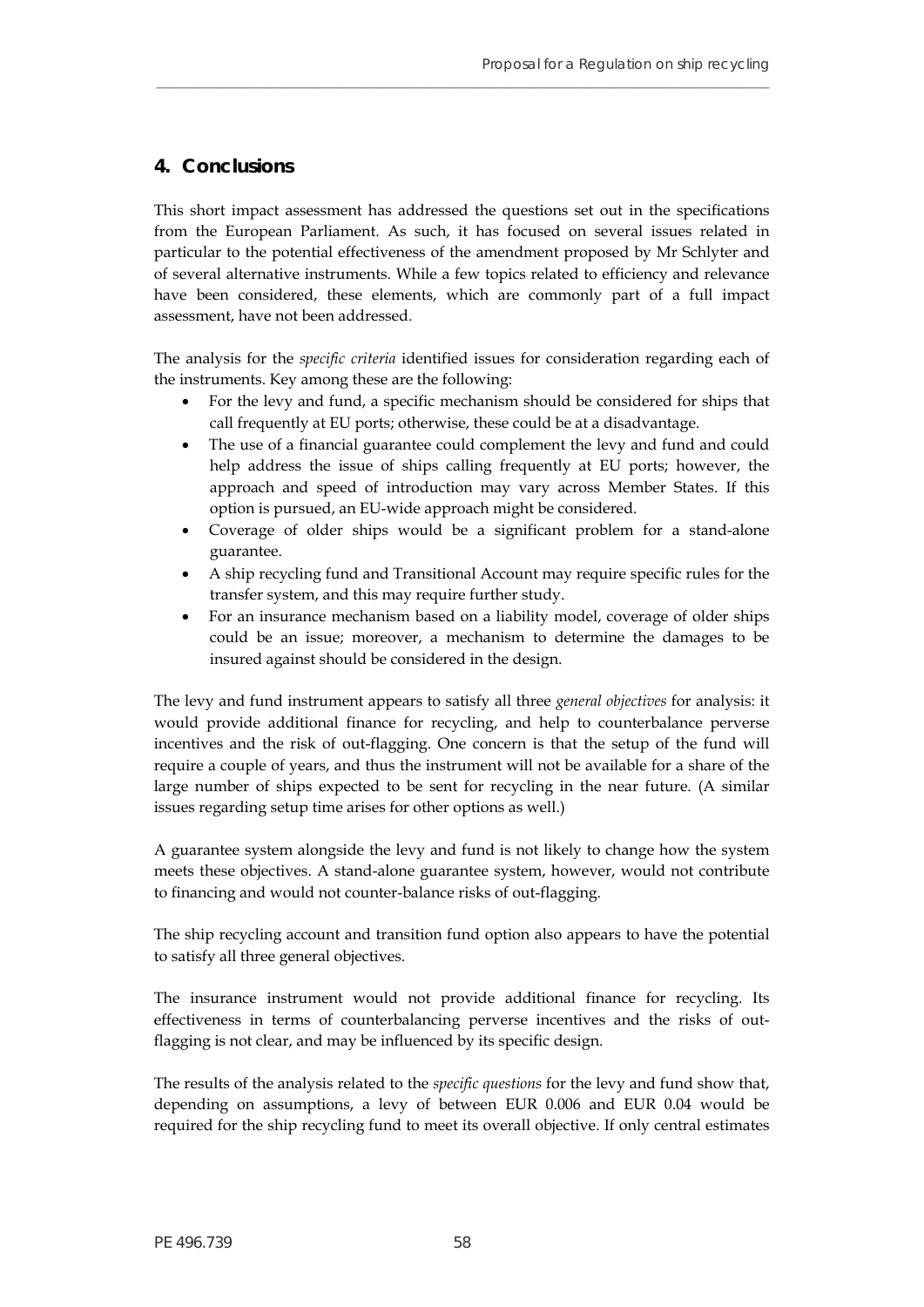are considered, the levy would need to be set between EUR 0.01 and EUR 0.025, which suggests that Mr Schlyter's proposal is in the appropriate order of magnitude, considering the uncertainties involved. (The estimates presented here are based on recent data showing a higher volume of ships calling at EU ports than estimated in previous studies.) The levy would however need to be five to ten times higher if the recycling of EU ships were only allowed in OECD facilities. Ensuring that the fund's premiums are at an appropriate level is likely to prove challenging, particularly as cost structures in the ship dismantling business vary across facilities and remain rather opaque. Therefore, careful design of the mechanisms foreseen to set, modulate and update the levy appears critical to its overall effectiveness.

\_\_\_\_\_\_\_\_\_\_\_\_\_\_\_\_\_\_\_\_\_\_\_\_\_\_\_\_\_\_\_\_\_\_\_\_\_\_\_\_\_\_\_\_\_\_\_\_\_\_\_\_\_\_\_\_\_\_\_\_\_\_\_\_\_\_\_\_\_\_\_\_\_\_\_\_\_\_\_

According to available data and information, no major perverse effects arising from the ship recycling levy and fund have been identified in the short term regarding increases in the price of transported goods (on a per call basis) or maritime traffic diversion, as the levied amount appears small compared to other relevant cost drivers. Further analysis may be warranted, including regarding potential asymmetric effects in certain sectors or supply chains.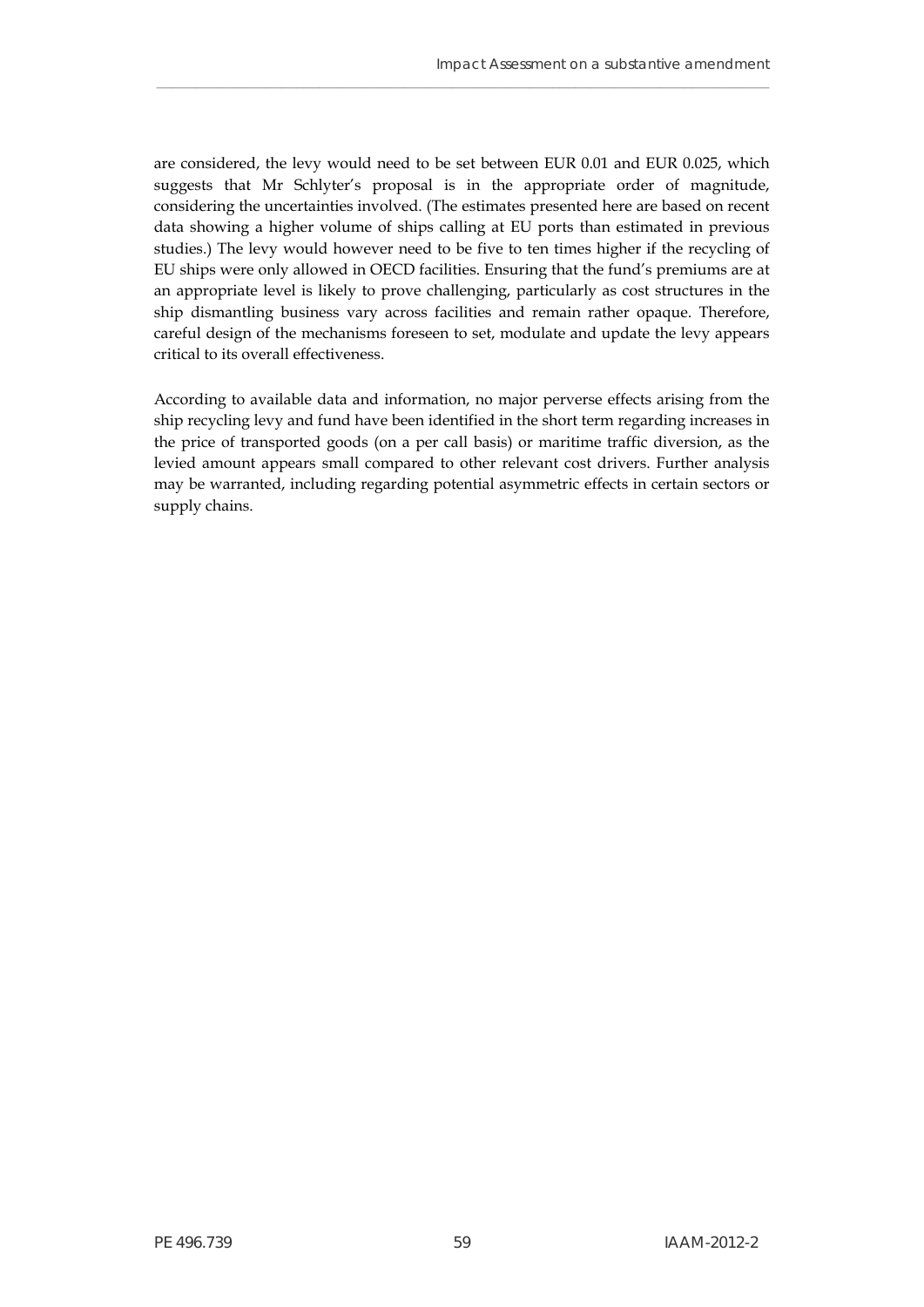## <span id="page-61-0"></span>**Annex: A note on possible issues under international law**

#### **Possible issues for the levy and fund**

The options raise several questions under international law. As this topic is not specified directly in the terms of reference, this annex simply raises issues that could be considered if a separate legal analysis were carried out. Nonetheless, these issues are noted as they could influence the effectiveness of the instruments assessed. The discussion focuses on the levy and fund, and also notes issues related to other instruments.

**\_\_\_\_\_\_\_\_\_\_\_\_\_\_\_\_\_\_\_\_\_\_\_\_\_\_\_\_\_\_\_\_\_\_\_\_\_\_\_\_\_\_\_\_\_\_\_\_\_\_\_\_\_\_\_\_\_\_\_\_\_\_\_\_\_\_\_\_\_\_\_\_\_\_\_\_\_\_\_**

The amendment would impose a requirement, a levy or fee, on ships visiting EU ports. The EU in taking such a step would be acting as a port state under the UN Convention on the Law of the Sea (UNCLOS).[57](#page-61-1) The Convention does not set limits to the rights of a port state to impose conditions for entry into its ports, and these rights thus could be wideranging.[58](#page-61-2) It is possible, however, that non-EU flag states – which under UNCLOS have jurisdiction on the high seas over all ships flying their flag or registered with their registry for the prevention, reduction and control of pollution of the marine environment as long as these laws and regulations are not below the internationally agreed standards – could seek to challenge the levy or fee on ships visiting EU ports in international courts as overstepping on their port state rights under UNCLOS.

The creation of a fund could raise further questions under international law. Notably, it is possible that a system that raises funds from all ships calling at EU ports but only disburses them for EU-flagged ships might be challenged as discriminatory under international law related to trade and services. The fund could be considered in terms of its effect on recycling services, in terms of its effect on the ships as goods for recycling, and possibly also in terms of the impact on goods derived from recycling, such as steel recovered from the ships. As such, the system of payments would benefit from analysis in terms of World Trade Organization (WTO) law.

If a challenge claims that the scheme has the potential to distort trade under the General Agreement on Tariffs and Trade (GATT), the EU would need to show that the measure falls under one of the exceptions listed under GATT's Art. XX, for example that it is 'necessary to protect human, animal or plant life or health' (Art. XX(b)). In addition, the EU would need to show that it is

'...not applied in such a manner which would constitute a means of arbitrary or unjustifiable discrimination between countries where the same conditions prevail, or a disguised restriction on international trade' (Art. XX chapeau).

<span id="page-61-1"></span><sup>57</sup> While the EU itself is not a port State, it can provide that those EU Member States that are port States are obliged to allow access to their ports only to ships that comply with certain requirements set by the EU.

<span id="page-61-2"></span><sup>58</sup> Ringbom (2008)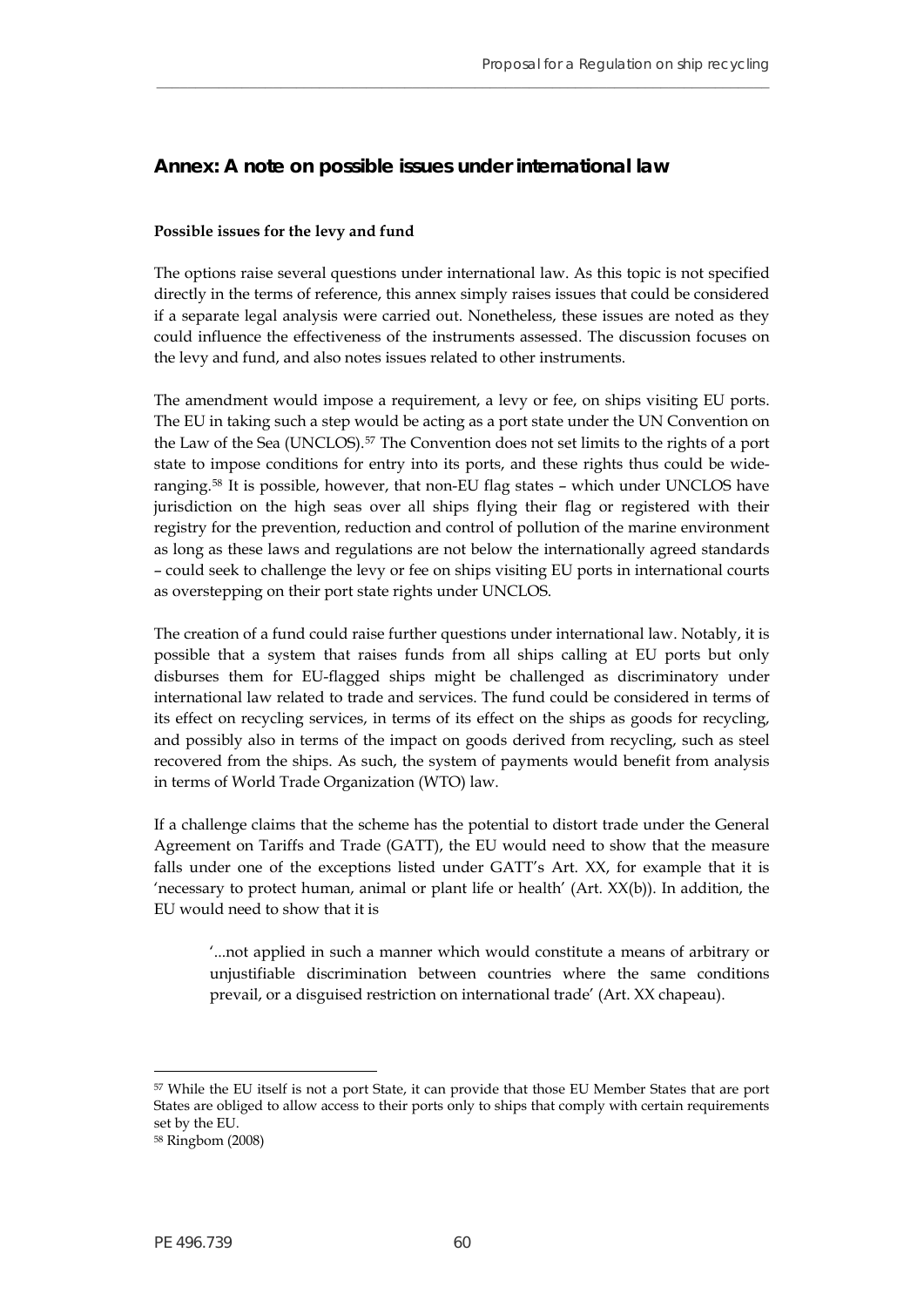At first glance, both conditions appear to be satisfied – the fund payments are intended to protect human health and the environment, and are available for recycling at any facility that meets the minimum standards; however, it should be noted that there is a wideranging legal debate in WTO law concerning environmental rules and the distortion of trade. For example, while WTO law recognises the right of states to set product standards so long as they are non-discriminatory, i.e., treat domestic and imported goods the same way, it does not recognise the right of states to impose domestic standards covering how a good is manufactured ('processed') on goods that are imported.[59](#page-62-0)

\_\_\_\_\_\_\_\_\_\_\_\_\_\_\_\_\_\_\_\_\_\_\_\_\_\_\_\_\_\_\_\_\_\_\_\_\_\_\_\_\_\_\_\_\_\_\_\_\_\_\_\_\_\_\_\_\_\_\_\_\_\_\_\_\_\_\_\_\_\_\_\_\_\_\_\_\_\_\_

A challenge regarding support for different types of recycling facilities could be subject to the General Agreement on Trade in Services (GATS), where rules are less strict than those under GATT.

#### **Possible issues for other options**

A guarantee alongside the levy and fund is not expected to raise additional issues under international law, due to its voluntary nature.

The other options – a stand-alone guarantee requirement, an obligatory ship recycling account or an insurance requirement – would be imposed on all ships calling at EU ports, based on the EU Member States' rights as port states. A stand-alone guarantee would, under the current formulation, require ships calling at EU ports but not flagged in EU Member States to obtain the guarantee in the EU: under UNCLOS, the arguments for broad port state rights cited above could be presented in favour of such a requirement; however, the need to obtain the guarantees in the EU may need further analysis in terms of WTO law. A ship recycling account mechanism would also need to be considered under WTO rules, in particular if the accounts are only available at EU institutions. The insurance approach would also establish new requirements applying to non-EU ships calling at EU ports; while the proposal cites Directive 2009/20/EC, which in turn refers to IMO agreements, the instrument would represent a type of insurance currently not addressed under IMO law – these issues would need further study under international law.

The transitional fund linked to ship-recycling accounts would operate in a similar fashion to the fund linked to a levy: as a result, its treatment under GATT and GATS is likely to be similar.

#### **Conclusions**

This brief review indicates that the proposed instruments raise issues of international law, particularly under GATT and GATS. The review identifies arguments to support the instruments, and in particular the levy and fund, though it notes that further analysis could be valuable.

<span id="page-62-0"></span><sup>59</sup> See for example Jackson (1993)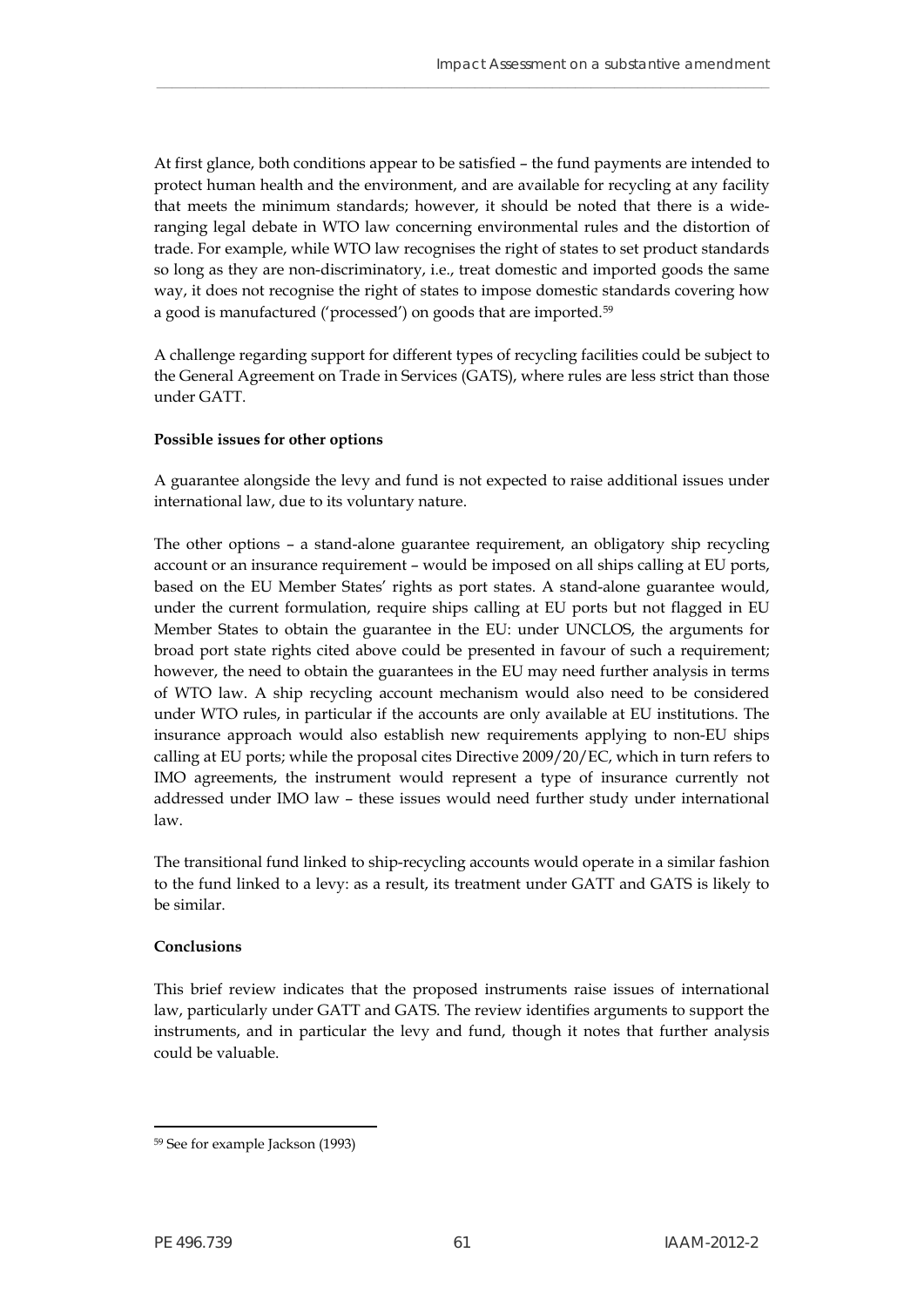## <span id="page-63-0"></span>**References**

 Basel Action Network, 'Brief on ship recycling capacity issues, a rebuttal to: Brief on ship recycling capacity issues as prepared by Dr Nikos Mikelis, International Maritime Organization, 12 November 2012', 3 December 2012

**\_\_\_\_\_\_\_\_\_\_\_\_\_\_\_\_\_\_\_\_\_\_\_\_\_\_\_\_\_\_\_\_\_\_\_\_\_\_\_\_\_\_\_\_\_\_\_\_\_\_\_\_\_\_\_\_\_\_\_\_\_\_\_\_\_\_\_\_\_\_\_\_\_\_\_\_\_\_\_**

- Basel Action Network, 'Industrial capabilities of North America, a report on 'Green' ship recycling capacity in the United States, Canada and Mexico ', November 2012, Available at: [http://www.shipbreakingplatform.org/shipbrea\\_wp2011/wp](http://www.shipbreakingplatform.org/shipbrea_wp2011/wp-content/uploads/2012/11/North-American-Capacity_BAN_Final.pdf)[content/uploads/2012/11/North-American-Capacity\\_BAN\\_Final.pdf](http://www.shipbreakingplatform.org/shipbrea_wp2011/wp-content/uploads/2012/11/North-American-Capacity_BAN_Final.pdf)
- Bio Intelligence Service for the European Commission, DG Environment, 'The feasibility of a list of 'green and safe' ship dismantling facilities and of a list of ships likely to go for dismantling: Final Report', 4 January 2010.
- Convention on Limitation of Liability for Maritime Claims (LLMC), London, 19 November 1976. Available at: [http://www.ecolex.org/server2.php/libcat/docs/TRE/Multilateral/En/TRE000117.](http://www.ecolex.org/server2.php/libcat/docs/TRE/Multilateral/En/TRE000117.doc) [doc](http://www.ecolex.org/server2.php/libcat/docs/TRE/Multilateral/En/TRE000117.doc)
- COWI for the European Commission, DG Environment, 'Support to the impact assessment of a new legislative proposal on ship dismantling', final report of December 2009. Available at:

[http://ec.europa.eu/environment/waste/ships/pdf/final\\_report080310.pdf](http://ec.europa.eu/environment/waste/ships/pdf/final_report080310.pdf)

 COWI/DHI for the European Commission, DG Environment, 'Ship dismantling and pre-cleaning ship', final report of June 2007. Available at:

[http://ec.europa.eu/environment/waste/ships/pdf/ship\\_dismantling\\_report.pdf](http://ec.europa.eu/environment/waste/ships/pdf/ship_dismantling_report.pdf) 

- COWI for the European Commission, DG Energy and Transport, 'Oil Tanker Phase Out and the Ship Scrapping Industry, A study on the implications of the accelerated phase out scheme of single hull tankers proposed by the EU for the world ship scrapping and recycling industry', final report of 31 May 2004. Available at: [http://ec.europa.eu/transport/modes/maritime/studies/doc/2004\\_06\\_scrapping\\_st](http://ec.europa.eu/transport/modes/maritime/studies/doc/2004_06_scrapping_study.pdf) [udy.pdf](http://ec.europa.eu/transport/modes/maritime/studies/doc/2004_06_scrapping_study.pdf)
- Cowie, A. (Swiss Re), Cargo Accumulation, presentation at the AIMU/IMUA Seminar in New York, 28 September 2007. Available at: <http://micains.org/storage/Cowie07.pdf>
- Directive 2009/16/EC of the European Parliament and of the Council of 23 April 2009 on port State control, OJ L 131, 28.5.2009, p. 57–100
- Directive 2009/20/EC of the European Parliament and of the Council of 23 April 2009 on the insurance of shipowners for maritime claims, OJ L 131, 28.5.2009
- DNV/Appledore International, 'Study on the technological and economic feasibility of ship scrapping in Europe', 13 February 2001. Available at: [http://ec.europa.eu/enterprise/newsroom/cf/\\_getdocument.cfm?doc\\_id=1272](http://ec.europa.eu/enterprise/newsroom/cf/_getdocument.cfm?doc_id=1272)
- Ecorys for DG Enterprise and Industry, 'Study on Competitiveness of the European Shipbuilding Industry', final report of 8 October 2009. Available at: [http://ec.europa.eu/enterprise/sectors/maritime/files/fn97616\\_ecorys\\_final\\_report\\_](http://ec.europa.eu/enterprise/sectors/maritime/files/fn97616_ecorys_final_report_on_shipbuilding_competitiveness_en.pdf) [on\\_shipbuilding\\_competitiveness\\_en.pdf](http://ec.europa.eu/enterprise/sectors/maritime/files/fn97616_ecorys_final_report_on_shipbuilding_competitiveness_en.pdf)
- Equasis, The world merchant fleet in 2010. Available at: <http://emsa.europa.eu/emsa-documents/download/1400/472/23.html>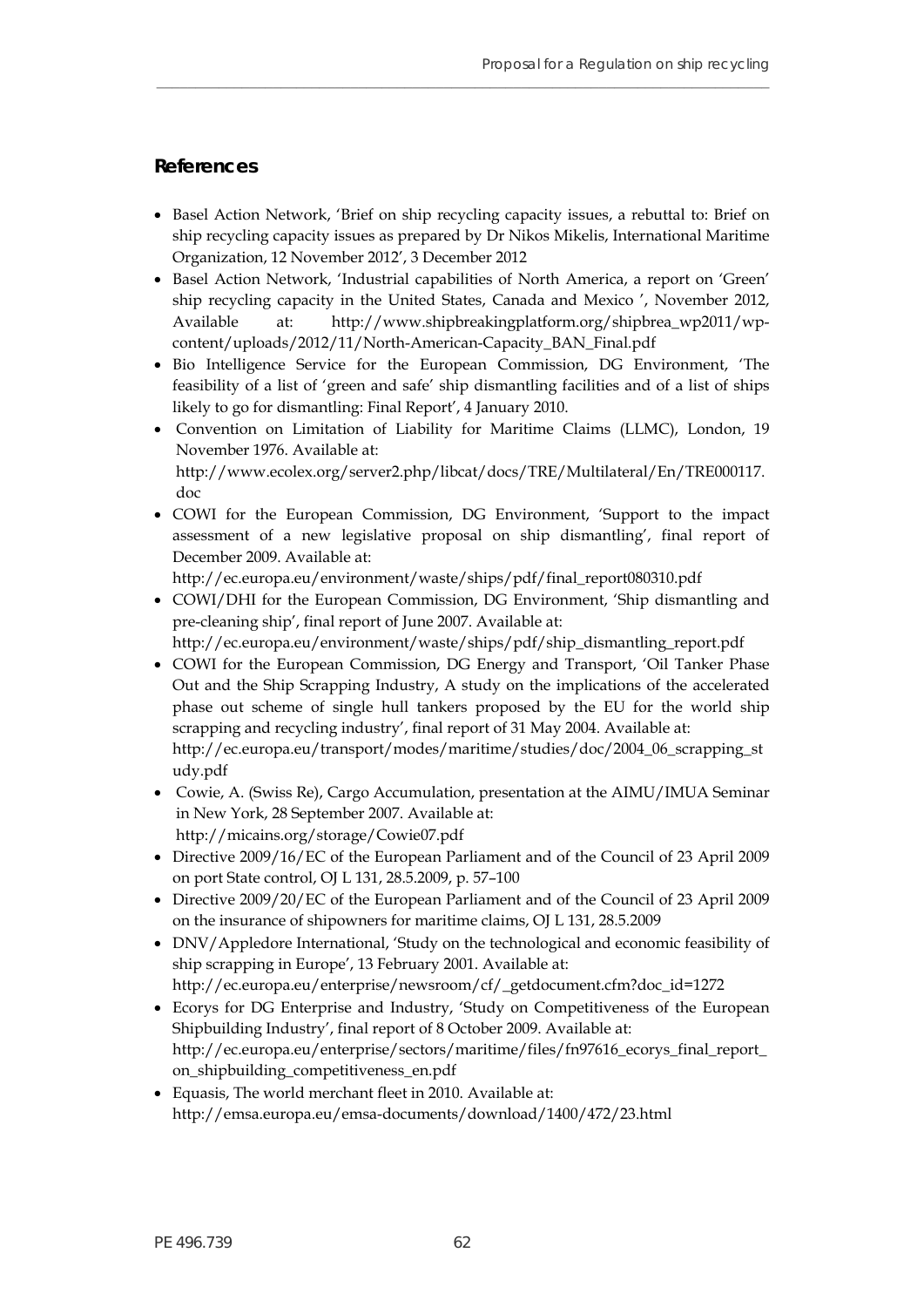ESPO, 'Proposal for a regulation on ship recycling - ESPO comments on the Draft report of the EP ENVI committee', 22 January 2013

\_\_\_\_\_\_\_\_\_\_\_\_\_\_\_\_\_\_\_\_\_\_\_\_\_\_\_\_\_\_\_\_\_\_\_\_\_\_\_\_\_\_\_\_\_\_\_\_\_\_\_\_\_\_\_\_\_\_\_\_\_\_\_\_\_\_\_\_\_\_\_\_\_\_\_\_\_\_\_

- ESPO, 'ESPO members feedback on the EC regulation on ship recycling and the draft ENVI report'
- European Commission (2012a), Proposal for a regulation of the European Parliament and of the Council on ship recycling, COM/2012/0118 final - 2012/0055 (COD), 23 March 2012. Available at:

[http://eur-](http://eur-lex.europa.eu/LexUriServ/LexUriServ.do?uri=COM:2012:0118:FIN:EN:PDF)

[lex.europa.eu/LexUriServ/LexUriServ.do?uri=COM:2012:0118:FIN:EN:PDF](http://eur-lex.europa.eu/LexUriServ/LexUriServ.do?uri=COM:2012:0118:FIN:EN:PDF) 

- European Commission (2012b), Impact assessment accompanying the document: Proposal for a Regulation of the European Parliament and of the Council on ship recycling, SWD(2012) 47 final, Brussels, 23.3.2012
- European Parliament, ENVI Committee, Amendments 124-258 on the draft report on the proposal for a regulation of the European Parliament and of the Council on ship recycling by Carl Schlyter, procedure 2012/0055(COD), 20 December 2012. Available at:

[http://www.europarl.europa.eu/oeil/popups/ficheprocedure.do?lang=en&procnu](http://www.europarl.europa.eu/oeil/popups/ficheprocedure.do?lang=en&procnum=COD/2012/0055) [m=COD/2012/0055](http://www.europarl.europa.eu/oeil/popups/ficheprocedure.do?lang=en&procnum=COD/2012/0055)

 Freeport of Riga Authority, Port Dues and Charges of the Freeport of Riga, 9 February 2010. Available at:

<http://www.rop.lv/en/for-clients-a-investors/port-fees-and-charges.html>

- Greiner, R., 'Ship operating costs: current and future trends', Moore Stephens, December 2011. Available at: [www.propellerclub.gr/files/Greiner.pdf](http://www.propellerclub.gr/files/Greiner.pdf)
- Henttu, V. and Multaharju, S., 'Transshipment Costs of Intermodal Transport in Finnish Context' Lappeenranta University of Technology, Department of Industrial Management, Research Report 234, 2011. Available at:

[http://www.kuivasatama.fi/files/download/Research\\_Report\\_234.pdf](http://www.kuivasatama.fi/files/download/Research_Report_234.pdf) 

- Jackson, John H., 'World Trade Rules and Environmental Policies: Congruence or Conflict', in D. Zaelke et al (eds), Trade and the Environment: Law, Economics and Policy, Center for International Environmental Law, 1993.
- IHS Fairplay, 'Ships visiting European ports', 31 July 2011. Available at: [http://ec.europa.eu/clima/policies/transport/shipping/docs/ships\\_visiting\\_en.pdf](http://ec.europa.eu/clima/policies/transport/shipping/docs/ships_visiting_en.pdf)
- IMF, 'Market-Based Instruments for International Aviation and Shipping as a Source of Climate Finance - Background Paper for the Report to the G20 on 'Mobilizing Sources of Climate Finance'', November 2011. Available at: <http://www.imf.org/external/np/g20/pdf/110411a.pdf>
- IMO, International Convention on Tonnage Measurement of Ship. Available at: shttp://www.imo.org/about/conventions/listofconventions/pages/internationalconvention-on-tonnage-measurement-of-ships.aspx, retrieved on 20 February 2013.
- ISL Shipping Statistics and Market Review 2011, Volume 55, edition 5/6, May-June 2011. Available at: [www.infoline.isl.org](http://www.infoline.isl.org/)
- Maritime and Shipping Dictionary 2012: "Light displacement tonnage". Available at [http://maritimedictionary.org/asp/marinedictionary.asp?word=tonnage,](http://maritimedictionary.org/asp/marinedictionary.asp?word=tonnage) retrieved on 20 February 2013.
- Mikelis, N., 'Brief on ship recycling capacity issues', 12 November 2012.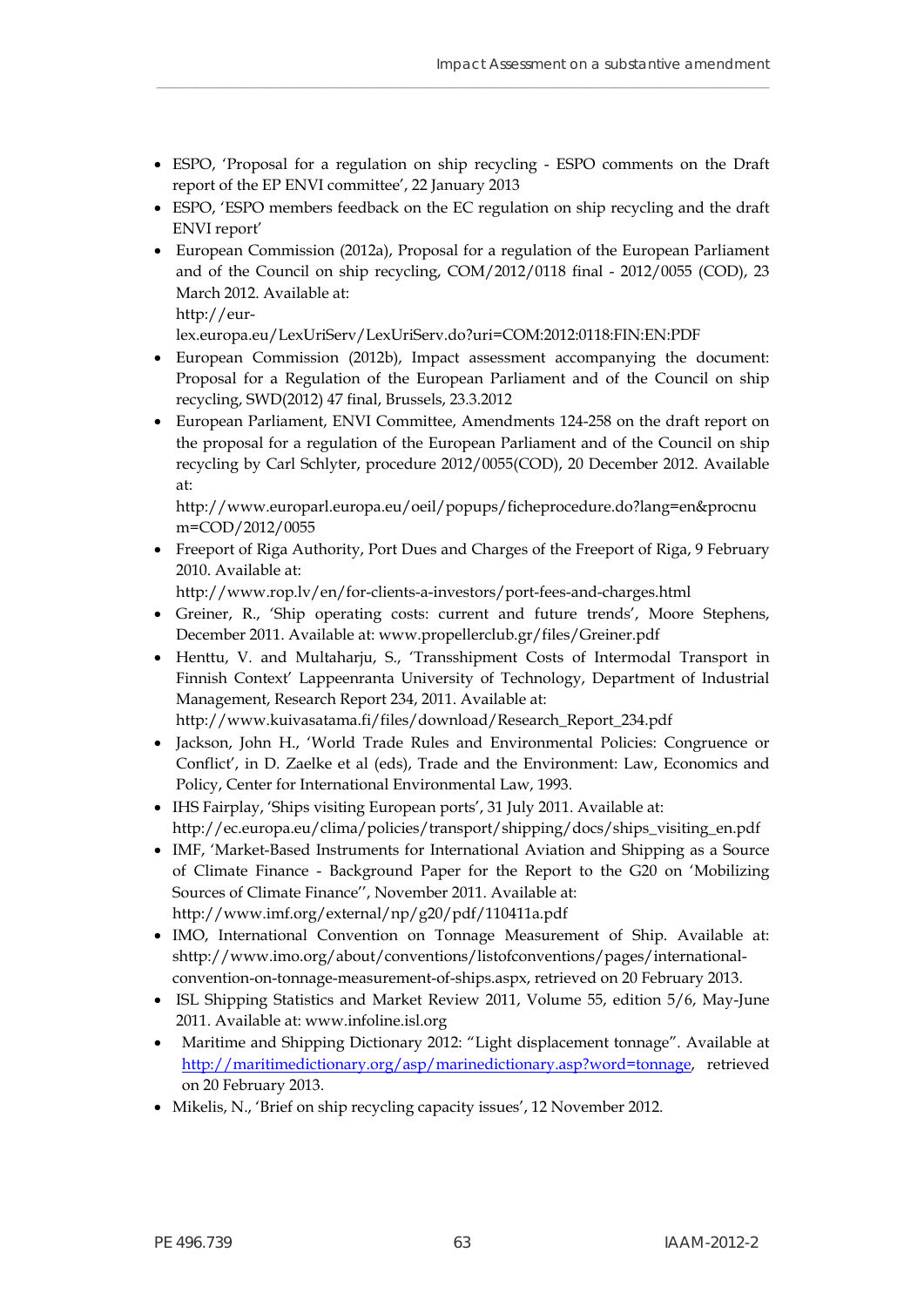• Milieu Ltd and COWI, 'Study in relation to options for new initiatives regarding dismantling of ships - Note on the ship dismantling fund - Pros and cons of the three options', August 2009. Available at:

**\_\_\_\_\_\_\_\_\_\_\_\_\_\_\_\_\_\_\_\_\_\_\_\_\_\_\_\_\_\_\_\_\_\_\_\_\_\_\_\_\_\_\_\_\_\_\_\_\_\_\_\_\_\_\_\_\_\_\_\_\_\_\_\_\_\_\_\_\_\_\_\_\_\_\_\_\_\_\_**

- [http://ec.europa.eu/environment/waste/ships/pdf/early\\_transposition\\_note.pdf](http://ec.europa.eu/environment/waste/ships/pdf/early_transposition_note.pdf)
- NGO Shipbreaking Platform/Greenpeace, 'A principled and practical solution for ship recycling: NGO Shipbreaking Platform and Greenpeace position on the European Commission Proposal for a Regulation of the European Parliament and of the Council on Ship Recycling (COM 2012/118)', 12 November 2012. Available at: [http://www.shipbreakingplatform.org/shipbrea\\_wp2011/wp-](http://www.shipbreakingplatform.org/shipbrea_wp2011/wp-content/uploads/2012/11/Position-Paper-NGO-Shipbreaking-Platform-Greenpeace-EU-Nov2012.pdf)

[content/uploads/2012/11/Position-Paper-NGO-Shipbreaking-Platform-Greenpeace-](http://www.shipbreakingplatform.org/shipbrea_wp2011/wp-content/uploads/2012/11/Position-Paper-NGO-Shipbreaking-Platform-Greenpeace-EU-Nov2012.pdf)[EU-Nov2012.pdf](http://www.shipbreakingplatform.org/shipbrea_wp2011/wp-content/uploads/2012/11/Position-Paper-NGO-Shipbreaking-Platform-Greenpeace-EU-Nov2012.pdf) 

 Notteboom, T., 'The relationship between seaports and the intermodal hinterland in light of global supply chains', OECD – International Transport Forum Discussion paper n°2008/10, March 2008. Available at:

<http://www.internationaltransportforum.org/jtrc/discussionpapers/DP200810.pdf>

- Ormond, T., 'Hong Kong Convention and EU Ship Recycling Regulation: Can they change bad industrial practices soon?', Environmental Law Network International review n°2/2012, 8 November 2012, p. 54-58.
- Profundo for NGO Shipbreaking Platform, 'Financial mechanisms to ensure responsible ship recycling', 22 January 2013. Available at: [http://www.shipbreakingplatform.org/shipbrea\\_wp2011/wp](http://www.shipbreakingplatform.org/shipbrea_wp2011/wp-content/uploads/2013/01/Financial-mechanisms-for-resonsible-ship-recycling-22_01_2013-FINAL.pdf)[content/uploads/2013/01/Financial-mechanisms-for-resonsible-ship-recycling-](http://www.shipbreakingplatform.org/shipbrea_wp2011/wp-content/uploads/2013/01/Financial-mechanisms-for-resonsible-ship-recycling-22_01_2013-FINAL.pdf)[22\\_01\\_2013-FINAL.pdf](http://www.shipbreakingplatform.org/shipbrea_wp2011/wp-content/uploads/2013/01/Financial-mechanisms-for-resonsible-ship-recycling-22_01_2013-FINAL.pdf)
- Protocol of 1996 to amend the Convention on Limitation of Liability for Maritime Claims, 1976, 02 May 1996. Available at: [http://www.ecolex.org/server2.php/libcat/docs/TRE/Multilateral/En/TRE001248.](http://www.ecolex.org/server2.php/libcat/docs/TRE/Multilateral/En/TRE001248.txt) [txt](http://www.ecolex.org/server2.php/libcat/docs/TRE/Multilateral/En/TRE001248.txt)
- Recyship report, prepared by Reciclauto Navarra S.L.
- Ringbom, H., The EU Maritime Safety Policy and International Law, Martinus Nijhoff Publishers, 2008
- UNCTAD, 'Oil prices and Maritime Freight Rates: An Empirical Investigation', United Nations publications, 1 April 2010. Available at: [http://unctad.org/en/Docs/dtltlb20092\\_en.pdf](http://unctad.org/en/Docs/dtltlb20092_en.pdf)
- UNCTAD, 'Review of Maritime Transport 2012', United Nations publications, November 2012. Available at:

[http://unctad.org/en/PublicationsLibrary/rmt2012\\_en.pdf](http://unctad.org/en/PublicationsLibrary/rmt2012_en.pdf)

#### **Interviews**

- Balston, David, Director Safety and Environment, UK Chamber of Shipping. 8 January 2013.
- Barredo, Antonio, DDR-Vessels, Asturias, Spain. 9 January 2013
- Brunzema, Thorsten, European Commission, DG Environment, Unit C2: Waste management. 16 January 2013.
- Heidegger, Patrizia, Shipbreaking Platform. 15 January 2013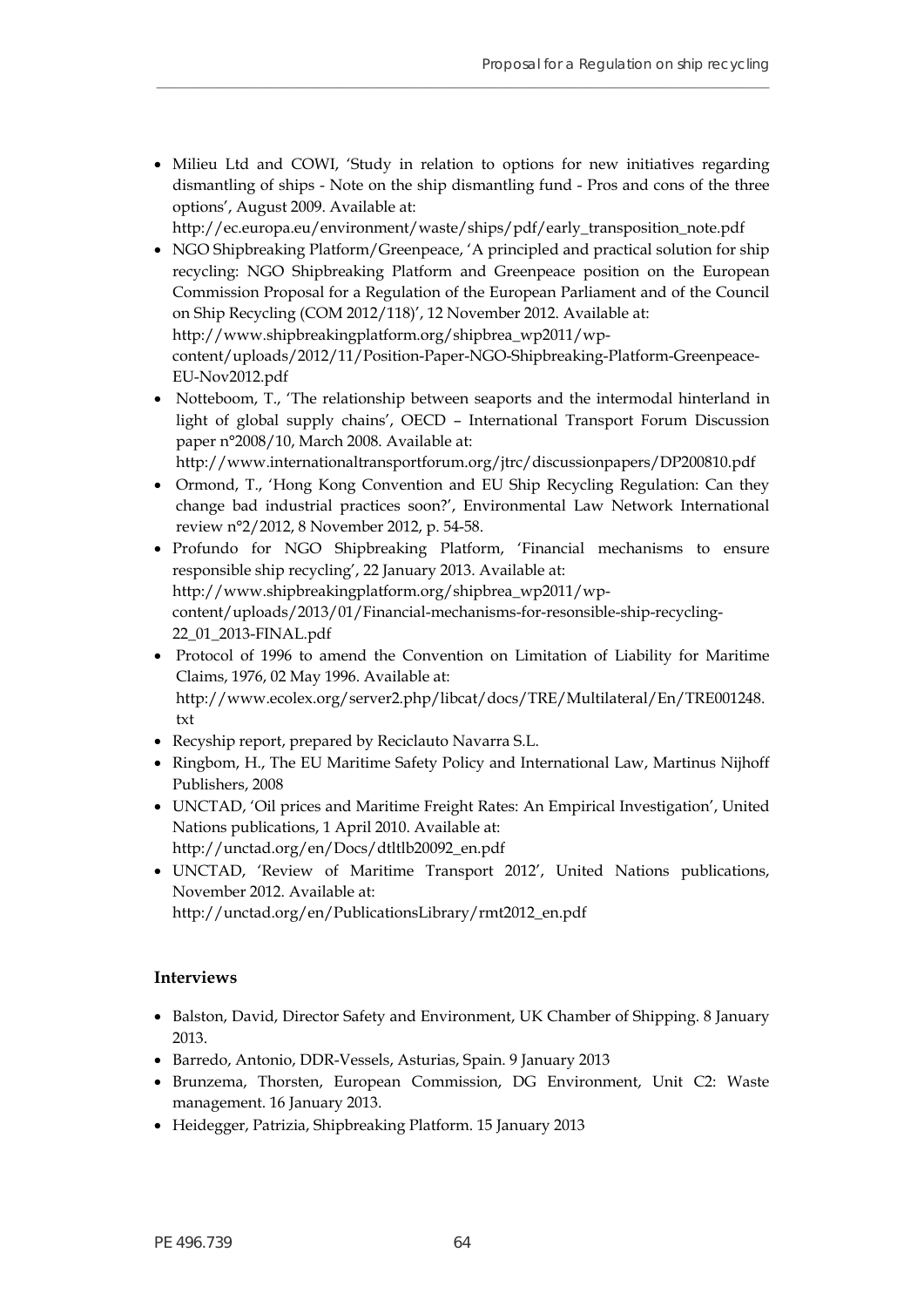- Jimenez Juango, Jesus, Recyship, a LIFE project. 9 January 2013
- Leyers, Simone, IMO. 11 January 2013. E-mail exchanges.
- Michail, Antonis, Policy Advisor, European Sea Ports Association (ESPO). Several phone interviews and e-mail exchanges in January and February 2013.

- Olierook, Sarah, Policy Advisor, Port of Rotterdam Authority, European & International Affairs - Environmental dossiers. Several phone interviews and e-mail exchanges in January and February 2013.
- Shan, Freda, China National Shiprecycling Association. 14 January 2013. E-mail exchanges.